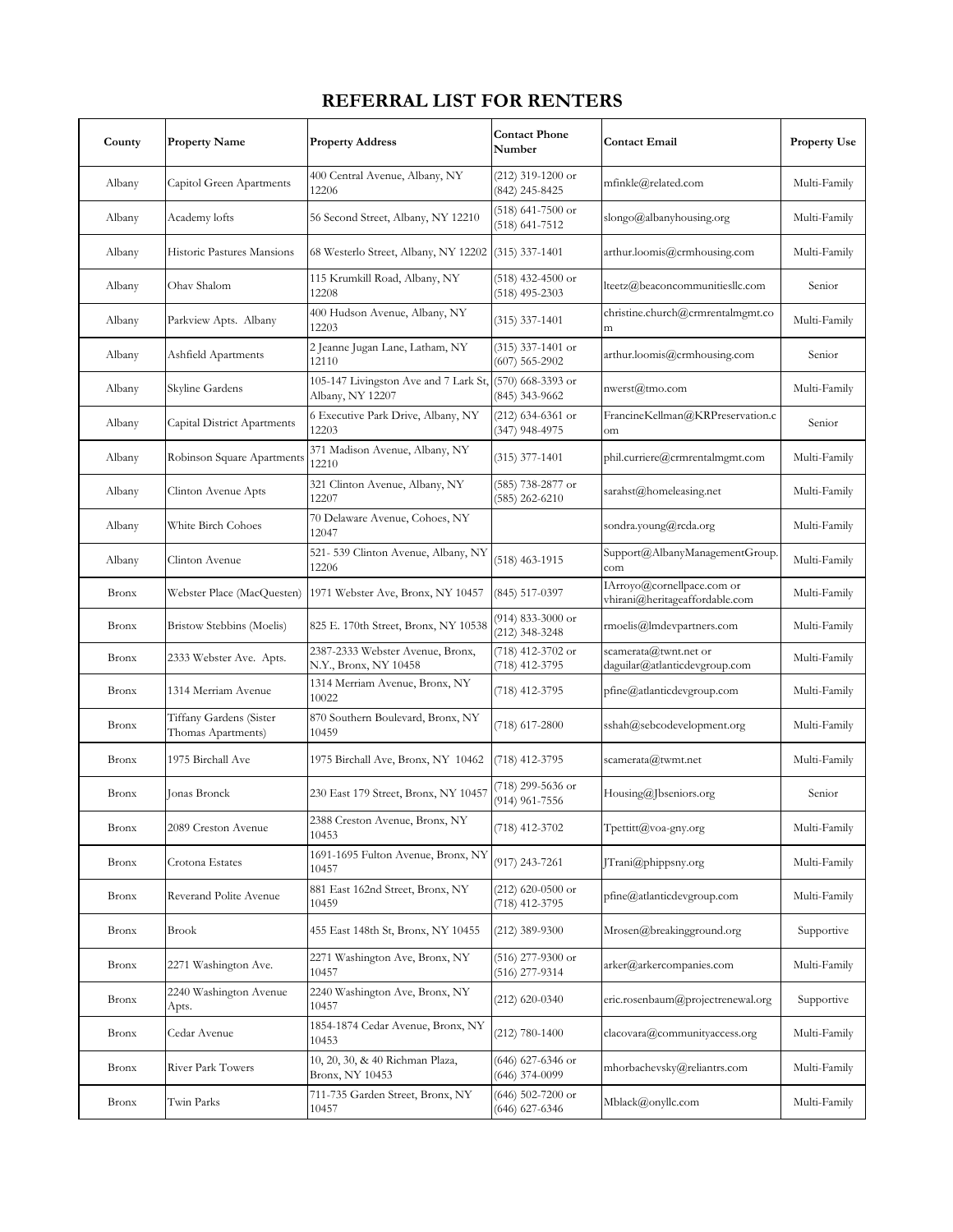| <b>Bronx</b> | Teller Ave                             | 1401 Teller Ave, Bronx, NY 10456                                    | $(212) 889 - 5500$                        | jbarak@pgcmh.org              | Supportive                 |
|--------------|----------------------------------------|---------------------------------------------------------------------|-------------------------------------------|-------------------------------|----------------------------|
| <b>Bronx</b> | Hughes House                           | 1974 Hughes Ave, Bronx, NY 10547                                    | (212) 736-7385 or<br>$(845)$ 368-2400     | mcphillips@urbanpathways.org  | Supportive                 |
| <b>Bronx</b> | Grote Street                           | 789 Grote Street, Bronx, NY 10457                                   | (646) 502-7192 or<br>(646) 627-6346       | Mblack@onyllc.com             | Multi-Family               |
| <b>Bronx</b> | Hull Ave                               | 3525 Hull Ave, Bronx, NY 10467                                      | (212) 889-5500                            | Jbarak@pgcmh.org              | Supportive                 |
| <b>Bronx</b> | 1710 Vyse Ave                          | 1710 Vyse Ave, Bronx NY, Bronx,<br>NY 10460                         | $(212) 780 - 1400$                        | clacovara@communityaccess.org | Multi-Family               |
| <b>Bronx</b> | Lyvere St                              | 2432 Lyvere St, Bronx, NY 10461                                     | $(212) 889 - 5500$                        | cturner@pgcmh.org             | Transitional<br><b>SRO</b> |
| <b>Bronx</b> | Creston Avenue Residence               | 2388 Creston Avenue, Bronx, NY<br>10453                             | $(212)$ 496-4365                          | Salewis@voa-gny.org           | Multi-Family               |
| <b>Bronx</b> | Gouverneur Place Apts                  | 450 Gouverneur Place, Bronx, NY<br>10456                            | $(914)$ 345-2800                          | ken.belfer@westhab.org        | Senior                     |
| <b>Bronx</b> | Wales Avenue                           | 592 Wales Avenue, Bronx, NY 10456                                   | (347) 717-4040 or<br>$(212)$ 496-4365     | Kmcfadden@voa-gny.org         | Multi-Family               |
| <b>Bronx</b> | Odyssey House                          | 880 Tinton Ave, Bronx, Bronx, NY<br>10456                           | $(646)$ 378-5967                          | dmoore@odysseyhousenyc.org    | Multi-Family               |
| <b>Bronx</b> | Soundview Ave Residence                | 715 Soundview Ave, Bronx, NY<br>10473                               | $(212)$ 361-1615                          | dvalla@odysseyhouseinc.org    | Multi-Family               |
| <b>Bronx</b> | Boston Road                            | 1191 Boston Road, Bronx, NY 10456                                   | $(646)$ 870-8303                          | tyljohnson@breakingground.org | Multi-Family               |
| <b>Bronx</b> | 3361 Third Avenue<br>Apartments        | 3361 Third Avenue, Bronx, NY 10456                                  | (718) 294-5840 or<br>(917) 566-4353       | mmagistro@bronxprogroup.com   | Multi-Family               |
| <b>Bronx</b> | Norwood Terrace                        | 3349 Webster Avenue, Bronx, NY<br>10450                             | $(631)$ 758-0474                          | rfasano@concernhousing.org    | Multi-Family               |
| <b>Bronx</b> | 6469 Broadway (Van<br>Cortlandt Green) | 6469 Broadway, Bronx, NY 10471                                      | (212) 971-7710 or<br>(718) 294-5840       | ewolff@selfhelp.net           | Senior                     |
| <b>Bronx</b> | Bronx Park II Preservation             | 1880 Valentine Avenue, Bronx, NY<br>10457                           | $(617) 868 - 0808$                        | dvelez@reliantrs.com          | Multi-Family               |
| <b>Bronx</b> | Bronx Park I Preservation              | 2111 Southern Blvd., Bronx, NY<br>10460                             | (212) 284-3753 or<br>(917) 692-7730       | jayre@rectorstreetdev.com     | Multi-Family               |
| <b>Bronx</b> | <b>Bronx Park III Preservation</b>     | 355-365 East 184 Street, Bronx, NY<br>10458                         | $(212)$ 284-3760 or<br>$(617) 868 - 0808$ | gropper@camberpg.com          | Multi-Family               |
| <b>Bronx</b> | Burnside Walton                        | 280 East Burnside Avenue, Bronx,<br>NY 10453                        | (718) 412-3795 or<br>$(718)$ 463-1200     | Dmarcus@twmt.net              | Multi-Family               |
| <b>Bronx</b> | Artsbridge HDFC                        | 1450 Plimpton Avenue, Bronx, NY<br>10452                            | (718) 579-8472 or<br>(718) 579-8718       | Bcasolari@highbridgecdc.com   | Senior                     |
| <b>Bronx</b> | Webster                                | 411 East 178th Street, Bronx, NY<br>10457                           | $(646)$ 870-8351                          | sLabarta@breakingground.org   | Multi-Family               |
| <b>Bronx</b> | Maria Isabel Apartments                | 787 E 149th Street, Bronx, NY 10455                                 | (718) 993-3507                            | mlugo@acacianetwork.org       | Senior                     |
| <b>Bronx</b> | 2264 Morris Avenue<br>Apartments       | 2264 Morris Avenue, Bronx, NY<br>10453                              | (516) 971-3014 or<br>(718) 294-5748       | smagistro@bronxprogroup.com   | Supportive                 |
| <b>Bronx</b> | 111 East 172nd Street                  | 111 East 172nd Street, Bronx, NY<br>10452                           | $(212) 780 - 1400$                        | srolnick@communityaccess.org  | Multi-Family               |
| <b>Bronx</b> | St. Augustine Apartments               | 571 East 167th Street, Bronx, NY<br>10456                           | (718) 412-3795 or<br>$(718)$ 463-1200     | dmarcus@twmt.net              | Multi-Family               |
| <b>Bronx</b> | Tres Puentes                           | 275 E 138 Street, Bronx, NY 10454                                   | (212) 721-6032                            | Ltavormina@wsfssh.org         | Senior                     |
| <b>Bronx</b> | East 162nd Street                      | 294 East 162nd Street, Bronx, NY<br>10451                           | (212) 233-0495 or<br>(914) 322-6282       | jsanchez@lmdevpartners.com    | Multi-Family               |
| <b>Bronx</b> | Kingsbridge                            | 2700 Jerome Avenue, Bronx, NY<br>10468                              | (914) 322-6282                            | sdinkins@ccmanagers.com       | Multi-Family               |
| <b>Bronx</b> | Shakespeare Ave                        | 1282 Shakespeare Avenue, Bronx, NY<br>10452                         | $(212) 889 - 5500$                        | emcintosh@pgcmh.org           | Supportive                 |
| <b>Bronx</b> | St. Barnabas                           | 4439 Third Avenue, Bronx, NY 10457                                  | (914) 833-3000 or<br>(212) 348-3248       | rmoelis@lmdevpartners.com     | Multi-Family               |
| <b>Bronx</b> | Leggett                                | Bronx Brooklyn Preservation- 972 Leggett Avenue, Bronx, NY<br>10455 | (347) 948-4975 or<br>(212) 634-6361       | Nancy@mgt26.com               | Multi-Family               |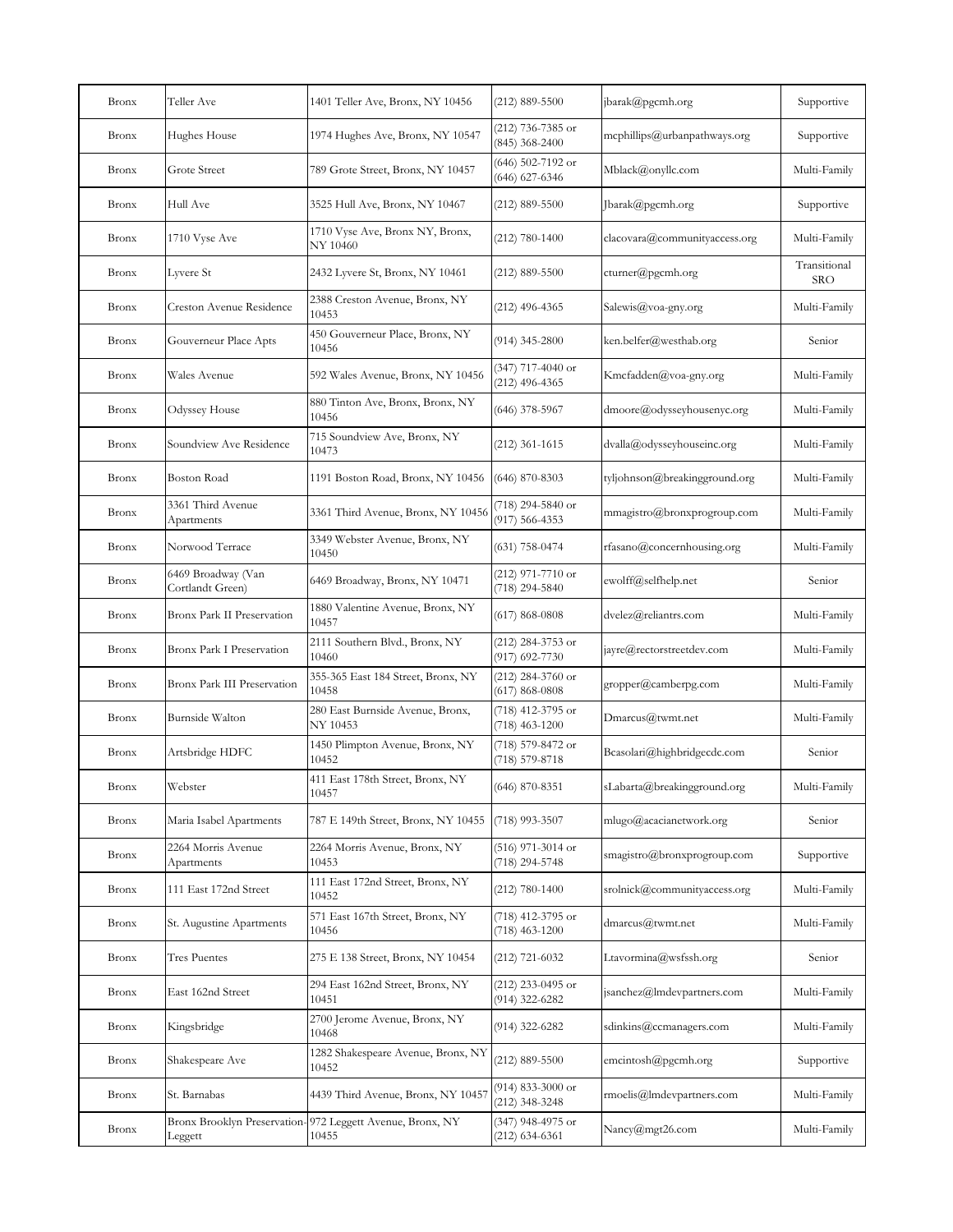| <b>Bronx</b>  | PSCH East 165th Street                 | 491 East 165th Street, Bronx, NY<br>10456          | (718) 559-0534 or<br>(718) 412-3795       | sherry.tucker@welllifenetwork.org                  | Multi-Family             |
|---------------|----------------------------------------|----------------------------------------------------|-------------------------------------------|----------------------------------------------------|--------------------------|
| <b>Bronx</b>  | Marion Ave                             | 2681 Marion Avenue, Bronx, NY<br>10458             | $(212) 889 - 5500$                        | Jbarak@pgcmh.org                                   | Supportive               |
| <b>Bronx</b>  | New Settlement                         | 1424-26 Walton Avenue, Bronx, NY<br>10452          | $(212)$ 265-6530 or<br>$(212)$ 350-9900   | sdinkins@ccmanagers.com                            | Multi-Family             |
| <b>Bronx</b>  | Melrose Michelangelo Apts.             | 225-255 East 149th St., Bronx, NY<br>10451         | $(212)$ 651-0615                          | mleconte@bsrmgmt.com                               | Multi-Family             |
| <b>Bronx</b>  | Via Vyse                               | 1812 Vyse Ave., Bronx, NY 10460                    | (718) 388-9407 or<br>(718) 822-7377       | EFelczak@dunndev.com                               | Multi-Family             |
| <b>Bronx</b>  | Savanna Hall                           | 444-446 West 163rd Street, Bronx,<br>NY 10032      | (222) 222-2222                            | Lhansen@aretenyc.com                               | Multi-Family             |
| <b>Bronx</b>  | La Central                             | 626 Bergen Avenue, Bronx, NY 10455                 | $(212)$ 389-9300 or<br>$(646) 870 - 8303$ | Mrosen@breakingground.org                          | Multi-Family             |
| <b>Bronx</b>  | Fort Schuyler House                    | 3077 Cross Bronx Expressway, Bronx,<br>NY 10465    | (718) 810-8609 or<br>$(631)$ 421-7371     | GClaude@ConcordNY.com                              | Senior                   |
| <b>Bronx</b>  | The Grand                              | 220 East 178th Street, Bronx, NY<br>10457          | (718) 412-3795                            | ggiordano@thorobird.com                            | Multi-Family             |
| <b>Bronx</b>  | St. Vincent de Paul                    | 909 Beck Street, Bronx, NY 10459                   |                                           | joanne.hoffman@archny.org                          | Senior                   |
| <b>Bronx</b>  | 3500 Park Apartments                   | 3500 Park Ave, Bronx, NY 10456                     | $(646)$ 612-0395                          | cgordon@thebridgeny.org                            | Multi-Family             |
| <b>Bronx</b>  | Hogar Garden Court                     | 1084 Ogden Ave, Bronx, NY 10452                    |                                           | erubero@lemlewulff.com or<br>etorres@hogar-inc.org | Multi-Family             |
| <b>Bronx</b>  | Project Hope Senior Housing            | 2050 Bartow Avenue, Bronx, NY<br>10475             | $(617)$ 523-8600                          | wconnolly@connollyllc.com                          | Multi-Family /<br>Senior |
| <b>Bronx</b>  | Arthur Ave Sneior<br>Apartments        | 600 East 179th Street, Bronx, NY<br>10457          | (929) 263-1366 or<br>(718) 993-6737       | jfox@foxymanagement.com                            | Senior                   |
| <b>Bronx</b>  | 972 Washington Ave                     | 972 Washington Ave, Bronx, NY<br>10456             | $(212) 889 - 5500$                        | jbarak@pgcmh.org                                   | Supportive               |
| <b>Bronx</b>  | 1080 Washington Ave                    | 1080 Washington Ave, Bronx, NY<br>10456            | (917) 601-5356                            | Pmagistro@bronxprogroup.com                        | Supportive               |
| <b>Bronx</b>  | 1325 Jerome Avenue                     | 1325 Jerome Avenue, Bronx, NY<br>10452             | (516) 423-0926 or<br>(212) 628-5207       | mramos@cgmrcompliance.com                          | Multi-Family             |
| <b>Bronx</b>  | 1159 River Avenue                      | 1159 River Avenue, Bronx, NY 10452 [(212) 780-1400 |                                           | clacovara@communityaccess.org                      | Multi-Family             |
| <b>Bronx</b>  | 2856 Webster Ave NYBG                  | 2856 Webster Ave, Bronx, NY 10458                  | (718) 281-2400 or<br>$(718)$ 281-4910     | tpalmieri@clintonmanagement.com                    | Senior                   |
| <b>Bronx</b>  | Williamsbridge Gardens                 | 713 East 211th Street, Bronx, NY<br>10469          | (212) 348-3248                            | sdinkins@ccmanagers.com                            | Multi-Family             |
| <b>Bronx</b>  | St. Phillip Neri                       | 3054 & 3069 Villa Avenue, Bronx, NY<br>10468       |                                           | hly@fordham-bedford.org                            | Multi-Family             |
| <b>Bronx</b>  | Garden Towers Apts (1325<br>Boston Rd) | 1323 Boston Road, Bronx, NY<br>10456               | (929) 263-1366                            | luribi@aol.com                                     | Multi-Family             |
| <b>Bronx</b>  | Baez Place                             | 334 East 176th Street, Bronx, NY<br>10457          | $(212) 780 - 1400$                        | clacovara@communityaccess.org                      | Multi-Family             |
| <b>Bronx</b>  | Bronx Care Housing                     | 1660 Morris Avenue, Bronx, NY<br>10457             |                                           | LarryS@langsamprop.com                             | Senior                   |
| <b>Bronx</b>  | Noonan Plaza                           | 105-149 West 168th Street, Bronx, NY<br>10452      | (718) 221-4975                            |                                                    | Multi-Family             |
| <b>Bronx</b>  | Amalgamated Houses                     | 98 Van Cortlandt Park South, Bronx,<br>NY 10463    | (718) 796-9300                            | CZsebedics@amalgamatedparkres.co<br>op             | Multi-Family             |
| <b>Bronx</b>  | Starhill Phase I                       | 1600 Macombs Road, Bronx, NY<br>10452              | $(646)$ 531-8420                          |                                                    | Multi-Family             |
| <b>Broome</b> | 100 Chenango Place                     | 100 Chenango Street, Binghamton,<br>NY 13901       | $(607)$ 565-2902                          | christine.church@crmrentalmgmt.co<br>m             | Multi-Family             |
| <b>Broome</b> | Century Sunrise<br>Development         | 135-139 Baldwin Street, Johnson City,<br>NY 13790  | $(607)$ 296-4049 or<br>$(914)$ 693-6613   | mroody@tmo.com                                     | Multi-Family             |
| Cayuga        | Oak Creek Town Homes<br>Project        | 101 Quill Avenue, Auburn, NY 13021                 | (585) 287-5779 or<br>(585) 399-7092       | nelsonle@homeleasing.net                           | Multi-Family             |
| Cayuga        | West Middle School<br>Apartments       | 217 Genesee Street, Auburn, NY<br>13021            | (315) 437-2178                            | dkimmel@2plus4mgt.com                              | Supportive               |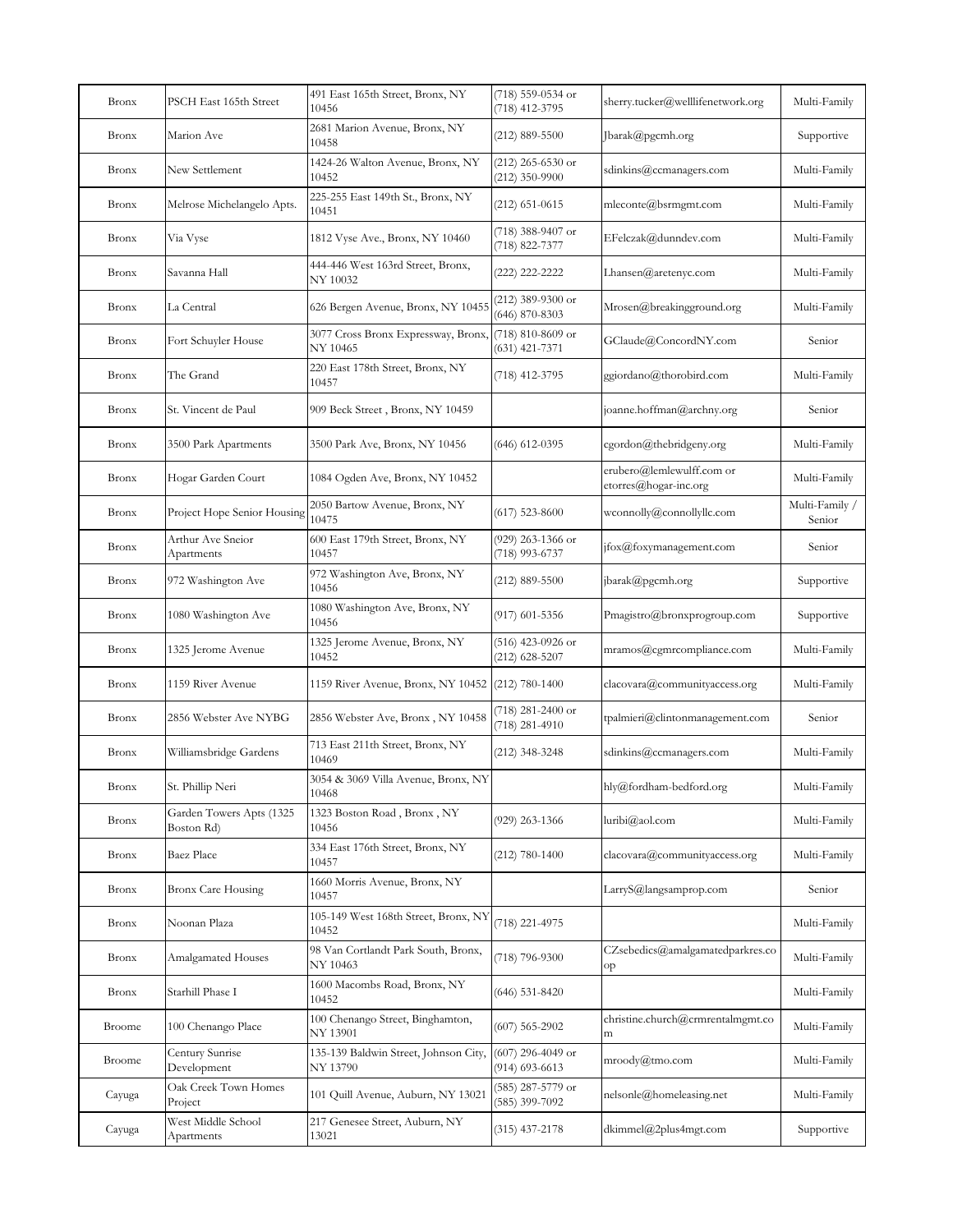| Cayuga     | Auburn Northbrook                  | 133 Austin Drive & 169 Murray Street<br>Auburn, NY 13021         | $(315)$ 437-2178                          | kbrown@twoplusfour.com                           | Multi-Family             |
|------------|------------------------------------|------------------------------------------------------------------|-------------------------------------------|--------------------------------------------------|--------------------------|
| Chautauqua | Greenacres Apartments              | 102 Wisteria Lane, Fredonia, NY<br>14063                         | $(212)$ 319-1200 or<br>$(617)$ 999-3307   | mfinkle@related.com                              | Multi-Family             |
| Chautauqua | Bradmar Village Apartments         | 11D Bradmar Circle, Jamestown, NY<br>14701                       | $(585) 546 - 6340$                        | kbryan@pathstone.org                             | Multi-Family             |
| Chautauqua | Covenant Manor                     | 23 W 3rd St, Jamestown, NY 14701                                 | (216) 520-1250                            | Fbarney@livemillennia.com                        | Senior                   |
| Chemung    | St. Joseph's Preservation          | 550 Church Street, Elmira, NY 14901                              | (585) 324-0500 or<br>$(585) 510 - 4783$   | timf@coniferllc.com                              | Multi-Family             |
| Chemung    | Libertad Elmira                    | 624 Baldwin Street, Elmira, NY 14901                             | $(607)$ 565-2902                          | libertadelmira@rcgltd.net                        | Multi-Family             |
| Chenango   | Golden Age Apartments              | 33 Mechanic Street, Norwich, NY<br>13815                         | $(315)$ 337-1401 or<br>$(716) 856 - 4204$ | arthur.loomis@crmhousing.com                     | Senior                   |
| Columbia   | <b>Greenport Gardens</b>           | 8 Green Acres Rd, Greenport, NY<br>12534                         | (518) 828-4619                            | jrovitz@mhacg.org                                | Multi-Family             |
| Cortland   | Friendship House<br>Apartments     | 13 Leon Avenue, Cortland, NY 13045                               | $(315)$ 337-1401 or<br>(585) 259-7624     | christine.church@crmrentalmgmt.co<br>m           | Senior                   |
| Dutchess   | Lexington Club at Galleria         | 1964 South Road, Poughkeepsie, NY<br>12601                       | $(407)$ 741-8600                          | Karen.Darrah@greyco.com                          | Senior                   |
| Dutchess   | Meadow Ridge (Bettina<br>Estates)  | 1-9 Meadow Ridge Circle, Beacon, NY<br>12508                     | (845) 297-2004                            | csphyhdfinc@aol.com                              | Multi-Family             |
| Dutchess   | Spring Manor                       | 600 Spring Manor Circle,<br>Poughkeepsie, NY 12601               | $(203)$ 413-0387 or<br>$(203) 869 - 0900$ | richmane@richmancapital.com                      | Senior                   |
| Dutchess   | Rip Van Winkle House               | 10 Rinaldi BLVD, Poughkeepsie, NY<br>12601                       | $(818)$ 808-0600 or<br>(216) 482-6659     | chsmith@pkmanagement.com                         | Multi-Family             |
| Dutchess   | Horizons at Fishkill - 5230        | 14 Dogwood Ln, Beacon, NY 12508                                  | (914) 693-6613 or<br>$(845)$ 440-3087     | ken@regandevelopment.com                         | Multi-Family             |
| Dutchess   | Cannon Street Senior<br>Apartments | 132-136 Cannon Street, Poughkeepsie,<br>NY 12601                 | (845) 454-5176 or<br>(845) 454-5176       | Gwebster@hudsonriverhousing.org                  | Senior                   |
| Dutchess   | Admiral Halsey                     | 135 Main Street, Poughkeepsie, NY<br>12601                       | $(646)$ 374-0100 or<br>(646) 627-6346     | Mtabot@reliantrs.com or<br>aduvivier@onlyllc.com | Senior /<br>Supportive   |
| Dutchess   | Highland Meadows Senior            | 11 Hastings Drive, Beacon, NY 12508 (845) 297-2004               |                                           | csphyhdfcinc@aol.com                             | Senior                   |
| Dutchess   | Berkeley Square                    | 66 Imperial Blvd., Wappinger Falls,<br>NY 12590                  | (914) 226-8217                            | pmurray@dolphinps.com                            | Senior                   |
| Dutchess   | The Poughkeepsie HIVE              | 33-35 Academy Street, Poughkeepsie,<br>NY 12601                  | (845) 471-1047                            | gstephenson@baxterbuilt.com                      | Supportive               |
| Dutchess   | 387 Main Street                    | 387 Main Street, Poughkeepsie, NY<br>12601                       |                                           | sondra.young@rcda.org                            | Multi-Family             |
| Dutchess   | 302-306 Mill Street                | 302-306 Mill Street, Poughkeepsie, NY (917) 763-2023 or<br>12601 | (917) 232-1777                            | eanderson@urbangreenbuilders.com                 | Multi-Family             |
| Erie       | 366 West Main St.                  | 366 West Main Street, Springville, NY<br>14141                   | (716) 941-0057 or<br>(716) 913-1232       |                                                  | Multi-Family             |
| Erie       | Lakeview Associates                | 345 Trenton & Hudson Aves, Buffalo,<br>NY 14201                  | $(610)$ 278-1733                          | Hadar@roizman.com                                | Multi-Family /<br>Senior |
| Erie       | Hopkins Court                      | 2250A North French RD, Getzville,<br>NY 14068                    | $(516)$ 352-6100 or<br>$(713)$ 932-0005   | granvill@whitneycap.com                          | Senior                   |
| Erie       | Woodland Place                     | 4791 William St, Depew, NY 14043                                 | (716) 884-7791                            | uly@belmonthousingwny.org                        | Senior                   |
| Erie       | Lakeview Family Homes              | 345 Trenton & Hudson Aves, Buffalo,<br>NY 14201                  | $(610)$ 278-1733                          | Hadar@roizman.com                                | Multi-Family /<br>Senior |
| Erie       | St. Mary's                         | 400 Mill Street, Williamsville, NY<br>14221                      | $(713)$ 932-0005                          | jstill@whitneymgmt.com                           | Senior                   |
| Erie       | Washington Apts                    | 499-501 Washington Avenue, Buffalo,<br>NY 14203                  | (716) 884-8213                            | eran@escllc.com                                  | Multi-Family             |
| Erie       | North Street Y                     | 245 North Street, Buffalo, NY 14201                              | (716) 884-8213                            | eran@escllc.com                                  | Senior                   |
| Erie       | Creek Bend                         | 25 Buffalo Street, Hamburg, NY<br>14075                          | (516) 352-6100 or<br>(913) 488-4809       | vstanton@whitneycap.com                          | Senior                   |
| Erie       | Harborview                         | 10 Seventh Street, Buffalo, NY 14201                             | (716) 855-3000 or<br>(842) 245-8425       | mcarbone@related.com                             | Multi-Family             |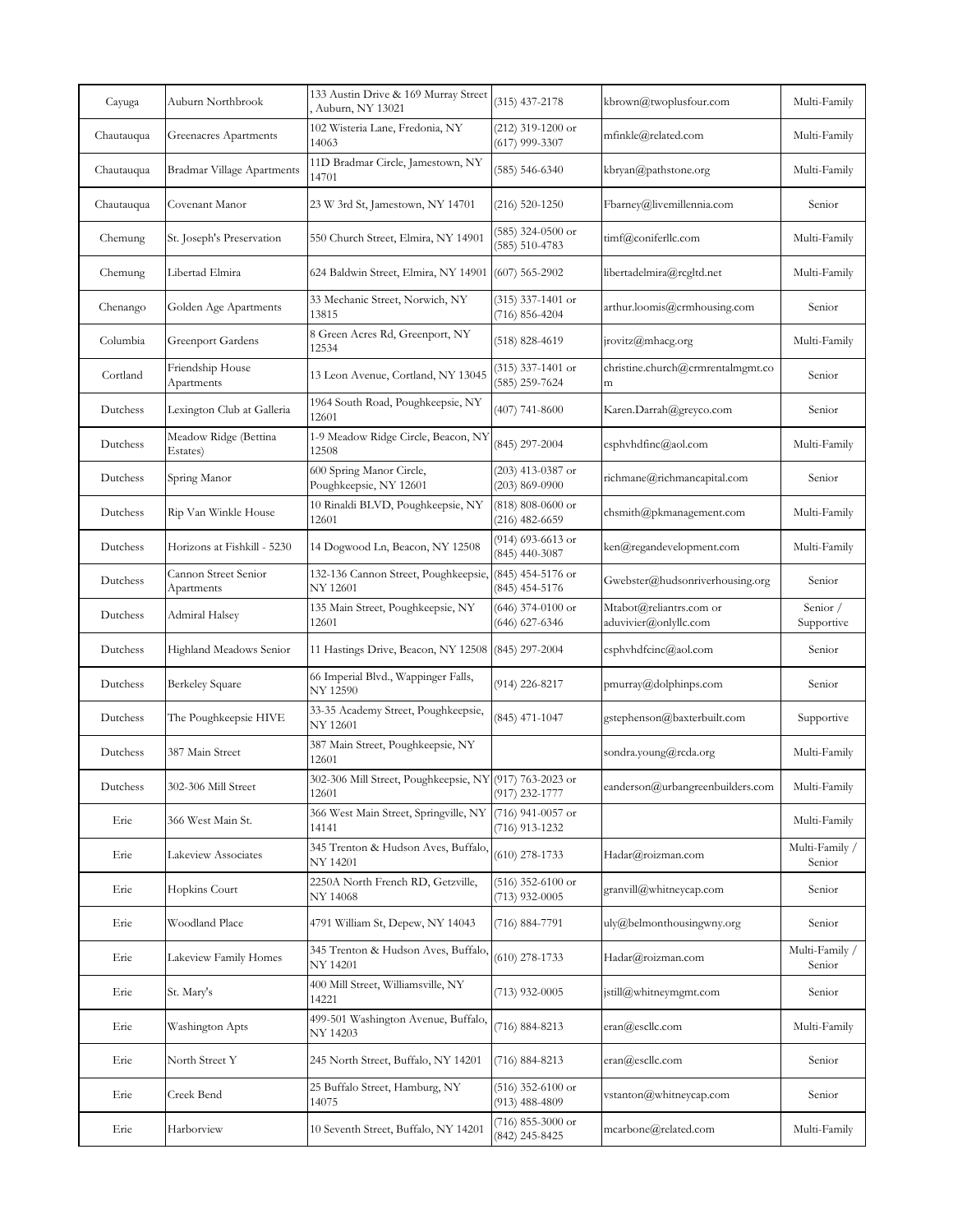| Erie | Walden Park                              | 101 Bakos Blvd, Buffalo, NY 14211                    | (786) 802-5981 or<br>(410) 941-5539   | dalexander@saaevi.com                       | Multi-Family /<br>Senior |
|------|------------------------------------------|------------------------------------------------------|---------------------------------------|---------------------------------------------|--------------------------|
| Erie | Mariner Towers Apartments                | 186 Efner Street, Buffalo, NY 14201                  | $(315)$ 334-9333                      | christine.church@crmrentalmgmt.co<br>m      | Multi-Family             |
| Erie | Linwood Red Jacket<br>Apartments         | 12 Allen Street, Buffalo, NY 14202                   | (716) 668-3273 or<br>(716) 995-7425   | bfitzpatrick@somerset-<br>companies.com     | Multi-Family             |
| Erie | Cornerstone Townhomes                    | 3100 9th Street, Niagara Falls, NY<br>14305          | (716) 847-1098                        | tmatthews@norstarus.com                     | Multi-Family             |
| Erie | <b>Trinity Towers</b>                    | 33 Linwood Ave, Buffalo, NY 14209                    | (786) 802-5981 or<br>$(704)$ 965-9615 | dalexander@capreit.com                      | Senior                   |
| Erie | Hertel Park                              | 1633 Hertel Ave, Buffalo, NY 14216                   | (786) 802-5981 or<br>(704) 965-9615   | sscavulli@corvusiq.com                      | Senior                   |
| Erie | Evergreen Lofts Supportive<br>Apartments | 392 Genesee Street, Buffalo, NY<br>14202             | (716) 847-0212 or<br>$(716)$ 366-3200 | rganoe@evergreenhs.org                      | Supportive               |
| Erie | DePaul Ebenezer                          | 2412 Seneca Street, Buffalo, NY 14207                | $(585)$ 426-8000 or<br>(585) 329-4915 | jwhalen@depaul.org                          | Multi-Family             |
| Erie | Lofts at University Heights              | 91 Lisbon Avenue, Buffalo, NY 14214 (716) 300-1311   |                                       | anitra.rollins@shindamgmtcorp.com           | Multi-Family             |
| Erie | Baptist Manor                            | 276 Linwood Avenue, Buffalo, NY<br>14209             | $(716) 881 - 1120$                    | mprinzbach@baptist-manor.org                | Senior                   |
| Erie | Niagara Square aka Shoreline<br>П        | 270 Niagara Street, Buffalo, NY 14201                | $(716)$ 847-1098                      | bfehr@norstarus.com                         | Supportive               |
| Erie | AP Lofts at Larkinville                  | 545 Swan Street, Buffalo, NY 14204                   | (317) 708-6519 or<br>$(585)$ 427-7570 | ripasquesi@kcgcompanies.com                 | Multi-Family             |
| Erie | Frederick Douglass<br>Associates I       | 300 Perry St, Buffalo, NY 14204                      | $(585)$ 424-1400                      | sue@rcgltd.net                              | Multi-Family             |
| Erie | The Forge on Broadway                    | 480 Broadway St, Buffalo, NY 14201                   | (786) 802-5981 or<br>(410) 941-5539   | dalexander@saaevi.com                       | Multi-Family             |
| Erie | Jefferson Avenue                         | 1140 Jefferson Avenue, Buffalo, NY<br>14208          | (716) 817-7400 or<br>$(716)$ 817-7410 | rfrederick@people-inc.org                   | Supportive               |
| Erie | RM and PSG                               | 24 Hertel Ave, Buffalo, NY 14207                     | (917) 664-7320 or<br>(716) 995-7425   | thenzy@smithhenzy.com                       | Multi-Family             |
| Erie | Apple Blossom Apartments                 | 2228 Old Union Road, Cheektowaga,<br><b>NY 14227</b> | $(585)$ 426-8000 or<br>(585) 329-4915 | jwhalen@depaul.org or<br>mfuller@depaul.org | Supportive               |
| Erie | 201 Ellicott Street<br>Apartments        | 424 Swan Street, Buffalo, NY 14204                   | $(716)$ 631-8000 or<br>(716) 884-7791 | uyl@belmonthousingwny.org                   | Multi-Family             |
| Erie | Marina Vista Apartments                  | 10 & 12 Hertel Avenue, Buffalo, NY<br>14207          | (212) 319-1200 or<br>(842) 245-8425   | agoldberg@related.com                       | Multi-Family             |
| Erie | Crossroads at Genesee                    | 19 Doat Street, Buffalo, NY 14211                    | $(856) 596 - 0500$                    | scipollone@tmo.com                          | Supportive               |
| Erie | Silo City Phase 1                        | 139 Buffalo River, Buffalo, NY 14210                 | $(315)$ 337-1401                      | christine.church@crmrentalmgmt.co<br>m      | Multi-Family             |
| Erie | 72 E. Niagara Street                     | 72 E. Niagara Street, Tonawanda, NY<br>14150         | $(716) 785 - 9235$                    | davidp@cssconstruction.biz                  | Multi-Family             |
| Erie | Elmwood Square                           | 501 Elmwood Avenue, Buffalo, NY<br>14222             | $(646)$ 767-4439                      | MaKim@related.com                           | Multi-Family             |
| Erie | Shoreline I Mitchell-<br>Lama/HTF        | 270 Niagara Street, Buffalo, NY 14201                | $(716)$ 847-1098                      | Tmatthews@norstarus.com                     | Multi-Family             |
| Erie | McCarley Gardens<br>Apartments           | 818 Michigan Avenue, Buffalo, NY<br>14203            | (718) 422-9999 or<br>$(917)$ 838-1106 | rsanna@bfcnyc.com                           | Multi-Family             |
| Erie | <b>Brewster Mews</b>                     | 501 Robin Road, Amherst, NY 14228                    | $(845)$ 707-2086                      | yvonne.higdon@related.com                   | Multi-Family             |
| Ene  | Oxford Village                           | 42 Oxford Avenue, Amherst, NY<br>14226               | (845) 707-2086                        | yvonne.higdon@related.com                   | Multi-Family             |
| Ene  | Parkside Homes                           | 925 Robin Road, Amherst, NY 14228                    | (845) 707-2086                        | yvonne.higdon@related.com                   | Multi-Family             |
| Ene  | Princeton Court                          | 165 Princeton Avenue, Amherst, NY<br>14228           | $(845)$ 707-2086                      | yvonne.higdon@related.com                   | Multi-Family             |
| Ene  | Pilgirm Village Family                   | 1100 Michigan Avenue, Buffalo, NY<br>14209           | $(716)$ 984-5710                      |                                             | Multi-Family             |
| Erie | Pilgrim Village Senior                   | 99 Best Street, Buffalo, NY 14209                    | $(716)$ 984-5710                      |                                             | Multi-Family /<br>Senior |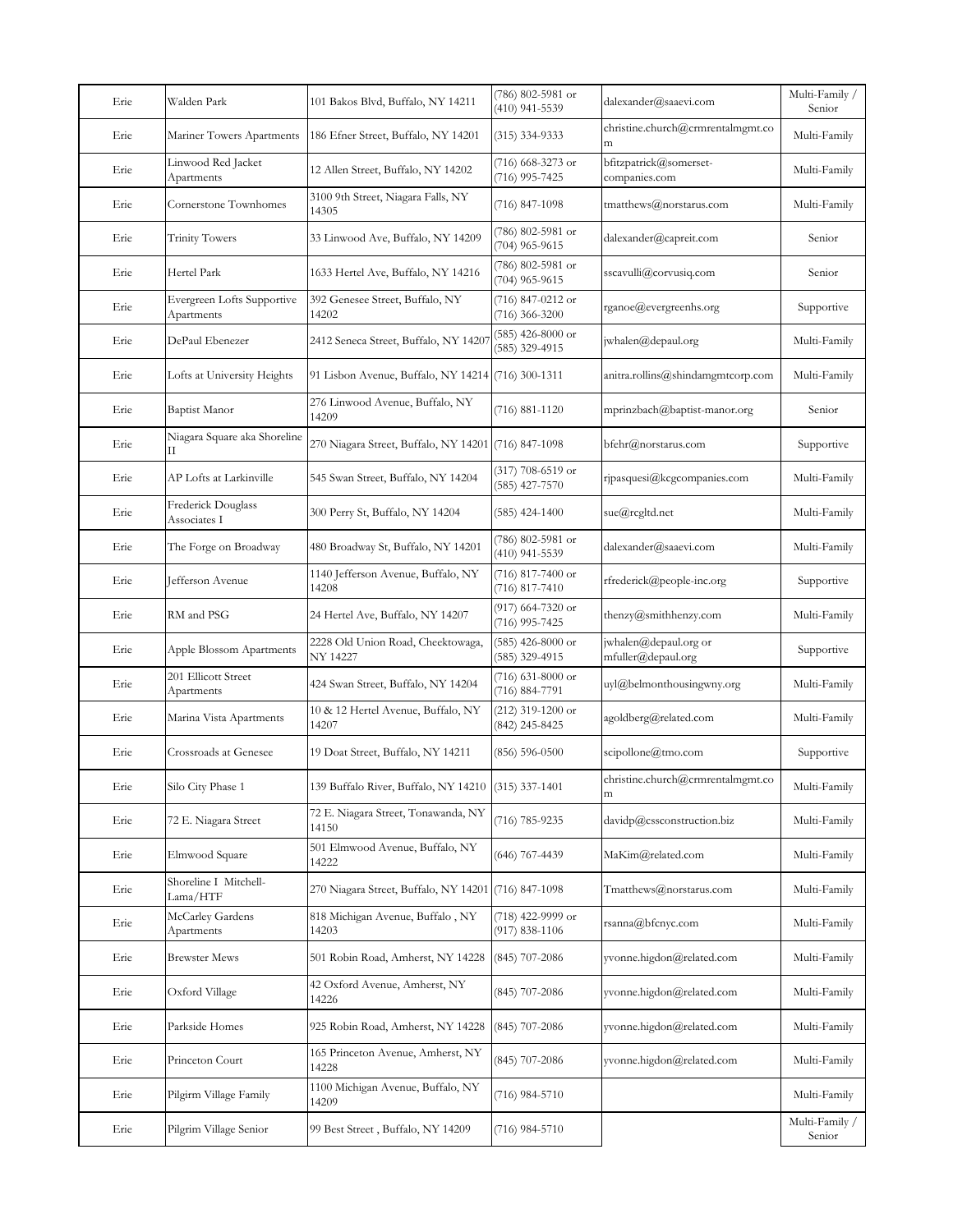| Essex     | Greenwood Apartments                           | 89 Greenwood Street, Lake Placid,<br><b>NY 12946</b>               | $(607)$ 327-4383                          | mpritchard@coniferllc.com                        | Multi-Family |
|-----------|------------------------------------------------|--------------------------------------------------------------------|-------------------------------------------|--------------------------------------------------|--------------|
| Franklin  | North Country Rural<br>Preservation Apt.       | 258 Champion Street, Scattered, NY<br>13619                        | $(585)$ 324-0500 or<br>$(585) 510 - 4783$ | timf@coniferllc.com                              | Multi-Family |
| Fulton    | Friendship Lodge                               | 507 N. Perry Street, Johnstown, NY<br>12095                        | $(518)$ 725-1512                          | tryan@fultonFH.com                               | Supportive   |
| Greene    | Landmark Apts.                                 | 79-74 Main Street, Hunter, NY 12442                                | $(212)$ 634-6361                          | Francinekellman@krpreservation.co<br>m           | Multi-Family |
| Herkimer  | John Guy Prindle                               | 80 E North St, Ilion, NY 13357                                     | $(301)$ 576-7272 or<br>(901) 759-7276     | gil@sp-llc.net                                   | Multi-Family |
| Jefferson | Maple Court Apartments                         | 540 Kieff Drive, Watertown, NY<br>13601                            | $(207)$ 450-3297 or<br>$(585)$ 436-8800   | Julia.Labanowski@presmgmt.com                    | Multi-Family |
| Jefferson | Brighton-Empsall                               | 206 State Street, Watertown, NY<br>13601                           | (315) 782-8497                            | sarah@neighborsofwatertown.com                   | Multi-Family |
| Kings     | 420 Stockholm                                  | 1404 stockholm, Brooklyn, NY 11385                                 | $(718)$ 366-3800                          | ekortz@rbscc.org                                 | Senior       |
| Kings     | Schaefer Brewery Apts.                         | 450 Kent Ave, Brooklyn, NY 11249                                   | $(212)$ 350-9900 or<br>(212) 348-3248     | sdinkins@ccmanagers.com                          | Multi-Family |
| Kings     | Prospect Plaza                                 | 406 Saratoga Ave, Brooklyn, NY<br>11233                            | $(914)$ 833-3000 or<br>(212) 348-3248     | rmoelis@lmdevpartners.com                        | Multi-Family |
| Kings     | Sea Park East                                  | 2970 W 27th St/2980 W 28th St 2727<br>Surf Ave, Brooklyn, NY 11224 | $(516)$ 277-9313 or<br>$(516)$ 277-9403   | bowen@arkercompanies.com                         | Multi-Family |
| Kings     | Sea Park West                                  | 2930 W 30th St/2929 W 31st St,<br>Brooklyn, NY 11224               | (516) 277-9314 or<br>$(516)$ 277-9300     | mgordon@progressivemgmt.net                      | Multi-Family |
| Kings     | Tri-Seniors Housing                            | 680 Ocean Parkway, Brooklyn, NY<br>12230                           | $(718)$ 438-1300                          | ajaffe@sbcony.org                                | Senior       |
| Kings     | Remeeder House                                 | 331 Alabama Avenue, Brooklyn, NY<br>11207                          | $(646)$ 374-0100 or<br>(646) 627-6346     | Mtabot@reliantrs.com or<br>aduvivier@onlyllc.com | Multi-Family |
| Kings     | 80 Dekalb                                      | 80 Dekalb Ave, Brooklyn, NY 11201                                  | (212) 634-8996                            | sharee.smith@fsresidential.com                   | Multi-Family |
| Kings     | Shore Hill                                     | 9000 Shore Rd, Brooklyn, NY 11209                                  | (718) 630-6125 or<br>$(718) 745 - 4730$   | Mcampanella@rosecommunity                        | Senior       |
| Kings     | Concern MacDougal<br>Apartments                | 322-330 MacDougal St., Brooklyn, NY<br>11233                       | $(631)$ 758-0474                          | rfasano@concernhousing.org                       | Supportive   |
| Kings     | Ridgewood Bushwick<br>(Goodwin Himrod)         | 55 Goodwin Place, Brooklyn, NY<br>12754                            | (718) 366-3800 or<br>(718) 574-4056       | sshort@rbscc.org                                 | Senior       |
| Kings     | Help U.S.A. (Genesis<br>neighborhood Plaza II) | 350 Snediker Ave, Brooklyn, NY<br>11207                            | (212) 400-8228 or<br>(718) 346-8489       | dcleghorn@helpusa.com                            | Supportive   |
| Kings     | Hegeman                                        | 39 Hegeman Ave, Brooklyn, NY<br>11212                              | $(212)$ 389-9300                          | dbeer@breakingground.org                         | Supportive   |
| Kings     | 25 Washington Street                           | 25 Washington Street, Brooklyn, NY<br>11201                        | (718) 222-2500                            | mrodriguez@twotreesny.com                        | Multi-Family |
| Kings     | CHV 690-738 Albany Av Ltp                      | 690 & 738 Albany Avenue, Brooklyn,<br>NY 11203                     | (718) 462-8654 or<br>$(518)$ 419-5077     | meredithsc@camba.org                             | Supportive   |
| Kings     | 29 Flatbush Avenue                             | 66 Rockwell Place, Brooklyn, NY<br>11217                           | $(212)$ 262-1220                          | dspitler@dermotcompany.com                       | Multi-Family |
| Kings     | Willoughby Court Apt                           | 109 Marcus Garvey Blvd, Brooklyn,<br>NY 11206                      | (212) 207-1999 or<br>(347) 534-3247       | rorgel@phoenixrg.com                             | Multi-Family |
| Kings     | Livonia Apts.                                  | 684 Livonia Avenue, Brooklyn, NY<br>11207                          | $(347)$ 328-9910                          | hforde_garvey@iclinc.org                         | Supportive   |
| Kings     | 149 Kent Ave.                                  | 149 Kent Avenue, Brooklyn, NY<br>11249                             | (914) 833-3000 or<br>(212) 348-3248       | rmoelis@lmdevpartners.com                        | Multi-Family |
| Kings     | 626 Flatbush Ave.                              | 626 Flatbush Avenue, Brooklyn, NY<br>11225                         | (212) 353-8223                            | wclark@lisamgmt.com                              | Multi-Family |
| Kings     | Dock Street                                    | 60 Water Street, Brooklyn, NY 11201                                | $(718)$ 222-2500                          | Amish@twotreesny.com                             | Multi-Family |
| Kings     | Cornerstone Senior<br>Apartments               | 550 Green Avenue, Brooklyn, NY<br>11216                            | (732) 567-3171                            | rlucas-cora@theamistadgroup.com                  | Senior       |
| Kings     | Tilden Gardens                                 | 2513 Tilden Ave, Brooklyn, Brooklyn,<br>NY 11212                   | $(646)$ 612-0395                          | cmorrison@thebridgeny.org                        | Multi-Family |
| Kings     | CHV 560 Winthrop Street<br>Limited Partnership | 560 Winthrop Street, Brooklyn, NY<br>11203                         | (718) 462-8654 or<br>$(518)$ 419-5077     | meredithsc@camba.org                             | Multi-Family |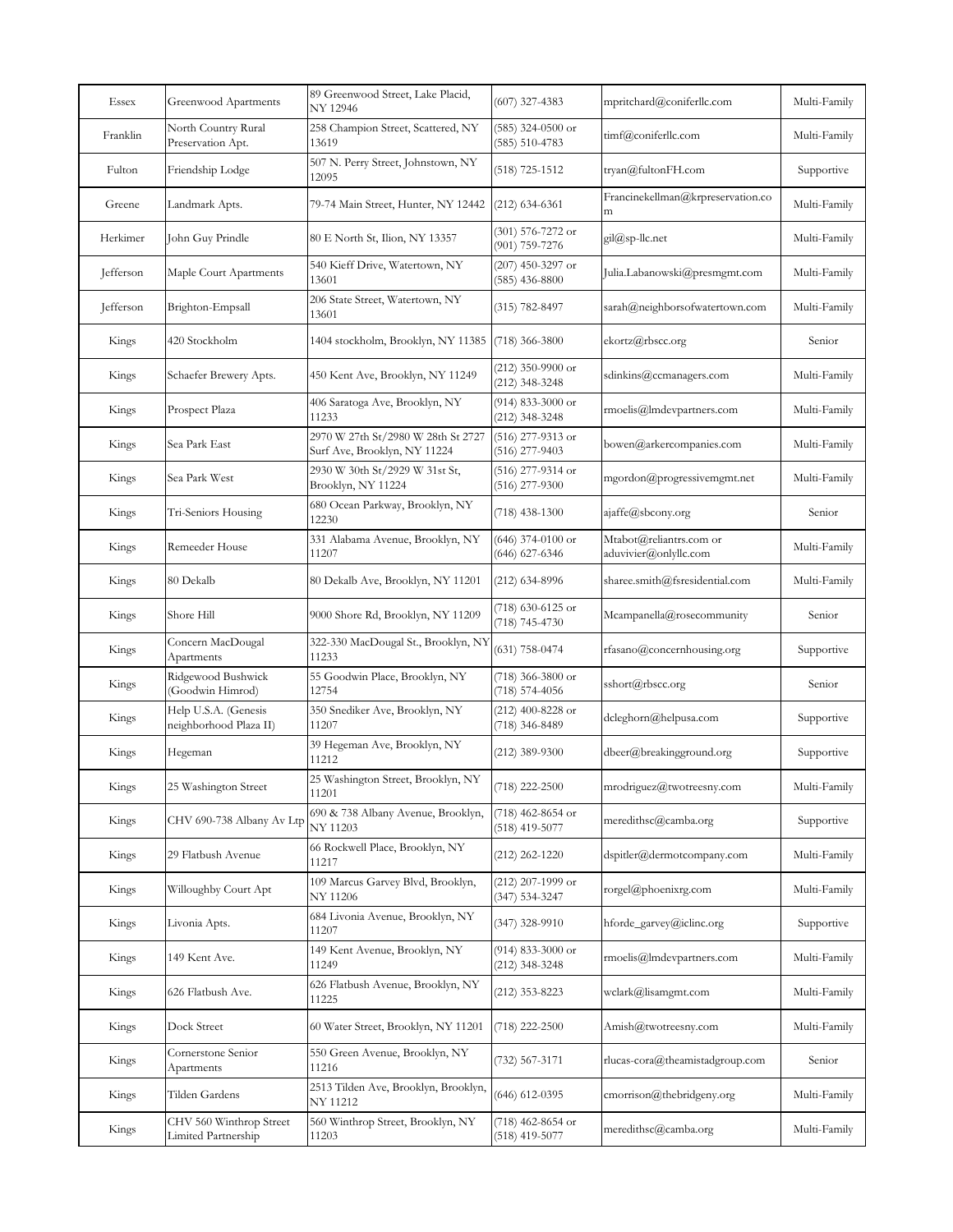| Kings | Bam South Apts.                           | 300 Ashland Place, Brooklyn, NY<br>11217          | $(718)$ 222-2500                        | Amish@twotreesny.com                                           | Multi-Family |
|-------|-------------------------------------------|---------------------------------------------------|-----------------------------------------|----------------------------------------------------------------|--------------|
| Kings | Roebling Street Preservation<br>L.P.      | 197-201 Roebling Street, Brooklyn,<br>NY 11211    | (718) 387-3600 or<br>$(718)$ 387-3600   | mmarcellus@lossures.org                                        | Senior       |
| Kings | 210 Livingston Street                     | 45 Hoyt Street, Brooklyn, NY 11201                | $(212)$ 210-6666 or<br>$(212)$ 210-6741 | yzarzuela@rosenyc.com                                          | Multi-Family |
| Kings | Myrtle Ave                                | 1070 Myrtle Avenue, Brooklyn, NY<br>11206         |                                         | nohri@iclinc.net                                               | Multi-Family |
| Kings | <b>CCBQ</b> Communities                   | 683 Dean Street, Brooklyn, NY 11238               | $(718)$ 722-6043                        | POPHousing@ccbq.org                                            | Supportive   |
| Kings | Rutland Road Houses                       | 60 East 93rd Street, Brooklyn, NY<br>11212        | (732) 567-3171 or<br>$(516)$ 285-7500   | rlucas-cora@theamistadgroup.com                                | Multi-Family |
| Kings | Smith Woodward Plaza                      | 1660-1670 Fulton Street, Brooklyn,<br>NY 11213    | (732) 567-3171                          | rlucas-cora@theamistadgroup.com                                | Multi-Family |
| Kings | <b>CABS</b> Senior Housing                | 590 Dekalb Avenue, Brooklyn, NY<br>11205          | (718) 388-5454 or<br>(718) 388-5454     | asanchez@stnicksalliance.org                                   | Senior       |
| Kings | Marcus Garvey Apartments                  | 147 Riverdale Avenue, Brooklyn, NY<br>11212       | (914) 833-3000 or<br>(914) 322-6282     | rmoelis@lmdevpartners.com                                      | Multi-Family |
| Kings | <b>Bay Park I Apartments</b>              | 2750 West 33rd Street, Brooklyn, NY<br>11224      | (718) 642-8700                          | SSylvester@grcrealty.com                                       | Multi-Family |
| Kings | Bay Park II Apartments                    | 3521 Neptune Avenue, Brooklyn, NY<br>11224        | $(212)$ 350-9900 or<br>(718) 642-8700   | peter@dvln.com                                                 | Multi-Family |
| Kings | Marien Heim Tower                         | 870 Ocean Pkwy, Brooklyn, NY<br>11230             | (718) 253-7511                          | mhttv@verizon.net                                              | Multi-Family |
| Kings | 125 Metropolitan Ave. 94<br>North 3rd St. | 94 North 3rd Street, Brooklyn, NY<br>11249        | (212) 353-8223                          | skramer@lisamgmt.com                                           | Multi-Family |
| Kings | 33 Bond Street                            | 33 Bond Street, Brooklyn, NY 11201                | (212) 984-1777 or<br>$(212)$ 984-1710   | Michael.Bar@TFCornerstone.com                                  | Multi-Family |
| Kings | 810 Fulton Avenue<br>Apartments           | 475 Clermont Avenue, Brooklyn, NY<br>11238        | (212) 210-6632                          | yzarzuela@rosenyc.com                                          | Multi-Family |
| Kings | 325 Kent Avenue                           | 325 Kent Avenue, Brooklyn, NY<br>11211            | $(718)$ 222-2500                        | mrodriguez@twotreesny.com                                      | Multi-Family |
| Kings | Surf 21 (Harborview)                      | 2920-2940 West 21st Street, Brooklyn,<br>NY 11224 | $(212)$ 350-9900 or<br>(718) 240-4126   | mamato@grcrealty.com                                           | Multi-Family |
| Kings | Surf Vets Place                           | 3003 West 21st St, Brooklyn, NY<br>11224          | $(631)$ 758-0474                        | rfasano@concernhousing.org                                     | Multi-Family |
| Kings | Greenpoint Affordable                     | 23 India St, Brooklyn, NY 11222                   | $(212)$ 484-0082                        | rtorres@mackregroup.com                                        | Multi-Family |
| Kings | Newport Gardens                           | 165 Loftt Avenue, Brooklyn, NY<br>11212           | (646) 502-7192 or<br>(646) 627-6346     | Mblack@onyllc.com                                              | Multi-Family |
| Kings | Regina Pacis                              | 2424 Cropsey Avenue, Brooklyn, NY<br>11256        | (347) 534-3247                          | Teresa.Lee@akidacorp.com                                       | Multi-Family |
| Kings | Fountain Seaview A2                       | 911 Erskine St, Brooklyn, NY 11208                | $(516)$ 277-9313                        | eseychell@progressivemgmt.net                                  | Multi-Family |
| Kings | Fountain Ave Building B1<br>Brooklyn, NY  | 10 Schroeders Walk, Brooklyn, NY<br>11239         | $(516)$ 277-9300 or<br>(516) 277-9314   | sarker@arkercompanies.com                                      | Senior       |
| Kings | Fountain Ave Building B3-<br>Brooklyn, NY | 881 Erskine Street, Brooklyn, NY<br>11239         | (516) 277-9313 or<br>(516) 277-9314     | eseychell@progressivemgmt.net or<br>kkoper@progressivemgmt.net | Multi-Family |
| Kings | Maple Street Residence                    | 918 East New York Avenue,<br>Brooklyn, NY 10451   | $(212)$ 665-2536                        | cgordon@thebridgeny.org                                        | Multi-Family |
| Kings | Stuypark Apartments                       | 77 New York Avenue, Brooklyn, NY<br>11211         | (718) 740-0416 or<br>(347) 534-3247     | chris.bramwell@shindamgmtcorp.co<br>m                          | Multi-Family |
| Kings | Bergen Saratoga                           | 331 Saratoga Ave, Brooklyn, NY<br>11233           | (718) 342-6245                          | amcglashan@prestigemgt.com                                     | Senior       |
| Kings | 260 Kent Ave                              | 260 Kent Avenue, Brooklyn, NY<br>11249            | (718) 222-2500 or<br>(718) 701-6177     | mrodriguez@twotreesny.com                                      | Multi-Family |
| Kings | Edwin's Place                             | 3 Livonia Avenue, Brooklyn, NY<br>11212           | (212) 389-9329                          | zkorb@breakingground.org                                       | Multi-Family |
| Kings | Raven Hall                                | 2006 Surf Ave, Coney Island, NY<br>11224          | (516) 390-9387 or<br>$(646)$ 380-7227   | davidgallo@georgicagreen.com                                   | Multi-Family |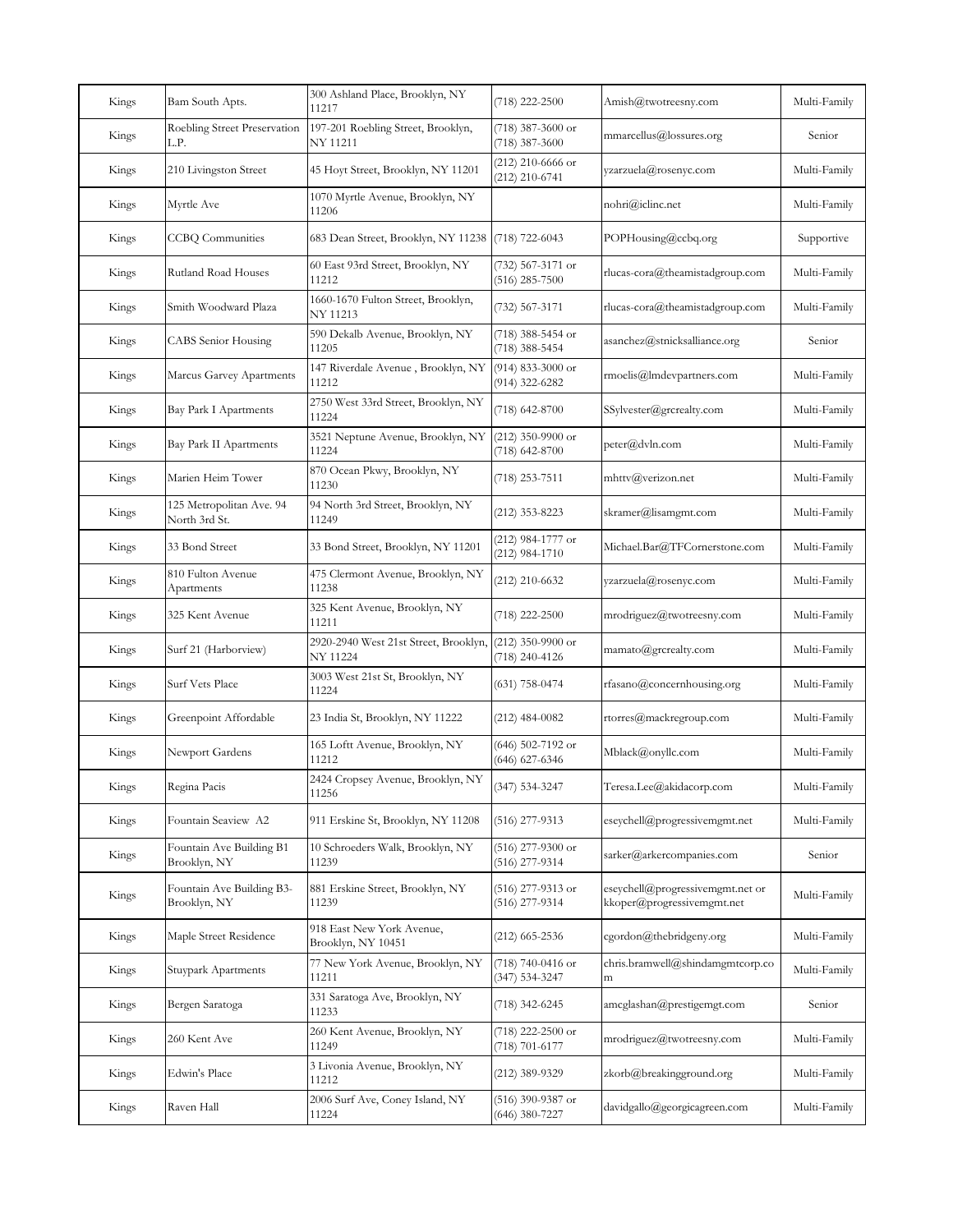| Kings      | Linwood Park Apartments,<br>BK, NY    | 315 Linwood Street, Brooklyn, NY<br>11208                | (212) 348-3248                            | sdinkins@ccmanagers.com                                | Senior       |
|------------|---------------------------------------|----------------------------------------------------------|-------------------------------------------|--------------------------------------------------------|--------------|
| Kings      | Nevins Street                         | 50 Nevins Street, Brooklyn, NY 11217                     |                                           | lmcewen@comunilife.org                                 | Multi-Family |
| Kings      | BP Neptune 33                         | 2750 West 33rd Street, Brooklyn, NY<br>11224             | (718) 642-8700                            | Iwinter@grcrealty.com                                  | Multi-Family |
| Kings      | Hope Gardens                          | 415 Evergreen Avenue, Brooklyn, NY<br>11221              | (914) 701-4416 or<br>(646) 813-0792       | mkornspun@pennrose.com                                 | Multi-Family |
| Kings      | Harry Silver Housing                  | 828 Midwood Street, Ste. A.,<br>Brooklyn, NY 11203       | $(917)$ 699-5030 or<br>$(917)$ 699-5030   | Afreedman@marionscott.com                              | Senior       |
| Kings      | Our Lady of Loreto Phase I            | 126 Sackman Street, Brooklyn, NY<br>11233                | (718) 722-6043                            | jennifer.swift@ccbq.org                                | Supportive   |
| Kings      | Casa Pasiva                           | 75 Linden Street, Brooklyn, NY 11221 (718) 366-3800      |                                           | ekurtz@riseboro.org                                    | Multi-Family |
| Kings      | Bushwick Gardens-NYCHA                | 580 Central Avenue, Brooklyn, NY<br>11221                | (914) 701-4416 or<br>(646) 813-0793       | mkornspun@pennrose.com                                 | Multi-Family |
| Kings      | Marcus Garvey Ext B & D               | 169 Livonia Avenue, Brooklyn, NY<br>11212                | (914) 322-6282                            | sdinkins@ccmanagers.com or<br>rsoave@lmdevpartners.com | Multi-Family |
| Kings      | Marcus Garvey Ext F                   | 449 Chester Street, Brooklyn, NY<br>11212                | (212) 348-3248                            | jrodriguez@ccmanagers.com                              | Multi-Family |
| Kings      | Herkimer Gardens- Vital<br>Brooklyn   | 491 Herkimer Street, Brooklyn, NY<br>11213               | (718) 412-3795                            | scamerata@twmt.net or<br>daguilar@atlanticdevgroup.com | Multi-Family |
| Kings      | Brooklyn Workforce<br>Restoration     | , 206 Malcolm X Boulevard, Brooklyn<br>NY 11221          | (646) 564-3716                            | kmisir@mhrmgmt.com                                     | Multi-Family |
| Kings      | Gateway Elton                         | 5116 Vandalia Avenue, Brooklyn, NY<br>11239              | $(212)$ 777-9500                          | dkrammer@hudsoninc.com                                 | Multi-Family |
| Kings      | Scheuer House                         | 3601 Surf Avenue, Brooklyn, NY<br>11224                  | $(212)$ 273-5230                          | $d$ manning@jasa.org                                   | Multi-Family |
| Kings      | Bridge Rockaway                       | 803 Rockaway and 416 Thatford Ave,<br>Brooklyn, NY 11212 | (646) 612-0395                            |                                                        | Multi-Family |
| Kings      | Vital Brooklyn BDC Phase 1            | 888 Fountain Avenue, Brooklyn, NY<br>11208               | (212) 348-3248                            | Jguity@ccmanagers.com                                  | Multi-Family |
| Kings      | Logan Fountain                        | 265 Logan Street, Brooklyn, NY<br>11208                  | $(212)$ 777-9500                          |                                                        | Multi-Family |
| Lewis      | Woodcreek and Bateman<br>Apartments   | Multiple, Gouverneur and Lowville,<br>NY 13642           | $(585)$ 212-0480                          | hmarshall@dimarcogroup.com                             | Multi-Family |
| Livingston | Geneseo - The Highlands               | 95 Meadow Drive, Geneseo, NY<br>14454                    | $(212)$ 319-1200 or<br>(585) 622-0326     | mfinkle@related.com                                    | Multi-Family |
| Madison    | Carriagehouse Village<br>Apartments   | 5 Carriagehouse Circle, Cazenovia, NY<br>13035           | $(315)$ 632-8272                          | tcapozzi@twcny.rr.com                                  | Senior       |
| Monroe     | Bennington Hills                      | 340 Bennington Hills Court, West<br>Henrietta, NY 14586  | $(407)$ 645-5575                          | katiemolinari@cambridgemsi.com                         | Multi-Family |
| Monroe     | College Greene                        | 45 College Greene Drive, North Chili,<br>NY 14514        | (585) 287-5779 or<br>(585) 399-7092       | nelsonle@homeleasing.net                               | Senior       |
| Monroe     | Chevy Place                           | 200 East Avenue, Rochester, NY<br>14604                  | (585) 510-4783                            | mkickbush@coniferllc.com                               | Multi-Family |
| Monroe     | Keeler Park                           | 501 Seneca Manor Drive, Rochester,<br>NY 14621           | $(585)$ 324-0500 or<br>$(585) 510 - 4783$ | timf@coniferllc.com or<br>lkaseman@coniferllc.com      | Multi-Family |
| Monroe     | The Northfield                        | 4560 Nine Mile Point Road, Fairport,<br>NY 14450         | (585) 388-2375                            | MAlbright@thenorthfield.org                            | Senior       |
| Monroe     | Mills at High Falls                   | 312 State Street, Rochester, NY 14608 (585) 287-5773     |                                           | shelbywi@homeleasing.net                               | Multi-Family |
| Monroe     | St. Simons Terrace                    | 360 St. Paul Street, Rochester, NY<br>14605              | $(585)$ 427-7570                          | jgoff@landsman.com                                     | Multi-Family |
| Monroe     | Ridgeview Special Needs<br>Apartments | 119 Marburger Street, Rochester, NY<br>14621             | $(585)$ 426-8000                          | jwhalen@depaul.org                                     | Multi-Family |
| Monroe     | Tri Veterans Housing                  | 251 Norton Village Lane, Rochester,<br>NY 14609          | (585) 467-2442                            | itroup@rochestermanagement.com                         | Multi-Family |
| Monroe     | The Hamilton                          | 185 Mount Hope Avenue, Rochester,<br>NY 14620            | (585) 324-0500 or<br>$(585) 510 - 4783$   | timf@coniferllc.com                                    | Multi-Family |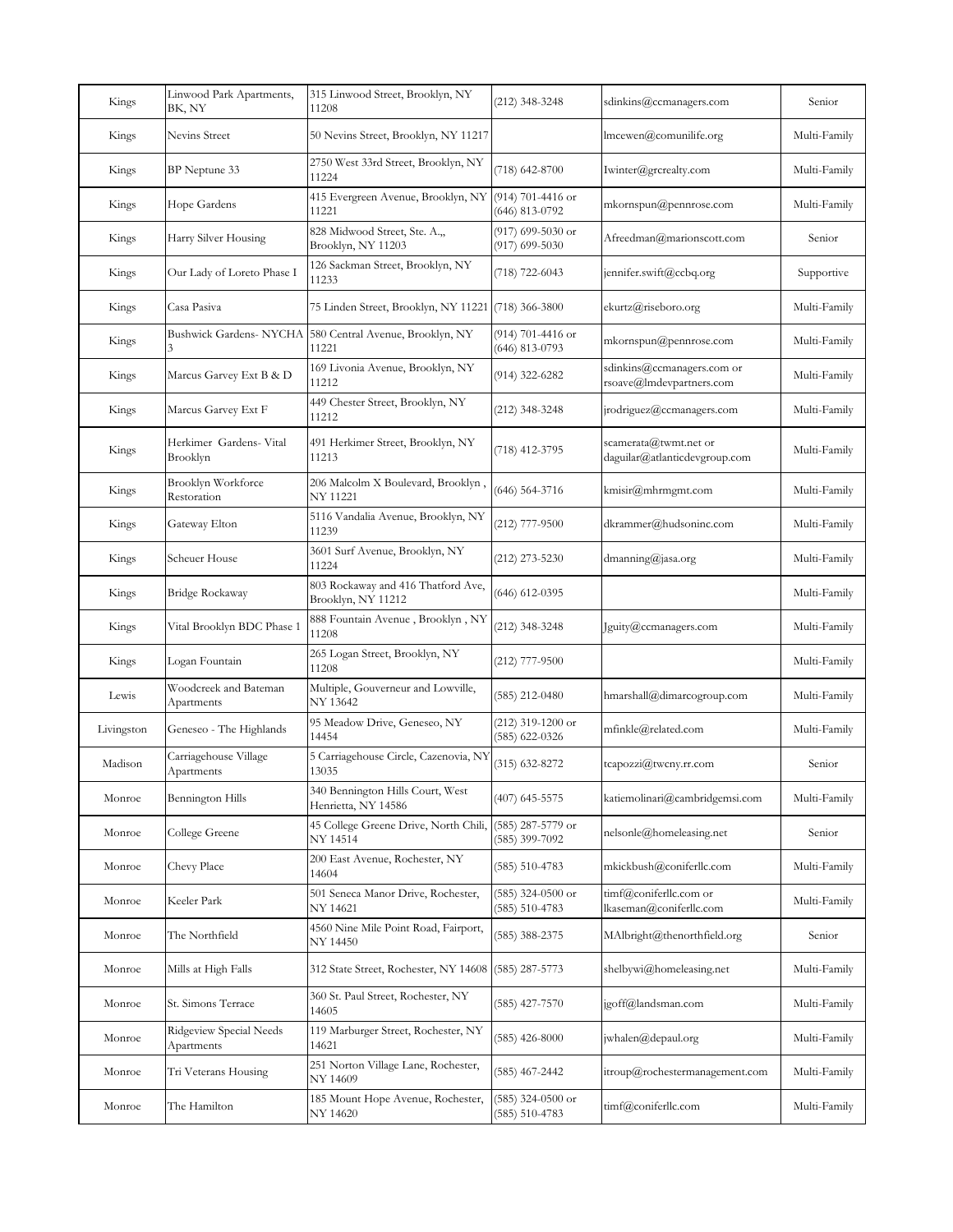| Monroe | F.I.G.H.T Village<br>Apartments        | 186 Ward Street, Rochester, NY<br>14605            | $(585) 510-4783$                        | mkickbush@coniferllc.com                              | Multi-Family                             |
|--------|----------------------------------------|----------------------------------------------------|-----------------------------------------|-------------------------------------------------------|------------------------------------------|
| Monroe | Ogden Heights Senior<br>Apartments     | 20 Kingsford Lane, Ogden, NY 14559 (585) 399-7092  |                                         | Katieha@homeleasing.net                               | Senior                                   |
| Monroe | Stonewood Village                      | 200 Myrtlewood Drive, East<br>Henrietta, NY 14667  | (585) 303-5024 or<br>(585) 546-1711     | bhartman@winnco.com                                   | Multi-Family /<br>Senior /<br>Supportive |
| Monroe | 774 West Main Street                   | 770 West Main Street, Rochester, NY<br>14611       | (716) 245-1834 or<br>(716) 391-5424     | mdelavern@DePaul.org                                  | Supportive /<br><b>SRO</b>               |
| Monroe | Westfall Heights Apartments            | 79 Metropolitan Drive, Rochester, NY<br>14620      | $(585)$ 467-2442                        | jfordham@rochestermanagement.co<br>m                  | Multi-Family                             |
| Monroe | Erie Harbor Apartments                 | 275 Mount Hope Avenue, Rochester,<br>NY 14620      | $(585) 510 - 4783$                      | mkickbush@coniferllc.com                              | Multi-Family                             |
| Monroe | Phillips Village Apartments            | 100 Krieger Road, Webster, NY 14450 (585) 427-7570 |                                         | jgoff@landsman.com                                    | Multi-Family                             |
| Monroe | Neighborhood of the Arts<br>Apartments | 822 University Ave, Rochester, NY<br>14607         | (716) 245-1834 or<br>(716) 391-5424     | mdelavern@DePaul.org                                  | Supportive                               |
| Monroe | Frederick Douglass Apts.               | 442-466 1/2 W. Main Street,<br>Rochester, NY 14608 | (585) 287-5779 or<br>(585) 399-7092     | Cathysp@homeleasing.net                               | Multi-Family                             |
| Monroe | Calkins Corners                        | 725 Calkins Road, Rochester, NY<br>14623           | (585) 461-4263 or<br>(585) 467-2442     | sheenams@rochester.rr.com                             | Senior                                   |
| Monroe | Pinnacle Place Apartments              | 919 Clinton Avenue South, Rochester,<br>NY 14620   | $(585) 546 - 6340$                      | jsepulveda@pathstone.org                              | Multi-Family                             |
| Monroe | Abraham Lincoln<br>Apartments          | 355 North Park Drive, Rochester, NY<br>14609       | (585) 324-0500 or<br>$(585)$ 324-0553   | timf@coniferllc.com                                   | Senior                                   |
| Monroe | The Gardens at Town Center             | 100 Greece Center Drive, Rochester,<br>NY 14612    | (585) 287-5779 or<br>(585) 399-7092     | nelsonle@homeleasing.net                              | Senior                                   |
| Monroe | Lake Ravine Apartments                 | 582 Lake Avenue, Rochester, NY<br>14608            | (585) 212-0480 or<br>$(610)$ 278-1733   | bdurdel@dimarcogroup.com                              | Multi-Family                             |
| Monroe | Harris Park Preservation               | 122 Harris Street, Rochester, NY<br>14610          | (585) 568-5865                          | tlamitie@coniferllc.com                               | Multi-Family                             |
| Monroe | M & M Rochester                        | 312 State St, Rochester, NY 14608                  | (585) 287-5773 or<br>$(585)$ 454-5710   | shelbywi@homeleasing.net or<br>alexbo@homeleasing.net | Multi-Family                             |
| Monroe | VOA Cobblestone Place                  | 1023 Ravenside Lane, Webster, NY<br>14580          | $(585) 510 - 4783$                      | mkickbush@coniferllc.com                              | Senior                                   |
| Monroe | Cedars of Chili                        | 1 Norfolk Drive, Chili, NY 14667                   | (617) 742-4500 or<br>(585) 546-1711     | lmaute@winnco.com                                     | Multi-Family                             |
| Monroe | Alexander Street Apartments            | 175 Alexander Street, Rochester, NY<br>14607       | $(585)$ 546-6340                        | kbryan@pathstone.org                                  | Multi-Family                             |
| Monroe | Heritage Gardens                       | 950 Commons Way, Rochester, NY<br>14623            | (585) 287-5779 or<br>(585) 399-7092     | Cathysp@homeleasing.net                               | Multi-Family                             |
| Monroe | Charlotte Harbortown<br>Homes          | 4571 Lake Ave, Rochester, NY 14612                 | $(207)$ 780-9800 or<br>$(315)$ 935-7876 | chrisp@silver-street.net                              | Multi-Family                             |
| Monroe | Cornerstone Pointe<br>Apartments       | 3 GBC Parkway, Rochester, NY<br>14626              | $(585)$ 424-1400                        | roger@rcgltd.com                                      | Supportive                               |
| Monroe | Upper Falls Square                     | 356 Hudson Avenue, Rochester, NY<br>14605          | (716) 245-1834 or<br>(716) 391-5424     | mdelavern@DePaul.org                                  | Multi-Family                             |
| Monroe | Southeast Towers II                    | 10 Manhattan Square Drive,<br>Rochester, NY 14607  | $(585)$ 324-0500 or<br>$(585)$ 324-0553 | timf@coniferllc.com                                   | Multi-Family                             |
| Monroe | EL Tower                               | 500 South Avenue, Rochester, NY<br>14615           | $(585)$ 427-7570                        | kburkhart@landsman.com                                | Multi-Family                             |
| Monroe | Eastman Reserve                        | 50 Goodwill Street, Rochester, NY<br>14615         | $(585)$ 646-6340                        | kdrain@pathstone.org                                  | Multi-Family                             |
| Monroe | Winton Gardens Towers                  | 2052 East Main Street, Rochester, NY<br>14609      | $(585)$ 424-1400 or<br>$(585)$ 288-0500 | rogerb@rcgltd.net                                     | Multi-Family                             |
| Monroe | Lofts at Sibley Square                 | 250 East Main Street, Rochester, NY<br>14604       | $(617)$ 239-4500                        | bbroussard@winnco.com                                 | Multi-Family                             |
| Monroe | Penfield Square                        | 1821 Nine Mile Point Road, Penfield,<br>NY 14538   | (585) 262-6210 or<br>(585) 399-7092     | nelson.leenhouts@homeleasing.net                      | Multi-Family                             |
| Monroe | Thurston and Chili Avenue              | 447 Thurston Road, Rochester, NY<br>14619          | (585) 262-6210 or<br>(585) 399-7092     | shelbywi@homeleasing.net                              | Multi-Family                             |
| Monroe | St.Bernard's Park Apartments           | 2260 Lake Avenue, Rochester, NY<br>14612           | $(610)$ 278-1733                        | Hadar@roizman.com                                     | Senior                                   |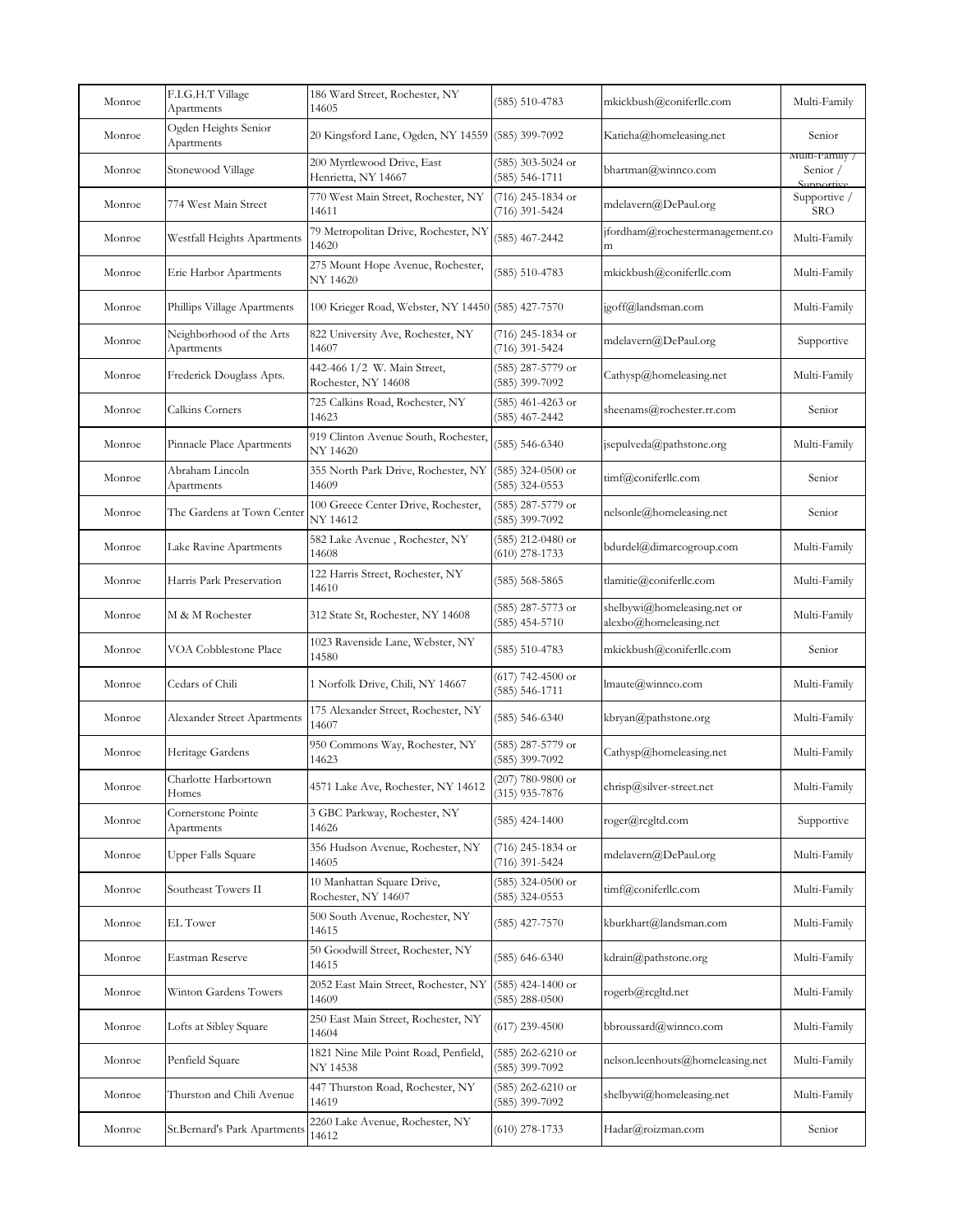| Monroe     | Union Square Apartments                  | 275 East Avenue, Rochester, NY<br>14604                                  | (585) 287-5774 or<br>$(585)$ 270-5030     | joshha@homeleasing.net                 | Supportive               |
|------------|------------------------------------------|--------------------------------------------------------------------------|-------------------------------------------|----------------------------------------|--------------------------|
| Monroe     | Pueblo Nuevo                             | 47 Sullivan Street, Rochester, NY<br>14605                               | (585) 746-4697 or<br>$(585)$ 325-1450     | Charlie@edgemere.com                   | Supportive               |
| Monroe     | Wellington Woods                         | 70 West Avenue, Brockport, NY<br>14430                                   | $(716)$ 542-3030                          | $e$ jo@odsmgmt.com                     | Multi-Family             |
| Monroe     | Skyview Senior Housing                   | 200 Skyview Centre Parkway,<br>Rochester, NY 14622                       | (585) 546-6340                            | astone@pathstone.org                   | Senior                   |
| Monroe     | Flower City Apartments                   | 899 Culver Road, Rochester, NY<br>14609                                  | (585) 262-6210                            | joshha@homeleasing.net                 | Multi-Family             |
| Monroe     | Irondequoit Senior Housing               | 2590 Culver Road, Rochester, NY<br>14609                                 | (585) 467-2442                            | jfordham@rochestermanagement.co<br>m   | Multi-Family /<br>Senior |
| Monroe     | Clifford Avenue                          | 625 Clifford Ave, Rochester, NY<br>14621                                 | (585) 467-2442                            | phill@rochestermanagement.com          | Multi-Family             |
| Monroe     | Tailor Square                            | 1155 North Clinton Ave, 313 Ave D,<br>24 Morrill St, Rochester, NY 14621 | (585) 262-6210                            | lindseyal@homeleasing.net              | Multi-Family             |
| Montgomery | Loosestrife Fields                       | 500 Patchett Way, Montgomery, NY<br>12549                                |                                           | lbrewertower@gmail.com                 | Multi-Family             |
| Montgomery | Mohawk Terrace Senior<br>Apartments      | 35 Wall Street, Amsterdam, NY 12010 (607) 565-2902                       |                                           | christine.church@crmrentalmgmt.co<br>m | Senior                   |
| Montgomery | Colonial Square                          | 200 Virginia LN Building A,<br>Amsterdam, NY 12010                       | $(315)$ 337-1401 or<br>$(607)$ 426-4579   | arthur.loomis@crmhousing.com           | Multi-Family             |
| Montgomery | Amsterdam Housing<br>Authority           | 52-52 Division Street, Amsterdam,<br>NY 12010                            |                                           | bruce@3ddevelopment.com                | Multi-Family             |
| Nassau     | Avalon Westbury                          | 1299 Corporate Drive, Westbury, NY<br>11590                              | (212) 309-2999                            | cameron_hunter@avalonbay.com           | Multi-Family             |
| Nassau     | Nathan Hale                              | 30 Doxsey Place, Lynbrook, NY<br>11563                                   | (516) 868-5224 or<br>(516) 887-7457       | NathanHaleHousing@verizon.net          | Senior                   |
| Nassau     | Gateway to New Cassel                    | 701, 715 & 729 Prospect Avenue,<br>Westbury, NY 11590                    | (718) 264-1420                            | sarahebstman@bluestoneorg.com          | Multi-Family             |
| Nassau     | Prospect Heights                         | 735 Prospect Ave, Westbury, NY<br>11590                                  | $(516) 869 - 7430$                        | asoja@firststerling.com                | Multi-Family             |
| Nassau     | Adams Court                              | 24 Grove Street (various), Hempstead,<br>NY 11520                        | $(516)$ 203-3900                          | chris@pjalizio.com                     | Multi-Family             |
| Nassau     | Bedell Terrace                           | 10-26 Bedell Street, Hempstead, NY<br>11550                              | $(646)$ 502-7200 or<br>$(646)$ 627-6346   | mblack@onylic.com                      | Multi-Family             |
| Nassau     | Twin Oaks                                | 7 & 21 Manor Avenue, Hempstead,<br>NY 11550                              | $(585)$ 324-0500 or<br>$(585) 510 - 4783$ | timf@coniferllc.com                    | Multi-Family             |
| Nassau     | Pine Town Homes                          | 121 B East Pine Street, Long Beach,<br>NY 11561                          | $(212) 835 - 9040$                        | mpunch@metreal.com                     | Multi-Family             |
| Nassau     | Linden Knolls                            | 261 South Franklin Street, Hempstead,<br>NY 11550                        | $(516)$ 437-0900                          | pgf@thedfdgroup.com                    | Multi-Family             |
| Nassau     | Pondview Homes                           | 1-52 High Court Drive, Manhasset,<br>NY 11030                            | $(516)$ 627-6433 or<br>$(516)$ 487-0041   | SraineyNHHA@optonline.net              | Multi-Family             |
| Nassau     | Moxey Rigby                              | 195 East Merrick Rd., Freeport, NY<br>11520                              | (516) 390-9384                            | matthewardito@georgicagreen.com        | Multi-Family             |
| Nassau     | NHHA Grand Street<br>Apartments          | 252 Grand Street, Westbury, NY<br>11590                                  | (516) 423-0926                            | mramos@cgmrcompliance.com              | Senior                   |
| Nassau     | Carman Place                             | 179 Main Street, Hempstead, Nassau,<br>NY 11550                          | $(585)$ 324-0500                          | timf@coniferllc.com                    | Multi-Family             |
| Nassau     | Oyster Bay                               | 857 South Oyster Bay Rd, Bethpage,<br>NY 11714                           | $(631)$ 752-1414                          | jmeyerson@einsidler.com                | Multi-Family             |
| Nassau     | Park Lake Apartments                     | 295 South Franklin Street, Hempstead,<br>NY 11550                        |                                           | sjaffee@metreal.com                    | Multi-Family             |
| Nassau     | Estella Apts                             | 178 Main Street, Hempstead, NY<br>11550                                  | $(631)$ 758-0474                          | rfasano@concernhousing.org             | Multi-Family             |
| Nassau     | Laurel Homes                             | 72 Laurel Street, North Hempstead,<br>NY 11577                           | $(516)$ 487-0041                          | srainey@nh-ha.com                      | Multi-Family             |
| New York   | 400 East 84th Street (The<br>Strathmore) | 400 E 84th ST, New York, NY 10028                                        | (212) 319-1201 or<br>(842) 245-8425       | Bbeal@related.com                      | Multi-Family             |
| New York   | Village East                             | 225 East 6th Street, New York, NY<br>10003                               | $(516)$ 837-7000                          | cathy@abromgmt.com                     | Multi-Family             |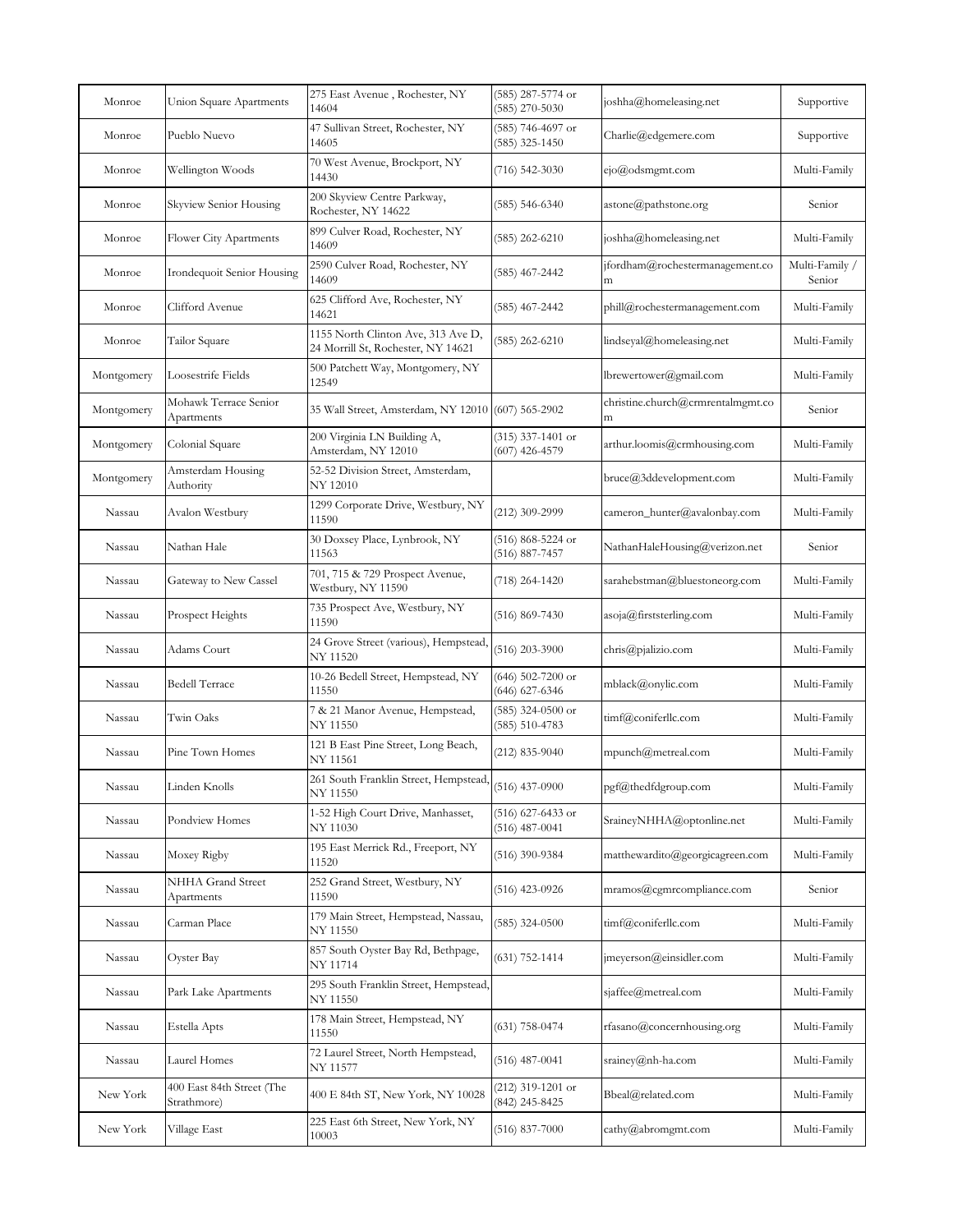| New York | Union Square South                                | 1 Union Square, New York, NY 10003                       | $(212)$ 319-1200 or<br>(842) 245-8425     | Bbeal@related.com                                    | Multi-Family |
|----------|---------------------------------------------------|----------------------------------------------------------|-------------------------------------------|------------------------------------------------------|--------------|
| New York | Avalon Midtown West                               | 250 West 50th Street, New York, NY<br>10025              | $(203)$ 319-4926 or<br>$(203)$ 319-4908   | joanne_lockridge@avalonbay.com                       | Multi-Family |
| New York | Tribeca Landing                                   | 41 River Terrace- Park West, New<br>York, NY 10282       | (212) 984-1715 or<br>(212) 847-3746       | crystal.sanchez@rockrose.com                         | Multi-Family |
| New York | Tribeca Park                                      | 400 Chambers St, New York, NY<br>10282                   | (212) 987-6445 or<br>(842) 245-8425       | lcruz@related.com or<br>mafelix@related.com          | Multi-Family |
| New York | Paramount Tower                                   | 240 East 39th Street, New York, NY<br>10016              | $(718)$ 343-6400 or<br>(212) 286-3738     | Rsusser@GlenwoodNYC.com                              | Multi-Family |
| New York | Chelsea Arms 225 W 8th<br>Ave                     | 225 Eight Avenue & 22nd Street, New<br>York, NY 10011    | (212) 532-0333 or<br>(212) 679-9800       | averyseavey@gmail.com                                | Multi-Family |
| New York | 345 East 94th Street                              | 345 East 94th Street, New York, NY<br>10128              | $(212)$ 427-9700                          | elitardo@fetner.com                                  | Multi-Family |
| New York | Chelsea Vanguard                                  | 77 West 24th Street, New York, NY<br>10010               | $(516)$ 746-6000 or<br>(212) 210-6741     | cva@albanesedev.com                                  | Multi-Family |
| New York | Riverwatch                                        | 70 Battery Place, New York, NY<br>10280                  | $(212)$ 243-9090                          | ozaychenko@phippsny.org                              | Multi-Family |
| New York | 1501 Lexington Avenue                             | 1495-1501 Lexington Avenue, New<br>York, NY 10029        | $(212)$ 996-6670                          | senadaa@montereynyc.com                              | Multi-Family |
| New York | Gethsemane Gardens aka<br>Eastville Gardens       | 225 East 7th Ave, various address,<br>New York, NY 10009 | (212) 348-3248                            | sdinkins@ccmanagers.com                              | Multi-Family |
| New York | 101 West End Avenue (Park<br>Hudson)              | 101 West End Avenue, New York,<br>NY 10023               | (312) 928-7498                            | lyle@101westendnyc.com                               | Multi-Family |
| New York | 300 East 39th Street (The<br>Sonoma)              | 300 East 39th Street, New York, NY<br>10016              | $(212)$ 697-3990 or<br>(312) 928-7498     | mheffernan@egr.com                                   | Multi-Family |
| New York | South Cove Plaza                                  | 50 Battery Place, New York, NY<br>10280                  | $(516)$ 285-5500 or<br>(212) 534-7771     | sdm@dematteisorg.com                                 | Multi-Family |
| New York | Theater Row                                       | 420-424 West 42nd Street, New York,<br>NY 10036          | $(212)$ 603-3624 or<br>(212) 974-2012     | carrick.john@principal.com                           | Multi-Family |
| New York | The Metropolis                                    | 150 East 44th Street @ 3rd Avenue,<br>New York, NY 10017 | $(212)$ 210-6757 or<br>$(212)$ 210-6741   | adam@rosenyc.com                                     | Multi-Family |
| New York | 180 West 20th Street (The<br>Westminister)        | 180 West 20th Street, New York, NY<br>10011              | (212) 319-1201 or<br>(842) 245-8425       | Bbeal@related.com                                    | Multi-Family |
| New York | 101-117 Worth Street                              | 101-117 Worth Street, New York, NY<br>10013              | (718) 923-8400 or<br>$(212) 564 - 2111$   | bratner@fcrc.com                                     | Multi-Family |
| New York | 501-503 West 41st. Street<br>(The Victory)        | 501 West 41st Street, New York, NY<br>10036              | $(212)$ 427-9700                          | dlucchetto@fetner.com                                | Multi-Family |
| New York | 1500 Lex Ave (Carnegie Hill<br>II)                | 1500 Lexington Avenue, New York,<br>NY 10029             | (212) 410-8788 or<br>(212) 210-6741       | Ksyon@msn.com                                        | Multi-Family |
| New York | 66 West 38th St (The Atlas)                       | 66 West 38th Street, New York, NY<br>10018               | (212) 716-2522                            | nrick@gothamorg.com                                  | Multi-Family |
| New York | 269 West 47th St. (The<br><b>Biltmore Tower</b> ) | 269-271 West 47th Street, New York,<br>NY 10036          | (212) 333-3353 or<br>(212) 245-3151       | cwong@JackParkerCorp.com                             | Multi-Family |
| New York | 363 West 30th Street<br>(Chelsea Place)           | 363 West 30th Street, New York, NY<br>10019              | $(212)$ 977-4800 or<br>$(212)$ 408-9435   | aberkowitz@dzco.com                                  | Multi-Family |
| New York | 350 West 43rd. Street (Ivy<br>Tower)              | 343 West 42nd Street, New York, NY<br>10036              | $(212)$ 876-4200 or<br>(646) 485-6116     | Teri@fmcnyc.com                                      | Multi-Family |
| New York | The Tate                                          | 535 W 23rd St, New York, NY 10011                        | $(212)$ 506-5845 or<br>(842) 245-8425     | Lcruz@related.com or<br>mafelix@related.com          | Multi-Family |
| New York | Regent Tower_The Marc                             | 890-900 Eighth Avenue, New York,<br>NY 10019             | $(212)$ 808-4000 or<br>$(646) 689 - 0212$ | kimberly@moiniangroup.com                            | Multi-Family |
| New York | 10 Liberty Street                                 | 10 Liberty Street, New York, NY<br>10005                 | $(718)$ 343-6400 or<br>$(212)$ 245-0526   | piline@glenwoodnyc.com                               | Multi-Family |
| New York | 360 West 43rd Street                              | 360 West 43rd Street, New York, NY<br>10036              | (212) 315-5555 or<br>$(212)$ 245-1870     | cosullivan@brodskyorg.com                            | Multi-Family |
| New York | Tribeca Green                                     | 325 North End Avenue, New York,<br>NY 10282              | (212) 987-6445 or<br>$(212)$ 319-1200     | lcruz@related.com                                    | Multi-Family |
| New York | 246 East 77th St.                                 | 246 East 77th St., New York, NY<br>10075                 | (718) 412-3752 or<br>(718) 412-3795       | dmarcus@twmt.net or<br>daguilar@atlanticdevgroup.com | Multi-Family |
| New York | Chelsea Apts. (The Aston)                         | 800 Avenue of the Americas, New<br>York, NY 10010        | (646) 833-3971                            | 800sixthamgr@greystar.com                            | Multi-Family |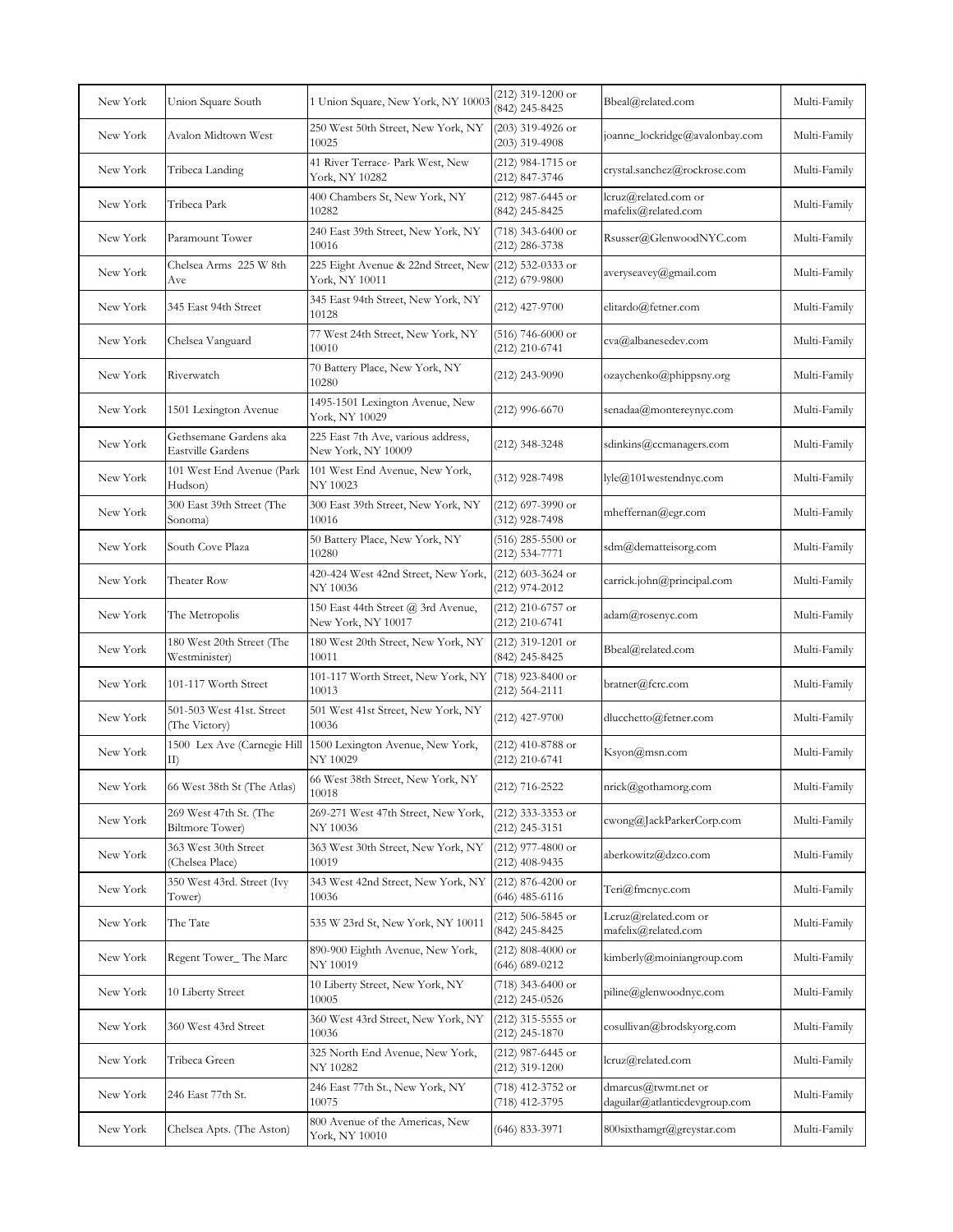| New York |                                               | The Magellan: 35-39 W. 33rd 35-39 West 33rd St, New York, NY<br>10001 | (973) 731-2791                          | jared@hubnj.com                                      | Senior       |
|----------|-----------------------------------------------|-----------------------------------------------------------------------|-----------------------------------------|------------------------------------------------------|--------------|
| New York | 20 River Terrace (The<br>Solaire)             | 20 Rivier Terrace, New York, NY<br>10281                              | $(516)$ 746-6000 or<br>(212) 210-6741   | yzarzuela@rosenyc.com                                | Multi-Family |
| New York | Hampton Court                                 | 333 East 102nd Street, New York, NY<br>10025                          | (718) 343-6400 or<br>(212) 286-3738     | Gjacob@glenwoodnyc.com                               | Multi-Family |
| New York | Historic Front Street                         | 213, 214, 220, 225, 229 Front Street,<br>New York, NY 10038           | $(212)$ 257-6600                        | pvega@durst.org                                      | Multi-Family |
| New York | Chrystie Place                                | 229 Chrystie St., New York, NY<br>10002                               | (212) 254-9933 or<br>$(212)$ 210-6741   | joldenburg@rosenyc.com or<br>yzarzuela@rosenyc.com   | Multi-Family |
| New York | Helena- 601 West 57th                         | 601-613 West 57th Street, New York,<br>NY 10019                       | $(212)$ 427-9700 or<br>$(212)$ 257-6600 | tomd@durst.org                                       | Multi-Family |
| New York | 125 West 31 Street (The<br>Epic)              | 125 West 31st Street, New York, NY<br>10001                           | $(212)$ 427-9700                        | hal@fetner.com                                       | Multi-Family |
| New York | 88 Leonard Street                             | 88 Leonard Street, New York, NY<br>10013                              | (718) 852-2354                          | Andria.puckett@wrnyllc.com                           | Multi-Family |
| New York | North End Avenue (The<br>Verdesian) (BPC 18B) | 211 North End Avenue, New York,<br>NY 10282                           | $(516)$ 746-6000 or<br>$(212)$ 210-6741 | cva@albanesedev.com                                  | Multi-Family |
| New York | 10 Barclay Street                             | 10 Barclay Street, New York, NY<br>10007                              | $(718)$ 343-6400 or<br>(212) 286-3738   | piline@glenwoodnyc.com                               | Multi-Family |
| New York | 400 Third Ave                                 | 400 Third Ave, New York, NY 10016                                     | (718) 412-3795 or<br>$(718)$ 463-1200   | Dmarcus@twmt.net                                     | Senior       |
| New York | Extra Place Apts.                             | 305-311 Bowery, New York, NY<br>10003                                 | $(212)$ 243-9090 or<br>$(212)$ 663-6750 | aweinstein@phippsny.org                              | Multi-Family |
| New York | 100 Maiden Lane                               | 100 Maiden Lane, New York, NY<br>10013                                | $(516)$ 488-3000                        | kevin@lalezarian.com                                 | Multi-Family |
| New York | Clinton Green North                           | 515 West 52nd Street, New York, NY<br>10019                           | (212) 309-2999                          | Cameron_Hunter@avalonbay.com                         | Multi-Family |
| New York | Clinton Green South                           | 510 West 52nd Street, New York, NY<br>10019                           | (203) 319-4926 or<br>(212) 309-2999     | joanne_lockridge@avalonbay.com                       | Multi-Family |
| New York | St. Phillips on the Park                      | 480 St Nicholas Ave, New York, NY<br>10030                            | $(212)$ 679-9800                        | compliance@daltoncv.com                              | Multi-Family |
| New York | Avalon Bowery Place I                         | 11 East First Street, New York, NY<br>10003                           | (703) 317-4663 or<br>$(203)$ 319-4908   | jmiller@avalonbay.com                                | Multi-Family |
| New York | 521 West 42nd St.                             | 521 West 42 Street, New York, NY<br>10013                             | (212) 382-2571 or<br>(718) 412-3795     | nataliemr@atlanticdevgroup.com                       | Multi-Family |
| New York | 417-438 East 76th St.                         | 417 East 76 Street, New York, NY<br>10021                             | (718) 412-3795 or<br>(718) 412-3752     | dmarcus@twmt.net                                     | Multi-Family |
| New York | 250 W. 93rd Street (The<br>Melar)             | 250 West 93rd Street, New York, NY<br>10025                           | (212) 744-3300 or<br>(212) 210-6632     | wf@friedlandproperties.com                           | Multi-Family |
| New York | 455 West 37th Street                          | 455 West 37th Street, New York, NY<br>10018                           | (212) 984-1710                          | joe.dass@tfcornerstone.com                           | Multi-Family |
| New York | The MiMA                                      | 432-460 West 42nd Street, New York,<br>NY 10036                       | (646) 677-5748 or<br>(842) 245-8425     | jjames@related.com or<br>mafelix@related.com         | Multi-Family |
| New York | 33 West End Ave                               | 33 West End Ave, New York, NY<br>10023                                | (718) 412-3795                          | charsch@twmt.net                                     | Senior       |
| New York | 188 Ludlow                                    | 188 Ludlow Street, New York, NY<br>10002                              | (973) 849-2632                          | kerrym@edprop.com                                    | Multi-Family |
| New York | Tower 31                                      | 9 West 31st Street, New York, NY<br>10001                             | (732) 750-1111                          | mattl@atlanticrdc.com                                | Multi-Family |
| New York | Chelsea Landmark aka 55<br>west 25th street   | 55 west 25th street, New York, NY<br>10010                            | (212) 210-6696 or<br>(212) 210-6741     | merlich@rosenyc.com                                  | Multi-Family |
| New York | 1115 First Avenue                             | 1115 First Ave, New York, NY 10065                                    | $(718)$ 412-3795                        | scamerata@twmt.net                                   | Multi-Family |
| New York | LEast 35th St.                                | 1 East 35th St., New York, NY 10016                                   | $(212)$ 620-0500 or<br>(718) 412-3795   | pfine@atlanticdevgroup.com                           | Senior       |
| New York | 500 West 30th Street                          | 500 West 30th Street, New York, NY<br>10001                           | $(212)$ 801-1114 or<br>(842) 245-8425   | bjoseph@related.com                                  | Multi-Family |
| New York | 321 East 21st Street                          | 321 East 21st Street, New York, NY<br>10010                           | (212) 801-3953 or<br>(842) 245-8425     | tbiondi@related.com                                  | Multi-Family |
| New York | 250 East 60th St.                             | 250 East 60th St., New York, NY<br>10022                              | (718) 412-3752 or<br>(718) 412-3795     | dmarcus@twmt.net or<br>daguilar@atlanticdevgroup.com | Senior       |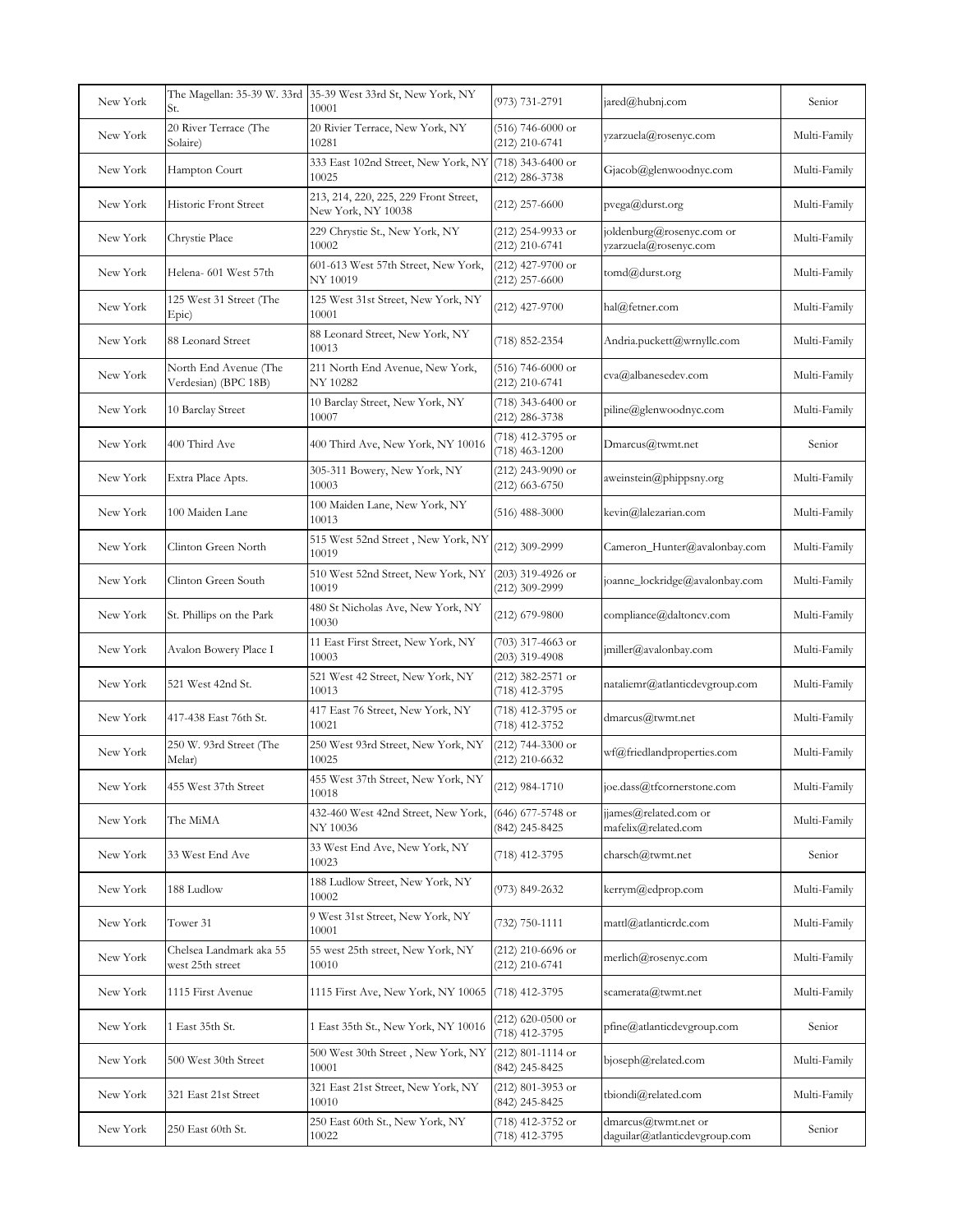| New York | 385 Third Ave                       | 385 Third Avenue, New York, NY<br>10016                      | $(212)$ 620-0500 or<br>(718) 412-3752     | pfine@atlanticdevgroup.com                  | Senior       |
|----------|-------------------------------------|--------------------------------------------------------------|-------------------------------------------|---------------------------------------------|--------------|
| New York | DD 11th Avenue                      | 312 Eleventh Avenue, New York, NY (212) 400-9282 or<br>10001 | (718) 281-2400                            | scharno@douglastondevelopment.co<br>m       | Multi-Family |
| New York | Colon Plaza Apartments              | 53-57 East 115th Street, New York,<br>NY 10029               | (212) 663-8497 or<br>$(212)$ 348-3248     | epoteat@carthagerea.com                     | Multi-Family |
| New York | River Place II                      | 600 West 42nd Street, New York, NY<br>10036                  | $(212)$ 490-0666 or<br>(212) 312-9214     | mbreger@phippsny.org                        | Multi-Family |
| New York | The Caledonia                       | 450 West 17th Street, New York, NY<br>10011                  | $(212)$ 506-5845 or<br>(842) 245-8425     | Lcruz@related.com or<br>mafelix@related.com | Multi-Family |
| New York | Avalon Bowery II                    | 22 East First Street, New York, NY<br>10003                  | (203) 319-4926 or<br>$(203)$ 319-4908     | joanne_lockridge@avalonbay.com              | Multi-Family |
| New York | 505 West 37th Street                | 505 West 37th Street, New York, NY<br>10018                  | $(212)$ 984-1780 or<br>$(212)$ 901-8027   | Joe.Dass@TFCornerstone.com                  | Multi-Family |
| New York | Abyssinian Towers                   | 50 West 131st Street, New York, NY<br>10027                  | $(646)$ 442-6592 or<br>$(646)$ 442-6574   | James@adcorp.org                            | Senior       |
| New York | 605 West 42nd St.                   | 610-620 West 42nd Street, New York,<br>NY 10036              | $(212)$ 808-4000 or<br>$(212) 588 - 0042$ | Joseph@moiniangroup.com                     | Multi-Family |
| New York | 53rd Street Apartments              | 439 W 53rd St, New York, NY 10019                            | $(212)$ 736-7385                          | mhurwitz@urbanpathways.org                  | Supportive   |
| New York | 509 West 38th Street                | 509 West 38th Street, New York, NY<br>10018                  | (212) 364-6349 or<br>(212) 364-6349       | kessa.desantis@greystar.com                 | Multi-Family |
| New York | Emerald Green                       | 320 West 38th Street, New York, NY<br>10018                  | $(212)$ 286-3738 or<br>$(212)$ 245-0526   | ccastillo@glenwoodnyc.com                   | Multi-Family |
| New York | Caroline Apartments                 | 210 Sherman Avenue, New York, NY<br>10034                    | $(716)$ 855-3000 or<br>(842) 245-8425     | mcarbone@related.com                        | Multi-Family |
| New York | 350 West 37th Street                | 350 West 37th Street, New York, NY<br>10018                  | $(516)$ 488-3000                          | diana@lalezarian.com                        | Multi-Family |
| New York | Castle Gardens                      | Castle Gardens 625 West 140th Street,<br>New York, NY 10027  | (212) 691-7554 or<br>$(212)$ 663-6750     | sgoldstein@fortunesociety.org               | Multi-Family |
| New York | St. Phillips Senior<br>Apartments   | 220 W. 133rd Street, New York, NY<br>10030                   | $(212)$ 679-9800                          | Steve@daltoncv.com                          | Senior       |
| New York | Ennis Houses                        | 2070 Adam Clayton Powell Jr. Blvd.,<br>New York, NY 10027    | $(212) 862 - 9305$                        | Jlyons@adcorp.org                           | Multi-Family |
| New York | 8 East 102nd Street aka Mt<br>Sinai | 8 East 102nd Street, New York, NY<br>10017                   | (212) 506-5845 or<br>(842) 245-8425       | Lcruz@related.com or<br>mafelix@related.com | Multi-Family |
| New York | 388 Bridge Street                   | 388 Bridge Street, New York, NY<br>11201                     | $(212)$ 340-9300                          | jwest@greenthal.com                         | Multi-Family |
| New York | Crystal Green                       | 330 WEST 39TH STREET, NEW<br>YORK, NY 10018                  | $(212)$ 245-0526                          | MFlores@GlenwoodNYC.com                     | Multi-Family |
| New York | Clinton Park Phase I                | 555 West 53rd St, New York, NY<br>10019                      | (718) 222-2500                            | jsantos@twotreesny.com                      | Multi-Family |
| New York | 2180 Broadway (The<br>Larstrand)    | 227 West 77 Street, New York, NY<br>10024                    | (212) 210-6632 or<br>(212) 210-6741       | yzarzuela@rosenyc.com                       | Multi-Family |
| New York | Gotham West                         | 510-550 West 45th Street, New York,<br>NY 10036              | $(212)$ 247-2682 or<br>$(212)$ 247-2682   | KDeSantis@GothamOrg.com                     | Multi-Family |
| New York | Hawthorn Park                       | 160 West 62nd Street, New York, NY<br>10016                  | $(718)$ 343-6400 or<br>$(212)$ 245-0526   | Gjacob@glenwoodnyc.com                      | Multi-Family |
| New York | 111 Nassau Street                   | 111-113 Nassau Street, New York,<br>NY 10038                 | (646) 485-6116                            | Dariza@fmcnyc.com                           | Multi-Family |
| New York | Richmond Gardens                    | 15-33 Fairway Ave, Staten Island, NY<br>10301                | $(212)$ 584-1150 or<br>$(518)$ 419-5077   | scott.langan@vitusgroup.com                 | Multi-Family |
| New York | 855 Sixth Avenue (EOS)              | 855 Avenue of the Americas, New<br>York, NY 10001            | $(212)$ 257-6852 or<br>$(212)$ 257-6600   | arosneberg@durst.org                        | Multi-Family |
| New York | Clinton Park Phase II               | 550 West 54th Street, New York, NY<br>10019                  | $(718)$ 222-2500                          | jsantos@twotreesny.com                      | Multi-Family |
| New York | The Encore                          | 175 West 60th Street, New York K,<br>NY 10023                | (718) 343-6400 or<br>$(212)$ 245-0526     | gjacob@glenwoodnyc.com                      | Multi-Family |
| New York | 525 West 52nd Street                | 525 West 52nd Street, New York, NY<br>10019                  | $(212)$ 243-5060                          | aschwartz@tacon.com                         | Multi-Family |
| New York | One Sixty Madison                   | 160 Madison Ave, New York, NY<br>10016                       | $(646)$ 870-8303                          | bsloan@mdcarlisle.com                       | Multi-Family |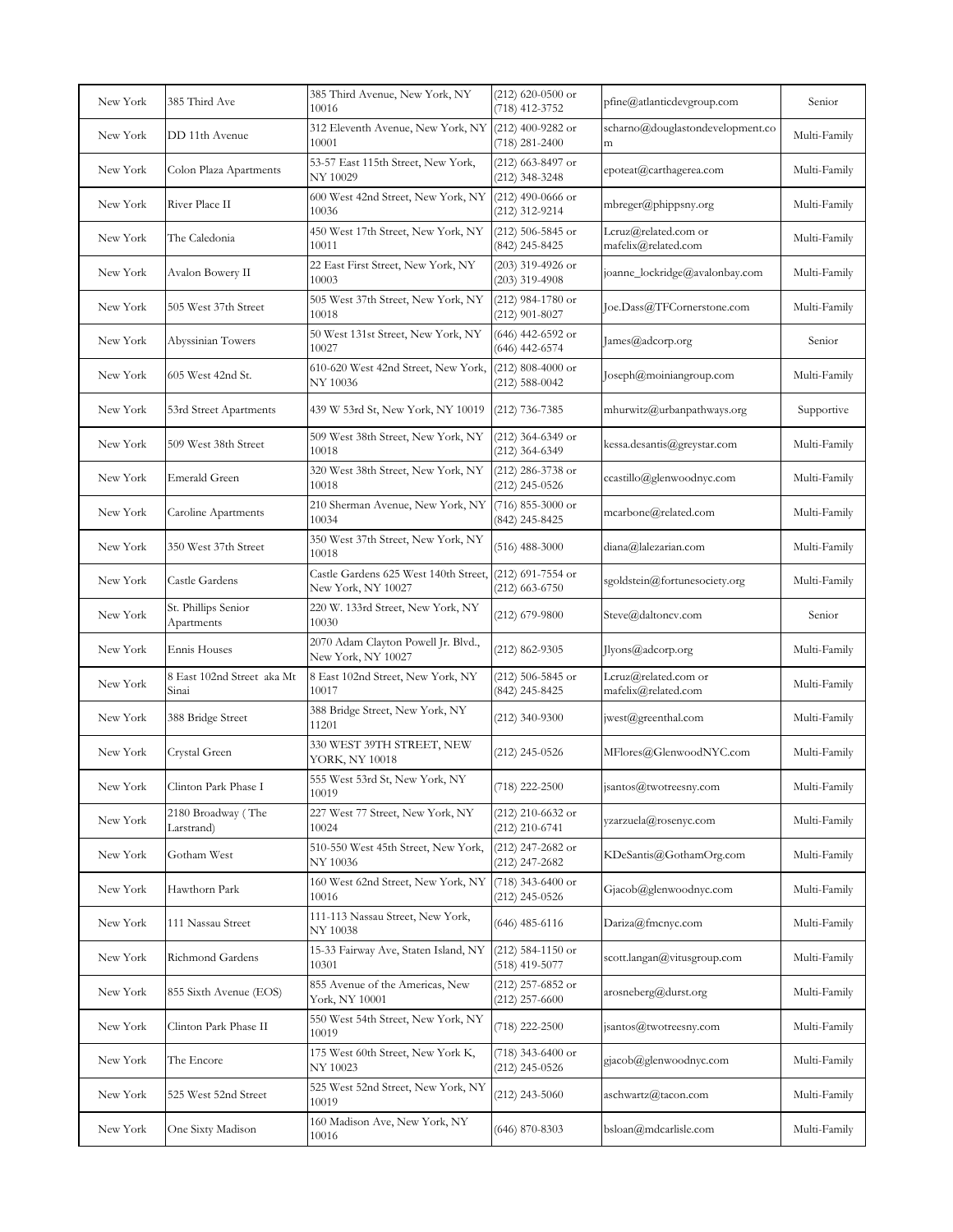| New York | The Orenstein Buildings<br>Apartments | 15-17 Bialystoker Place, New York,<br>NY 10002  | (212) 413-8454                            | susanc@rectorstreetdev.com                              | Senior       |
|----------|---------------------------------------|-------------------------------------------------|-------------------------------------------|---------------------------------------------------------|--------------|
| New York | Cluster House                         | 904 Amsterdam Ave, New York, NY<br>10025        | (212) 736-7385 or<br>$(646)$ 490-9540     | mhurwitz@urbanpathways.org                              | Supportive   |
| New York | David L Podell House                  | 179 Henry St # 181, New York, NY<br>10026       | $(646)$ 395-4060 or<br>$(845)$ 368-2400   | alan@edalliance.org                                     | Senior       |
| New York | Dorothy Friedman<br>Residence,        | 475 West 57th Street, New York, NY<br>10019     | $(212)$ 489-2020                          | adelarosa@actorsfund.org                                | Senior       |
| New York | Riverside Center II                   | 21 West End Avenue, New York, NY<br>10019       | $(212)$ 262-1220                          | dspitler@dermotcompany.com                              | Multi-Family |
| New York | Maestro West Chelsea                  | 507-515 West 28th Street, New York,<br>NY 10018 | $(516)$ 488-3000                          | kevin@lalezarian.com                                    | Multi-Family |
| New York | 625 West 57 Street (VIA57)            | 625 West 57th Street, New York, NY<br>10019     | $(212)$ 257-6600                          | alexander@durst.org                                     | Multi-Family |
| New York | 529 West 29th St.                     | 529 West 29th Street, New York, NY<br>10001     | $(212)$ 801-1114 or<br>(842) 245-8425     | bjoseph@related.com                                     | Multi-Family |
| New York | The Eugene Workforce                  | 435 W 31st St, New York, NY 10014               | (212) 417-7487 or<br>(858) 431-7821       | maria.masi@brookfieldproperties.co<br>m                 | Multi-Family |
| New York | 7 West 21st Street                    | 7 West 21st Street, New York, NY<br>10025       | $(212)$ 744-3300 or<br>$(212)$ 210-6741   | bkenny@rosenyc.com                                      | Multi-Family |
| New York | The Easton                            | 205 East 92nd Street, New York, NY<br>10182     | $(646)$ 677-5748 or<br>(842) 245-8425     | jjames@related.com or<br>mafelix@related.com            | Multi-Family |
| New York | 606 West 57th Street                  | 606 W 57th Street, New York, NY<br>10019        | (212) 984-1749 or<br>$(212)$ 984-1710     | joe.dass@tfcornerstone.com                              | Multi-Family |
| New York | Canaan House                          | 8 West 118th Street, New York, NY<br>10026      | (212) 860-8821                            | Wroberts@hopeci.org                                     | Multi-Family |
| New York | 222 East 44th Street                  | 214-226 East 44th Street, New York,<br>NY 10017 | $(212)$ 624-4300 or<br>$(212)$ 624-4356   | lgoldman@bldg.com                                       | Multi-Family |
| New York | 555Ten                                | 555 10th Avenue, New York, NY<br>10018          | (212) 221-3137                            | jpercy@extellmanagement.com                             | Multi-Family |
| New York | Hallets Point                         | 1-02 26th Avenue, Astoria, NY 11102             | (212) 257-6618 or<br>$(212)$ 257-6600     | dmogolesko@durst.org                                    | Multi-Family |
| New York | 229 Cherry Street                     | 229 Cherry Street, New York, NY<br>10002        | (718) 412-3752 or<br>(718) 412-3795       | $dmarcus@$ twmt.net or<br>daguilar@atlanticdevgroup.com | Multi-Family |
| New York | 553 West 30th Street                  | 553 West 30th Street, New York, NY<br>10001     | (212) 801-3553 or<br>(842) 245-8425       | Michael.Iannacone@related.com                           | Multi-Family |
| New York | 158 E. 126 St. (The Smile)            | 158 East 126th Street, New York, NY<br>10035    | $(516)$ 624-1953 or<br>(212) 634-8996     | Nassa@BDG.net                                           | Multi-Family |
| New York | Riverside Center Building 1           | 30 Riverside Blvd, New York, NY<br>10069        | (212) 878-3670 or<br>(212) 389-9322       | $pmartin(\partial gid.com)$                             | Multi-Family |
| New York | Eve East Village                      | 435 East 13th Street, New York, NY<br>10009     | $(212)$ 484-0050                          | jmoeen@mackmgmt.com                                     | Multi-Family |
| New York | Riverside Center Building 3           | 10 Riverside Blvd, New York, NY<br>10069        | $(212)$ 878-3670 or<br>$(212)$ 389-9322   | pmartin@gid.com                                         | Multi-Family |
| New York | Riverside Center Building 4           | 639 West 59th Street, New York, NY<br>10019     | $(212)$ 878-3670 or<br>(212) 389-9322     | pmartin@gid.com                                         | Multi-Family |
| New York | 572 11th Avenue                       | 555 11th Avenue, New York, NY<br>10036          | $(212)$ 808-4000 or<br>$(212) 588 - 0042$ | $kimberly@$ moiniangroup.com                            | Multi-Family |
| New York | 79 Ave. D                             | 751 East 6th Street, New York, NY<br>10009      | (914) 833-3000 or<br>$(212)$ 348-3248     | rmoelis@lmdevpartners.com                               | Multi-Family |
| New York | Fountain Seaview B6                   | 894 Fountain Avenue, New York, NY<br>11208      | (914) 266-3722                            | jblanco@progressivemgmt.net                             | Multi-Family |
| New York | Riverwalk 8                           | 460 Main Street, New York, NY<br>10044          | $(212)$ 401-7681                          | mherrington@related.com                                 | Multi-Family |
| New York | Swinburne                             | 526 Central Ave, Albany, NY 12206               | (914) 693-6614                            | larry@regandevelopment.com                              | Multi-Family |
| New York | Drum Hill Flats                       | 1847 Crompond Road, Peekskill, NY<br>10566      |                                           | jvsaraceno@aol.com                                      | Senior       |
| New York | Normandie Court II                    | 205 East 95th St., New York, NY<br>10128        | $(212)$ 469-0277                          | esolomon@ogdencap.com                                   | Multi-Family |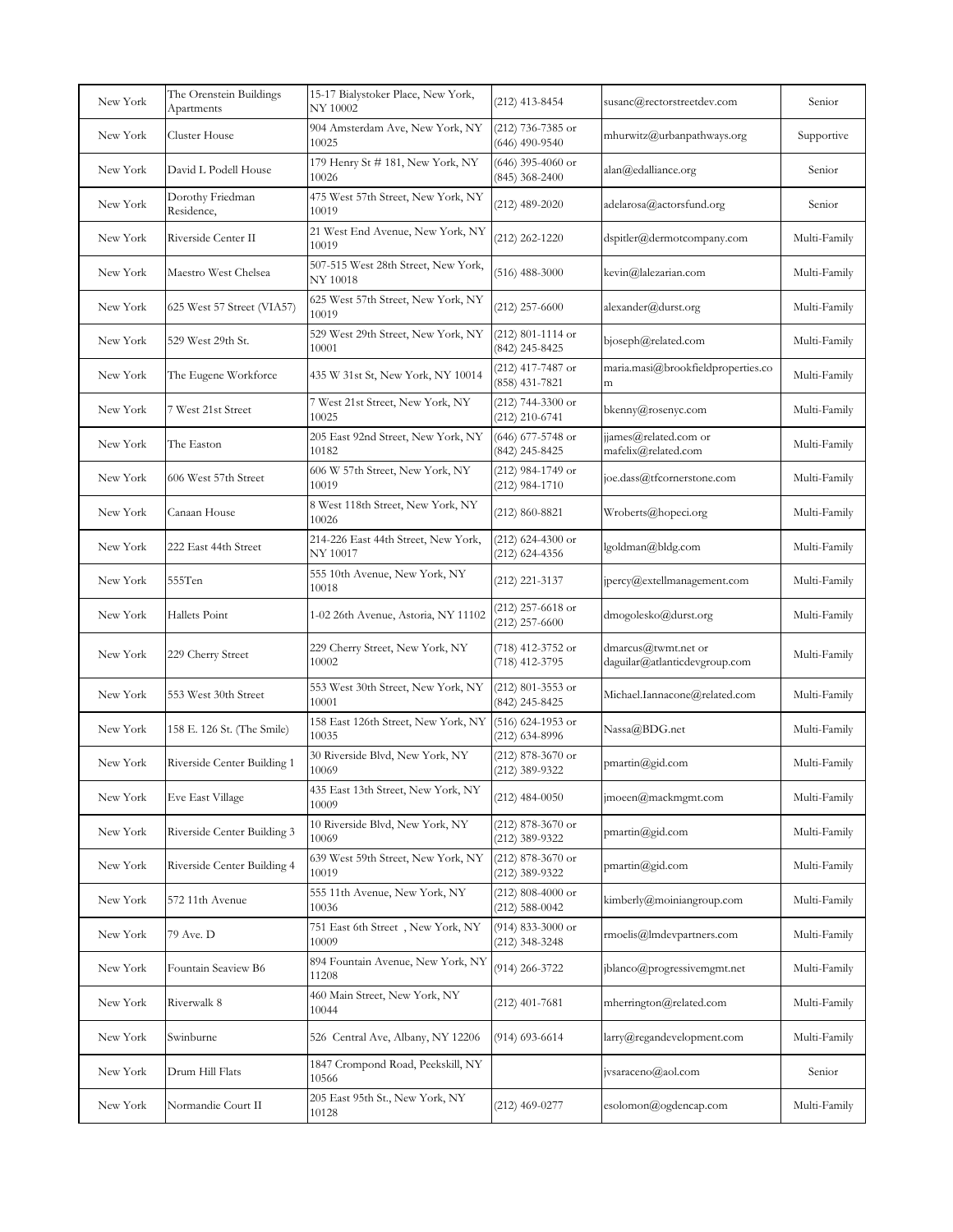| New York | West 206th Street<br>Development           | 405-407 West 206th St, New York,<br>NY 10034           | (212) 348-3248                            |                                        | Multi-Family |
|----------|--------------------------------------------|--------------------------------------------------------|-------------------------------------------|----------------------------------------|--------------|
| New York | 407 West 206th Street (Lot 9)              | 407 West 206th Street, New York<br>City, NY 10034      | (212) 348-3248                            |                                        | Multi-Family |
| Niagara  | Monteagle Ridge Estates                    | 4600 Hyde Park Blvd, Niagra Falls,<br>NY 14305         | $(607)$ 565-2902                          | christine.church@crmrentalmgmt.co<br>m | Multi-Family |
| Niagara  | Aero Apartments (Packet<br>Boat Landing)   | 465 South Street, Lockport, NY 14094                   | $(585)$ 426-8000 or<br>$(585)$ 329-4915   | jwhalen@depaul.org                     | Multi-Family |
| Niagara  | Unity Park aka Cornerstone<br>Village      | 1 Apple Walk, Niagara Falls, NY<br>14305               | $(716)$ 847-1098                          | bfehr@norstarus.com                    | Multi-Family |
| Oneida   | Park Drive Manor II                        | 430 Park Drive Manor, Rome, NY<br>13340                | $(607)$ 426-4579 or<br>$(315)$ 334-3304   | diane.ackerman@crmrentalmgmt.co<br>m   | Senior       |
| Oneida   | Park Drive Manor I                         | 430 Park Drive Manor, Rome, NY<br>13340                | $(315)$ 337-1401                          | christine.church@crmrentalmgmt.co<br>m | Senior       |
| Oneida   | Madison Plaza Apartments                   | 100 N. Madison Street, Rome, NY<br>13440               | $(315)$ 337-1401 or<br>$(607) 565 - 2902$ | arthur.loomis@crmhousing.com           | Multi-Family |
| Oneida   | Clinton-Mohawk Apartments                  | 50 Franklin Avenue, Clinton, NY<br>13323               | $(607)$ 565-2902                          | christine.church@crmrentalmgmt.co<br>m | Senior       |
| Oneida   | Meadows at Middle<br>Settlement I          | 4310 Middle Settlement Road, New<br>Hartford, NY 13413 | (860) 338-4998                            | dbarrett@BeaconCommunitiesllc.co<br>m  | Senior       |
| Oneida   | Kennedy Plaza Tower                        | 2 Kennedy Plaza, Utica, NY 13502                       | (585) 259-7624 or<br>$(315)$ 337-1401     | christine.church@crmrentalmgmt.co<br>m | Multi-Family |
| Oneida   | Asteri Utica                               | 327 Bleeker Street, Utica, NY 13501                    | (417) 720-1577 or<br>$(607)$ 565-2902     | lisa@vecinogroup.com                   | Supportive   |
| Oneida   | Roosevelt Residences                       | 509 Second Street, Utica, NY 13501                     | (315) 735-3362                            | jfurman@uticamha.org                   | Supportive   |
| Oneida   | Lofts at Globe Mill                        | 811 Court Street, Utica, NY 13502                      | $(585) 510 - 4783$                        | mkickbush@coniferllc.com               | Multi-Family |
| Oneida   | Meadows at Middle<br>Settlement II         | 4310 Middle Settlement Road, New<br>Hartford, NY 13413 | (860) 338-4998                            | krizzo@beaconcommunitiesllc.com        | Multi-Family |
| Oneida   | <b>Starting Line Apartments</b>            | 1914 Dwyer Avenue, Utica, NY 13501 (585) 426-8000      |                                           | jwhalen@depaul.org                     | Supportive   |
| Oneida   | Parkedge Townhomes                         | 116 Parkedge Drive, Utica, NY 13502 (315) 337-1401     |                                           | christine.church@crmrentalmgmt.co<br>m | Multi-Family |
| Oneida   | Woodcreek                                  | 23 Wood Creek Drive, Rome, NY<br>13440                 | $(315)$ 339-0300                          |                                        | Multi-Family |
| Oneida   | Colonial Apartments II                     | 310 Cottage Street, Rome, NY 13440                     | $(617)$ 574-1100 or<br>$(315)$ 337-2600   | ttiffany@beaconcommunitiesllc.com      | Multi-Family |
| Oneida   | Olbiston Apartments                        | 1431 Genesee Street, Utica, NY 13504 (315) 337-1401    |                                           |                                        | Multi-Family |
| Onondaga | Seneca Gardens                             | 104 Riverdale Dr, Syracuse, NY 13207                   |                                           | garygibso@gmail.com                    | Multi-Family |
| Onondaga | McCarthy Manor                             | 501 S. Crouse Avenue, Syracuse, NY<br>13210            | (212) 319-1200 or<br>$(585)$ 622-0326     | mfinkle@related.com                    | Senior       |
| Onondaga | Parkside Commons                           | 1901 E Fayette Street, Syracuse, NY<br>13210           | $(212)$ 319-1200                          | mfinkle@related.com                    | Multi-Family |
| Onondaga | Loguen Homes                               | 1220 & 1232 E. Fayette, Syracuse, NY<br>13210          | $(315)$ 472-3820                          | smcpherson@housingvisions.org          | Multi-Family |
| Onondaga | <b>Bayshore North Apartments</b>           | 9457 Chalkstone Course, Brewerton,<br>NY 13029         |                                           | smurphy@dimarcogroup.com               | Multi-Family |
| Onondaga | James Street                               | 615 & 622 James Street, Syracuse, NY<br>13203          | $(585)$ 324-0500 or<br>$(585) 510 - 4783$ | acrossed@coniferllc.com                | Multi-Family |
| Onondaga | Greenway Apartments<br>(Radisson Lysander) | 8670 Braewood Drive, Baldwinsville,<br>NY 13027        | $(315)$ 337-1401                          | chrisine.church@crmrentalmgmt.com      | Multi-Family |
| Onondaga | <b>Brighton Towers</b>                     | 821 East Brighton Avenue, Syracuse,<br>NY 13205        | (585) 353-3039 or<br>$(585)$ 467-2442     | jfordham@rochestermanagement.co<br>m   | Senior       |
| Onondaga | Valley Vista Apartments                    | 122 West Seneca Turnpike, Syracuse,<br>NY 13205        | $(315)$ 424-1111 or<br>$(315)$ 218-1110   | Lfournier@suttoncos.com                | Senior       |
| Onondaga | Clinton Plaza Apartments                   | 550 So. Clinton Street, Syracuse, NY<br>13202          | $(315)$ 337-1401 or<br>$(607)$ 426-4579   | christine.church@crmrentalmgmt.co<br>m | Multi-Family |
| Onondaga | Catherine Street Apartments                | 501-09 Catherine Street, Syracuse, NY<br>13203         | $(585)$ 424-1400                          | sue@rcgltd.net                         | Supportive   |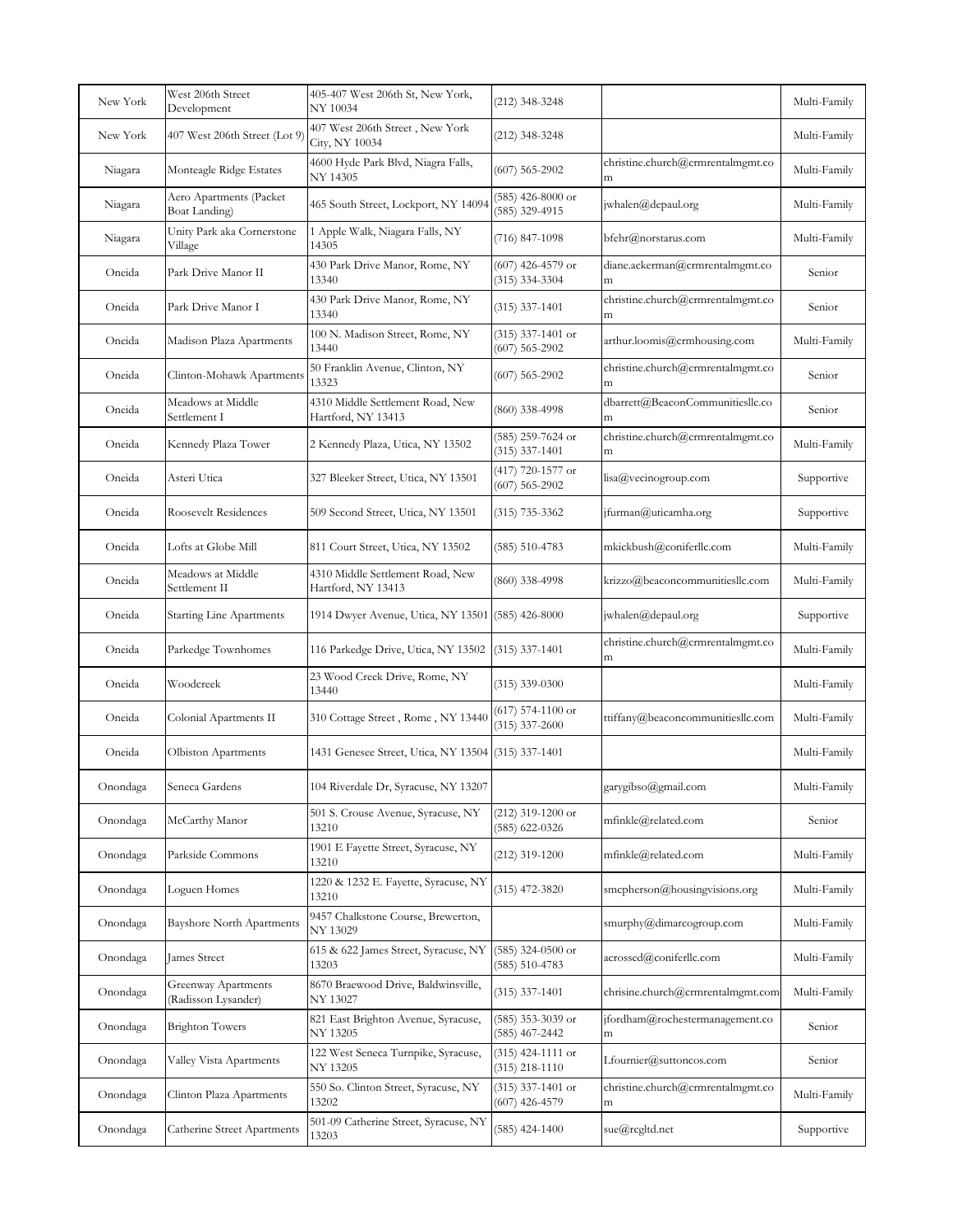| Onondaga | Star Park Apartments                  | 135 State Fair Blvd, Syracuse, NY<br>13204                                | $(315)$ 478-2453                          | jwarren@cnyservices.org                                               | Multi-Family |
|----------|---------------------------------------|---------------------------------------------------------------------------|-------------------------------------------|-----------------------------------------------------------------------|--------------|
| Onondaga | Madison Towers                        | 601 South Townsend Street, Syracuse, (315) 967-4837 or<br><b>NY 13202</b> | $(315)$ 422-1714                          | srose@hallkeen.com                                                    | Multi-Family |
| Onondaga | Island Hollow II                      | 7800 Lunar Drive, Cicero, NY 13039                                        | $(315)$ 437-1808                          | dkimmel@twoplusfour.com                                               | Multi-Family |
| Onondaga | 500 Erie Blvd                         | 500 Erie Boulevard East, Syracuse,<br>NY 13202                            |                                           | matthew@paulusdevelopment.com                                         | Multi-Family |
| Onondaga | 444 E. Genesee Street                 | 444 E. Genesee Street, Syracuse, NY<br>13202                              | $(315)$ 569-5678 or<br>$(315)$ 299-6262   | gzazzara@theiconcompanies.com                                         | Multi-Family |
| Onondaga | Maple Heights fka Cherry<br>Hill      | 1700 East Genesee St, Syracuse, NY<br>13210                               | (315) 475-6954                            |                                                                       | Multi-Family |
| Ontario  | <b>Bloomfield Meadows</b>             | 25 Bloomfield Meadows, Bloomfield,<br>NY 14469                            | (585) 461-4263                            | sheenams@rochester.rr.com                                             | Senior       |
| Ontario  | Old Brookside                         | 2883 Conifer Drive, Canandaigua, NY<br>14224                              | $(585)$ 324-0500 or<br>$(585) 510 - 4783$ | timf@coniferllc.com                                                   | Multi-Family |
| Ontario  | Framark Place Apartments              | 4 Framark Drive, Victor, NY 14564                                         | $(585)$ 248-5490 or<br>$(585)$ 202-6073   | marksertl@semarmanagement.com                                         | Senior       |
| Ontario  | Farmington Gardens                    | 6000 Mercier Blvd, Farmington, NY<br>14225                                | (585) 399-7092 or<br>(585) 399-7092       | cathysp@homeleasing.net                                               | Senior       |
| Ontario  | <b>Brookside II Apartments</b>        | 2883 Conifer Drive, Canandaigua, NY<br>14424                              | $(585)$ 324-0500 or<br>$(585)$ 324-0553   | timf@coniferllc.com                                                   | Multi-Family |
| Ontario  | Wilcox Lane                           | 40 Wilcox Lane, Canandaigua, NY<br>14424                                  | (585) 467-2442 or<br>(585) 467-2442       | phill@rochestermanagement.com                                         | Senior       |
| Ontario  | Spa Apartments                        | 11 East Main Street, Clifton Springs,<br>NY 14432                         | $(585)$ 424-1400                          | rogerb@rcgltd.net                                                     | Senior       |
| Ontario  | DePaul Trolley Station<br>Apartments  | 2624 County Road 28, Canandaigua,<br>NY 14424                             | (716) 245-1834 or<br>(716) 391-5424       | mdelavern@DePaul.org                                                  | Multi-Family |
| Ontario  | Farmington on the Creek               | 1347 Hathaway Drive, Farmington,<br>NY 14425                              | $(585)$ 262-6210 or<br>(585) 399-7092     | shelbywi@homeleasing.net                                              | Multi-Family |
| Ontario  | Fort Hill Apartments                  | 235 North Main Street, Canandaigua,<br>NY 14424                           | $(607)$ 327-4383 or<br>$(607)$ 280-8219   | mpritchard@coniferllc.com                                             | Senior       |
| Ontario  | Town side at Pre-emption              | 100 Genesis Way, Geneva, NY 14456                                         | $(585)$ 424-1400                          | info@genesishousing.net                                               | Supportive   |
| Ontario  | Fort Hill Theatre                     | 20 Fort Hill Avenue, Canandaigua,<br>NY 14424                             | (585) 752-3494                            | gestey@rochester.rr.com                                               | Senior       |
| Orange   | Community Re-entry Project<br>(RECAP) | 40 Smith St., Middletown, NY 10940                                        | (845) 342-3978                            | cquinn@recap.org                                                      | Multi-Family |
| Orange   | Hudson Pointe Apartments              | 90 Grand Street, Newburgh, NY<br>12550                                    | $(845)$ 354-6800                          | Jherzka@broadmg.com                                                   | Senior       |
| Orange   | Senior Horizons at<br>Newburgh        | 353 S Plank Rd, Newburgh, NY 11726                                        | (914) 693-6613 or<br>$(856) 596 - 5000$   | ken@regandevelopment.com                                              | Senior       |
| Orange   | Senior Horizons at Silver<br>Lake     | 140 Bert Crawford Rd, Wallkill, NY<br>10940                               | (914) 693-6613 or<br>$(845)$ 440-3087     | ken@regandevelopment.com                                              | Senior       |
| Orange   | Horizons at Wawayanda                 | 3476 Route 6, Middletown, NY 10940                                        | (914) 693-6613 or<br>$(845)$ 440-3087     | ken@regandevelopment.com                                              | Multi-Family |
| Orange   | Weyant Green                          | 40 West Point Highway, Highland<br>Falls, NY 10928                        | $(212)$ 319-1200 or<br>(842) 245-8425     | Akunis@related.com                                                    | Multi-Family |
| Orange   | Overlook Apartments                   | 250 Overlook Dr, Middletown, NY<br>10940                                  | $(212)$ 801-1076 or<br>(842) 245-8425     | Akunis@related.com                                                    | Multi-Family |
| Orange   |                                       | Liberty Green III Apartments 3 Liberty Court, Warwick, NY 10990           | (845) 986-6701 or<br>(845) 986-7702       | $\lceil \text{onah}(\mathcal{Q}\text{m}\rceil) \cdot \text{corp.com}$ | Senior       |
| Orange   | Burt Farms II Apartments              | 103 Forester Avenue, Warwick, NY<br>10990                                 | $(212)$ 801-1068 or<br>(842) 245-8425     | mcarbone@related.com                                                  | Senior       |
| Orange   | PJ Housing (Machackemach<br>Village)  | 230 Jersey Avenue, Port Jervis, NY<br>12771                               | (212) 319-1200 or<br>(842) 245-8425       | JBrodsky@Related.com or<br>mafelix@related.com                        | Senior       |
| Orange   | South East Towers                     | 55 Fulton Street, Middletown, NY<br>10904                                 | $(212)$ 801-1000 or<br>$(646)$ 483-7354   | mfinkle@related.com                                                   | Multi-Family |
| Orange   | The Cedars                            | 400 Cliff Street, Walden, N.Y.,<br>Walden, NY 12586                       | (212) 319-1200 or<br>(212) 801-3716       | mfinkle@related.com                                                   | Multi-Family |
| Orange   | Temple Hill II and Bella<br>Vista I   | 3000 CPL Joseph Tremblay Way,<br>New Windsor, NY 12553                    | (845) 986-7702                            | zeny@devonmgt.com                                                     | Multi-Family |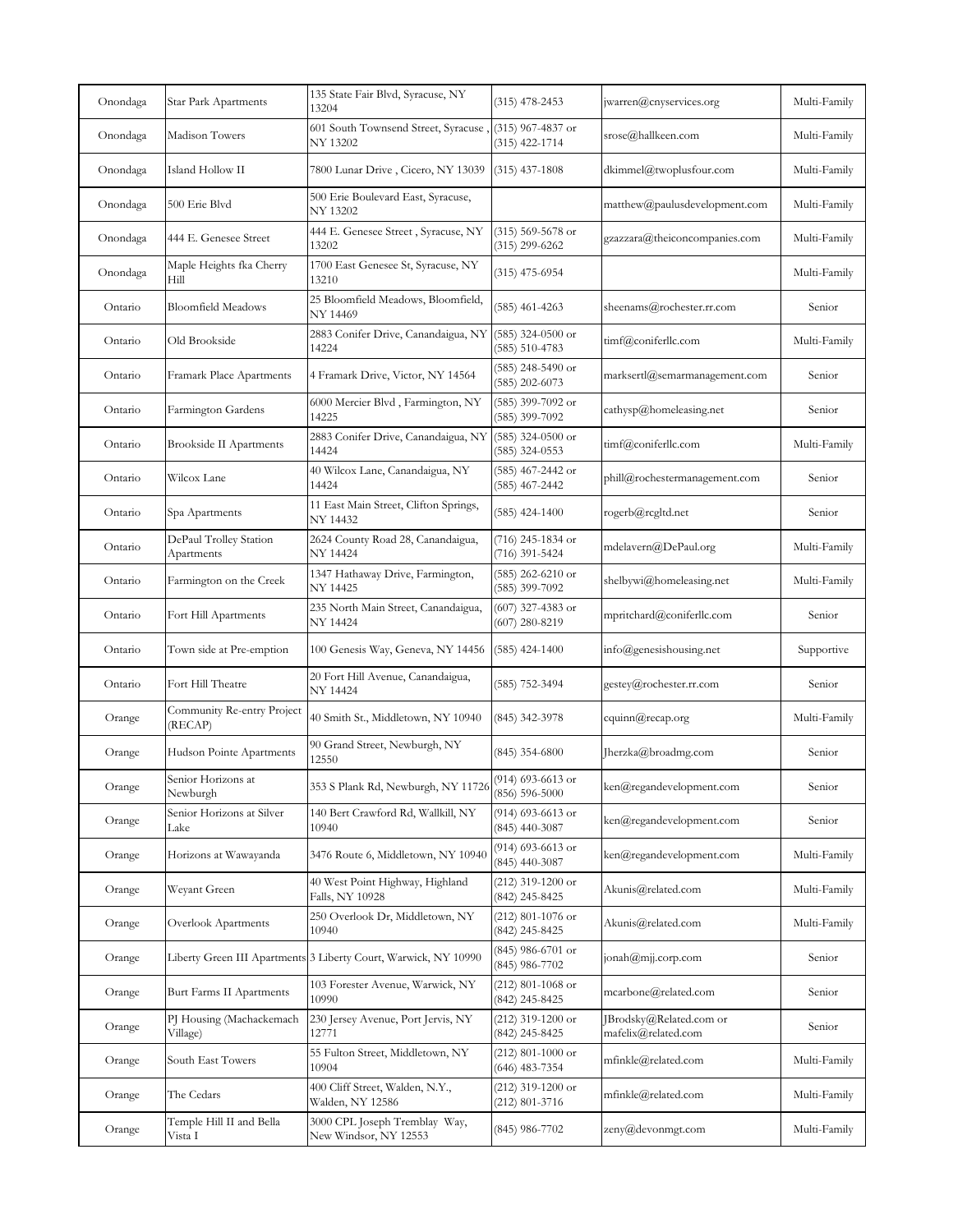| Orange     | Wallkill Apartments                                        | 88 Seniors Way, Middletown, NY<br>10940                           | $(914)$ 723-1200                          | jmadeo@mountco.com                                  | Senior                   |
|------------|------------------------------------------------------------|-------------------------------------------------------------------|-------------------------------------------|-----------------------------------------------------|--------------------------|
| Orange     | 109 S William Street                                       | 109 South William Street, Newburgh,<br>NY 12550                   | $(845)$ 547-1104                          | eric@baxterbuilt.com                                | Multi-Family             |
| Orange     | Tall Oaks Apartments                                       | 151 Tall Oaks Drive, Middletown, NY<br>10940                      | (845) 245-8425                            | Nicholas.Corcoran@related.com                       | Multi-Family             |
| Oswego     | New York Rural Preservation                                | 1200 Meadowview Drive, Various (5),<br>NY 13036                   | $(585)$ 324-0500 or<br>$(585) 510 - 4783$ | timf@coniferllc.com                                 | Multi-Family             |
| Oswego     | <b>Emery Grove Apartments</b><br>aka Wilbur Fay Apartments | 1100 Emery Street, Fulton, NY 13069                               | $(315) 592 - 2201$                        | david@fultonhousingauthority.com                    | Multi-Family             |
| Oswego     | East Lake Commons                                          | 18 East Cayuga Street, Oswego, NY<br>13126                        | (585) 738-2877 or<br>$(585)$ 262-6210     | joshha@homeleasing.net                              | Multi-Family             |
| Queens     | Kew Garden Hills (The<br>Opal)                             | 75-25 153rd Street, Kew Gardens, NY (212) 712-2500 or<br>11367    | $(212)$ 721-5500                          | lyle@101westendnyc.com or<br>lyle@101westendnyc.com | Multi-Family             |
| Queens     | Ocean Park                                                 | 120 Beach 19th St, Far Rockaway, NY (917) 837-6490 or<br>11691    | $(212) 801 - 1140$                        | Michael.Herzog@related.com                          | Multi-Family             |
| Queens     | Brookdale Village                                          | 125 Beach 19th Street, Far Rockaway,<br>NY 11691                  | (929) 324-0237 or<br>(212) 327-3552       | tbothelon@jasa.org or<br>tbothelon@jasa.org         | Senior                   |
| Queens     | Baisley Park Apts.                                         | 12365 Sutphin Boulevard, Jamaica,<br>NY 11434                     | (646) 618-8719                            | pwisneski@reliantrs.com                             | Multi-Family             |
| Queens     | Selfhelp I & II                                            | 45-25 Kissena BLVD, Flushing, NY<br>11355                         | $(212)$ 971-7600 or<br>(718) 886-1412     | skaplan@selfhelp.net                                | Senior /<br>Supportive   |
| Queens     | Allen by the Bay                                           | 22-20 Loretta Road, Far Rockaway,<br><b>NY 11691</b>              | $(516)$ 435-0900                          | shanequas@thedfdgroup.com                           | Senior                   |
| Queens     | HANAC Archbishop<br>Iakovos Apartments                     | 3206 21st Street, Long Island City, NY (212) 840-8005 or<br>11106 | (718) 396-5023                            | info@hanac.org                                      | Senior                   |
| Queens     | 26-14 Jackson Avenue                                       | 26-14 Jackson Avenue, Long Island<br>City, NY 11101               | (718) 412-4313 or<br>(718) 412-3795       | Charsch@twmt.net                                    | Multi-Family             |
| Queens     | 46-09 11th Street                                          | 46-09 11th Street, Long Island City,<br>NY 11101                  | (212) 736-4492 or<br>$(212)$ 265-6600     | eekstein@ekstein-development.com                    | Multi-Family             |
| Queens     | Creedmor 74 (Fed.-ACMC-<br>TSINY)                          | 80-45 Winchester Blvd. Bldg. 74,<br>Jamaica, NY 11427             | $(212)$ 872-0480                          | emarzan@acmhnyc.org                                 | Multi-Family             |
| Queens     | Creedmor 74-Federation of<br>Org.                          | 80-45 Winchester Blvd. Bldg. 74,<br>Jamaica, NY 11427             | $(631)$ 236-4325                          | ddimeo@fedoforg.org                                 | Multi-Family             |
| Queens     | Hazel House                                                | 80-45 Winchester Blvd. Bldg. 74,<br>Jamaica, NY 11427             | (718) 746-6647                            | reinaldo.otero@tsiny.org                            | Multi-Family             |
| Queens     | <b>Hallets Cove</b>                                        | 2646 2nd St, Astoria, NY 11102                                    | (212) 736-7385                            | cmines@mmsgroup.com                                 | Multi-Family             |
| Queens     | 44th Drive Rentals                                         | 10-44 44th Drive 11th Street, Long<br>Island City, NY 11101       | $(212)$ 265-6600                          | ericr@edgre.com                                     | Multi-Family             |
| Queens     | Markus Gardens                                             | 90-22, 90-26, 90-30 171 Street,<br>Jamaica, NY 11432              | $(212) 872 - 0480$                        | EMarzan@acmhnyc.org                                 | Multi-Family             |
| Queens     | 43-25 Hunter Street<br>Affordable Lessee L.L.C.            | 43-25 Hunter Street, Long Island City,<br>NY 11101                | (212) 847-3700                            | Alyssa.Brennan@rockrose.com                         | Multi-Family             |
| Queens     | Marine Terrace                                             | 20-24 21st Street, Queens, NY 11105                               | $(212)$ 801-1068 or<br>(842) 245-8425     | mcarbone@related.com                                | Multi-Family             |
| Queens     | Ocean Bay Apartments                                       | 54-81 Almeda Avenue, Arverne, NY<br>11692                         | $(212)$ 776-5000 or<br>(718) 412-3795     | jlu@twmt.net                                        | Multi-Family             |
| Queens     | The Delson                                                 | 88-39 163rd Street, Jamaica, NY 11432                             |                                           | reinaldo.otero@tsiny.org                            | Multi-Family             |
| Queens     | The Kira aka 153-19 Jamaica<br>Ave                         | 153-19 Jamaica Ave, Jamaica, NY<br>11432                          |                                           | dsorise@pinnacleliving.com                          | Multi-Family             |
| Queens     | Calvary Baptist Church<br>Senior Housing                   | 160-60 Claude Ave, Jamaica, NY<br>11433                           | $(347) 534 - 3257$                        | novelette.duncan@shindamgmtcorp.c<br>om             | Multi-Family /<br>Senior |
| Queens     | Crossings at Jamaica Station                               | 93-01 Stuphin Boulevard, Jamaica, NY<br>11435                     | (212) 488-1739                            |                                                     | Multi-Family             |
| Queens     | Edgemere Commons A1                                        | 51-15 Beach Channel Drive, Far<br>Rockaway, NY 11691              | $(516)$ 277-9403                          | bowen@arkercompanies.com                            | Multi-Family             |
| Rensselaer | Diamond Rock Terrace                                       | 9 Gurley Avenue, Troy, NY 12182                                   | (518) 687-7300                            | michael.uccellini@ugoc.com                          | Senior                   |
| Rensselaer | Apartments at Forrest Pointe                               | Forrest Pointe Drive, East<br>Greenbush, NY 12061                 | $(518)$ 465-4500 or<br>$(518)$ 465-4500   | lteetz@beaconcommunitiesllc.com                     | Multi-Family             |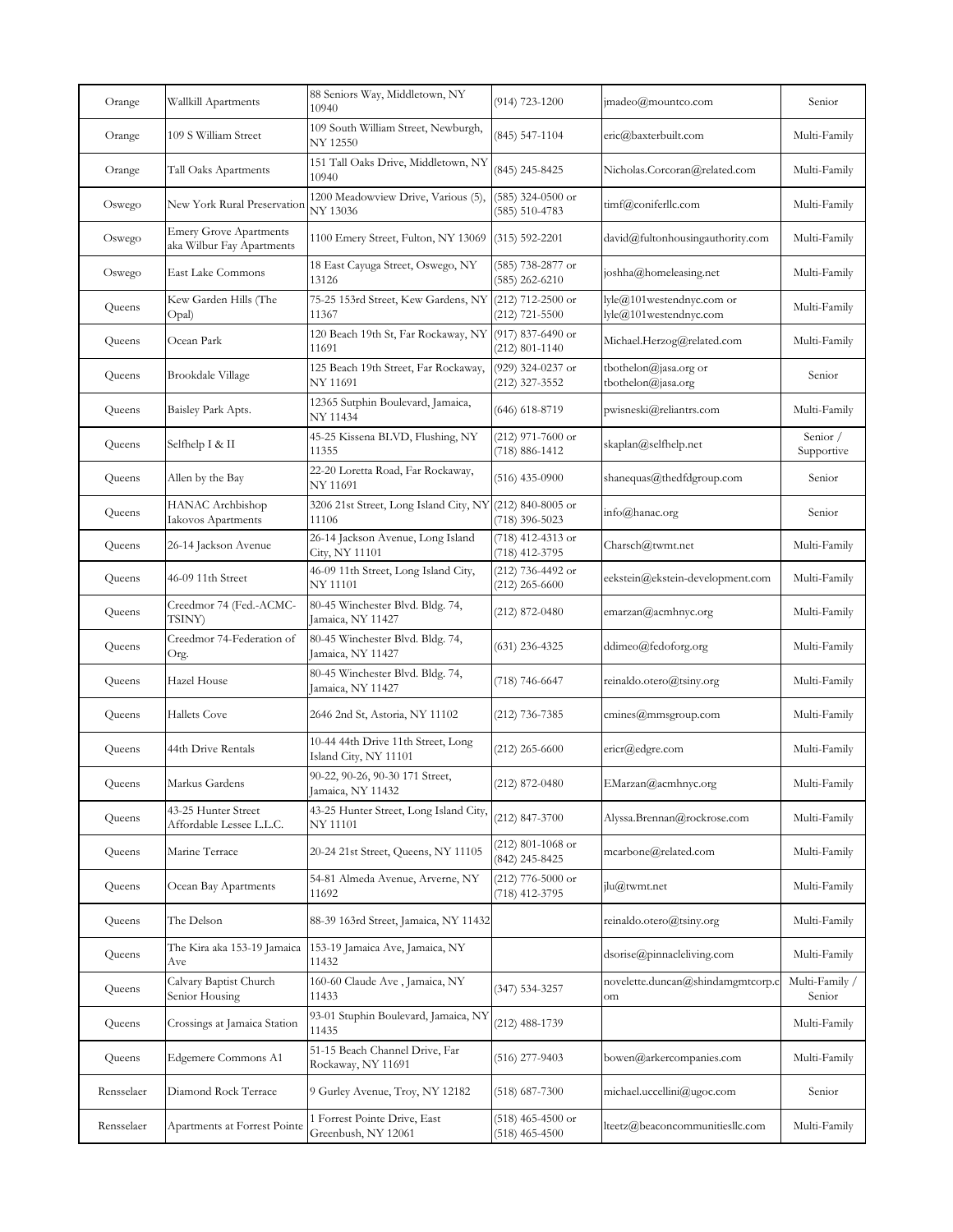| Rensselaer | ONeil Apartments                              | 2121 6th Ave, Troy, NY 12182                                     | $(201)$ 836-1575 or<br>(781) 707-9169   | asher@toporovsky.com           | Multi-Family |
|------------|-----------------------------------------------|------------------------------------------------------------------|-----------------------------------------|--------------------------------|--------------|
| Rensselaer | Hudson Arthaus                                | 621-623 River Street, Troy, NY 12180                             | (417) 720-1577 or<br>(845) 336-8224     | sue@rcgltd.net                 | Multi-Family |
| Rensselaer | Renwyck Place                                 | 18 4th Ave, Rensselaer, NY 12144                                 | $(216)$ 236-0847                        | ltrotter@livemillennia.com     | Senior       |
| Rensselaer | Van Rensselaer Heights                        | 460 Forbes Ave, Rensselaer, NY<br>12144                          | $(216)$ 236-0847                        | tcross@mhmltd.com              | Multi-Family |
| Rensselaer | Lion Factory                                  | 750 Second Avenue, Troy, NY 12182                                | $(914)$ 693-6613                        |                                | Multi-Family |
| Richmond   | Navy Pier Court                               | 7 & 8 Navy Pier Court, Staten Island,<br>NY 10304                | $(201)$ 963-5200                        | ndossantos@urby.com            | Multi-Family |
| Richmond   | Terrace Gardens                               | 195 & 231 Steuben Street, Staten<br>Island, NY 10304             | (516) 277-9300 or<br>(516) 277-9313     | eseychell@progressivemgmt.net  | Multi-Family |
| Richmond   | Fox Hill Apartments                           | 320 Vanderbilt Ave, Staten Island, NY (718) 221-4975 or<br>10304 | $(212) 644 - 8200$                      | joel@parkmgmt.com              | Multi-Family |
| Richmond   | 475 Bay Street                                | 475 Bay Street, Staten Island, NY<br>10304                       | $(718) 519 - 6900$                      | twebler@wmwrealty.com          | Supportive   |
| Rockland   | Spook Rock                                    | 100 Dashew, Suffern, NY 10901                                    | (845) 336-8224                          | lhirschberg@mmsgroup.com       | Senior       |
| Rockland   | Walnut Hill Apartments                        | Route 9W, West Haverstraw, NY<br>10993                           | $(212)$ 319-1200 or<br>(842) 245-8425   | mcarbone@related.com           | Senior       |
| Rockland   | Spring Valley Apartments                      | 244 North Main Street, Spring Valley,<br>NY 10977                | (914) 723-1200 or<br>$(845)$ 368-2400   | $imadeo(\theta)$ mountco.com   | Multi-Family |
| Rockland   | Warren Knolls Apartments                      | 500 Warren Knolls Drive, Haverstraw,<br>NY 10927                 | (212) 319-1200 or<br>(842) 245-8425     | mcarbone@related.com           | Senior       |
| Rockland   | West Haverstraw Senior<br>Citizens Apartments | Route 9W, West Haverstraw, NY<br>10993                           | $(212)$ 319-1200 or<br>(842) 245-8425   | mcarbone@related.com           | Senior       |
| Rockland   | Maplewood Gardens<br>Apartments               | 201 Maplewood Gardens/ 140 Route<br>9W, Nanuet, NY 10954         | (842) 245-8425                          | mafelix@related.com            | Senior       |
| Rockland   | Pine Street Homes                             | 15 Highview Court, Nyack, NY 10960 (845) 358-2476                |                                         | nyackhousing1@optonline.net    | Senior       |
| Rockland   | Surrey Carlton                                | 5 & 17 Slinn Avenue, Spring Valley,<br>NY 10977                  | $(212)$ 835-9040                        | mpunch@metreal.com             | Multi-Family |
| Rockland   | Spring Valley Apartments                      | 94 NORTH MAIN STREET,<br>SPRING VALLEY, NY 10977                 | $(212) 869 - 5300$                      | ehara@heritageaffordable.com   | Supportive   |
| Rockland   | Stony Point Apartments                        | 117 Knights Cor, Stony Point, NY<br>10980                        | (914) 723-1200 or<br>(845) 336-8224     | jmadeo@mountco.com             | Multi-Family |
| Rockland   | Vincent`s Village                             | 140-160 Convent Road, Nanuet, NY<br>10954                        | (718) 477-6803 or<br>(914) 969-6159     | dodged@optonline.net           | Multi-Family |
| Rockland   | Sycamore Crest                                | 15 Summit Avenue & Route 59,<br>Spring Valley, NY 10977          | $(914)$ 226-8217                        | pmurray@dolpinps.com           | Senior       |
| Rockland   | Airmont Gardens                               | 60 North Debaun Ave, Airmont, NY<br>10901                        | (914) 833-3000 or<br>(914) 226-8217     | Ron@Imdevpartners.com          | Senior       |
| Rockland   | Clarkstown Seniors Phase I                    | 1 Hygiena Way, Nanuet, NY 10954                                  | (914) 693-6614 or<br>$(845)$ 255-3853   | larry@regandevelopment.com     | Senior       |
| Rockland   | Clarkstown Seniors Phase II                   | 2 Hygiena Way, Nanuet, NY 10954                                  | (914) 693-6614 or<br>$(845)$ 255-3853   | $larrow@$ regandevelopment.com | Senior       |
| Saratoga   | Landings                                      | 1700 Outlook Lane, Clifton Park, NY<br>12065                     | $(407)$ 645-5575 or<br>$(407)$ 645-5575 | Elena@cambridgemsi.com         | Multi-Family |
| Saratoga   | Westview                                      | 125 West Avenue, Saratoga Springs,<br>NY 12866                   | $(516)$ 352-6100 or<br>$(718)$ 932-0005 | granvill@whitneycap.com        | Senior       |
| Saratoga   | Blue Herron Trail 1                           | 8000 Blue Heron Way, Ballston Spa,<br>NY 12020                   | $(518)$ 309-2060 or<br>(585) 324-0553   | blueherontrail@coniferllc.com  | Multi-Family |
| Saratoga   | Intrada Saratoga Springs                      | 249 Washington Street, Saratoga<br>Springs, NY 12866             | (646) 380-7227                          | cmines@mmsgroup.com            | Multi-Family |
| Saratoga   | Raymond Watkin                                | 57 Ballston Ave, Saratoga, NY 12866                              | $(901)$ 759-7276                        | cstripling@tescoproperties.com | Multi-Family |
| Saratoga   | Bridgewater                                   | 110 Brookline Road, Ballston Spa, NY<br>12020                    | $(914)$ 610-3722 or<br>$(914)$ 610-3660 | rwilder@wilderbalter.com       | Multi-Family |
| Saratoga   | Tait Lane Reserve LLC                         | 14 Tait Lane, Saratoga, NY 12866                                 | $(216)$ 475-8900                        | CDirr@NRPGroup.com             | Multi-Family |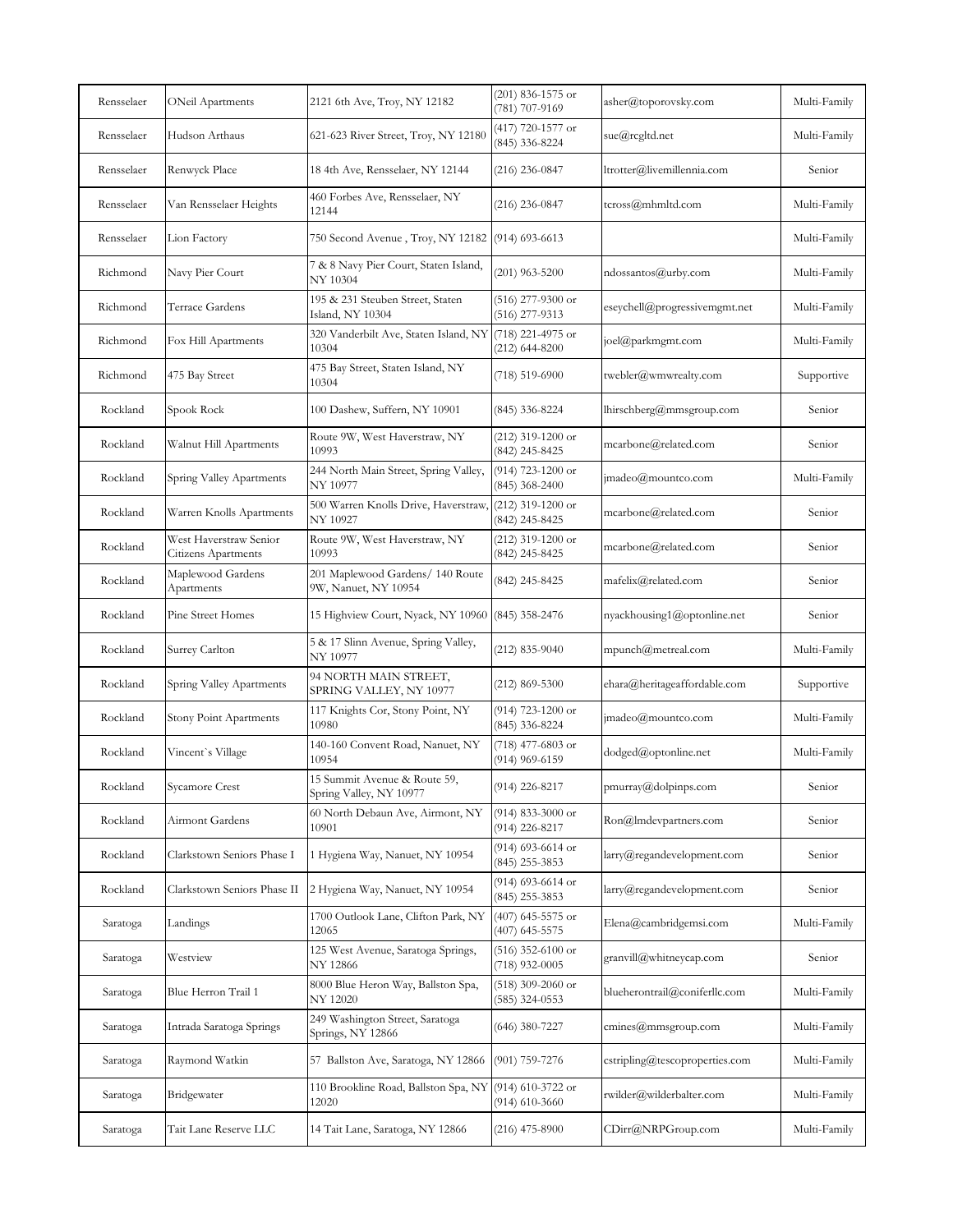| Schenectady  | Joseph L. Allen Apts.<br>DePaul)         | 780 Albany Street, Schenectady, NY<br>12307                        | $(585)$ 426-8000 or<br>(585) 329-4915     | jwhalen@depaul.org                                     | Supportive                          |
|--------------|------------------------------------------|--------------------------------------------------------------------|-------------------------------------------|--------------------------------------------------------|-------------------------------------|
| Schenectady  | 13th State Street                        | 13 State Street, Schenectady, NY<br>12144                          | (716) 847-1098                            | dtallman@norstarus.com                                 | Multi-Family                        |
| Schenectady  | Hamilton Hill II aka Hillside<br>Crossin | 710 Stanley Street, Schenectady, NY<br>12307                       | (646) 783-3846                            | bmitchell@tcbinc.org                                   | Multi-Family                        |
| Schoharie    | Candlewood Court Phase I                 | 1201 East Fayette Street,<br>Richmondville, NY 13210               | (315) 472-3822                            | smcpherson@housingvisions.org                          | Multi-Family                        |
| Schoharie    | Candlewood Court Phase II                | 1202 East Fayette Street,<br>Richmondville, NY 13210               | (315) 472-3822                            | smcpherson@housingvisions.org                          | Multi-Family                        |
| St. Lawrence | Swan Landing                             | 301 Swan Street, Potsdam, NY 13676                                 |                                           | bwolofsky@yahoo.com                                    | Multi-Family                        |
| St. Lawrence | Mayfield Apartments                      | 22 Mayfield Drive, Potsdam, NY<br>13676                            | $(315)$ 365-4070                          | mayfield.housing@gmail.com                             | Multi-Family                        |
| St. Lawrence | Lawrence Avenue<br>Apartments            | 3 Debra Drive, Potsdam, NY 13676                                   | (585) 303-5024 or<br>(585) 546-1711       | bhartman@winnco.com                                    | Multi-Family                        |
| Steuben      | Village Square Senior<br>Apartments      | 250 N. Hamilton Street, Painted Post,<br>NY 14870                  | $(585) 510 - 4783$                        | mkickbush@coniferllc.com                               | Senior                              |
| Steuben      | Hornell Community<br>Apartments          | Sawyer Street, Hornell, NY 14843                                   | (607) 324-7912                            | kmcaneny@hornellhousing.org                            | Multi-Family                        |
| Suffold      | Riverhead Landing I                      | 1145 Middle Road, Suffold, NY 11901                                | $(516)$ 352 - 6100                        | jstill711@aol.com                                      | Senior                              |
| Suffolk      | Fairway Manor                            | 600 Clubhouse Drive, Patchogue, NY<br>11772                        | $(631)$ 363-5760                          | joyce@fairwaymanor.com                                 | Senior                              |
| Suffolk      | <b>Eagle View</b>                        | 175 Robin Drive, Middle Island, NY<br>11953                        | (949) 269-4728                            | jsakumoto@avanath.com                                  | Senior                              |
| Suffolk      | Riverhead Landing I                      | 1145 Middle Rd, Riverhead, NY 1190                                 | $(516)$ 352-6100 or<br>$(631)$ 208-0061   | dhamilton@whitneymgmt.com                              | Senior                              |
| Suffolk      | Conifer Village at Patchogue             | 1 Brookwood Lane, East Patchogue,<br>NY 11772                      | $(585)$ 324-0500 or<br>$(518)$ 309-2060   | timf@coniferllc.com                                    | Senior                              |
| Suffolk      | <b>Brookview Gardens</b>                 | 100 Commons Way, Deer Park, NY<br>11729                            | (914) 266-3722 or<br>(914) 909-7328       | dreid@wilderbalter.com                                 | Senior                              |
| Suffolk      | Paumanack III                            | 150 Duncan Elder Drive, Greenlawn,<br>NY 11740                     | (631) 752-1414                            | JMeyerson@einsidler.com                                | Senior /<br>Supportive              |
| Suffolk      | Paumanack II                             | 650 Paumanack Village Drive,<br>Greenlawn, NY 11740                | $(631) 752 - 1414$                        | Meyerson@einsidler.com                                 | Senior /<br>Supportive              |
| Suffolk      | Artspace Patchogue Lofts                 | 20 Terry Street, Patchogue, NY 11772                               | (612) 465-6238 or<br>$(631) 752 - 1414$   | imeyerson@einsidler.com                                | Multi-Family /<br>Artist Preference |
| Suffolk      | St. Michaels Housing                     | 488 Montauk Hwy, Amagansett, NY<br>11930                           | $(631)$ 324-7195                          | johngwrl@aol.com                                       | Senior                              |
| Suffolk      | Gateway Garden Apartments                | 1A Lowndes Avenue, Huntington, NY<br>11746                         | $(631)$ 427-6220                          | iharris@huntingtonha.org                               | Multi-Family                        |
| Suffolk      | Wyandanch B Apartments                   | 10 Station Drive, Wyandanch, NY<br>11798                           | $(516)$ 746-6000                          | gjk@albaneseorg.com                                    | Multi-Family                        |
| Suffolk      | Highland Green Apts.                     | Ruland Road, Melville, NY 11747                                    | $(516)$ 437-0900                          | Katrinab@thedfdgroup.com                               | Multi-Family                        |
| Suffolk      | Wincoram Commons II                      | 3700 Route 112, Coram, NY 11727                                    | (585) 324-0500 or<br>$(585) 510 - 4783$   | timf@coniferllc.com                                    | Multi-Family                        |
| Suffolk      | Concern Middle Island                    | 147 Rocky Point Rd, Middle Island,<br>NY 11953                     | $(631)$ 758-0474                          | elunde@concernhousing.org                              | Supportive                          |
| Suffolk      | 15 Copiague Commons                      | 54 Railroad Avenue, Copiague, NY<br>11726                          | $(518)$ 309-2060                          | mkickbush@coniferllc.com                               | Multi-Family                        |
| Suffolk      | Siena Village Apts                       | 2000 Bishops Road, Smithtown, NY<br>11787                          | $(818) 808 - 0600$ or<br>$(216)$ 482-6659 | eruffins@pkmanagement.com                              | Senior                              |
| Suffolk      | The Plaza at Amityville                  | 2 Andpress Plaza, North Amityville,<br>NY 11701                    | $(718)$ 843-2700                          | koppenheimer@delkap.com                                | Multi-Family                        |
| Suffolk      | Riverview Lofts (Riverhead)              | 221 East Main St., Riverhead, NY<br>11901                          | $(516)$ 390-9384                          | matthewardito@georgicagreen.com                        | Multi-Family                        |
| Suffolk      | 11 Park Drive Wyandanch                  | 11 Park Drive, Wyandanch, NY 11798                                 | $(631)$ 253-0004                          | sjones@wyandanchvillage.com                            | Senior                              |
| Sullivan     | Woodlands and Barkley                    | 5 Woodlands Town Homes Road,<br>Liberty / Loch Sheldrake, NY 12579 | (585) 324-0500 or<br>$(585) 510 - 4783$   | itweedie@coniferllc.com or<br>mkickbush@coniferllc.com | Multi-Family                        |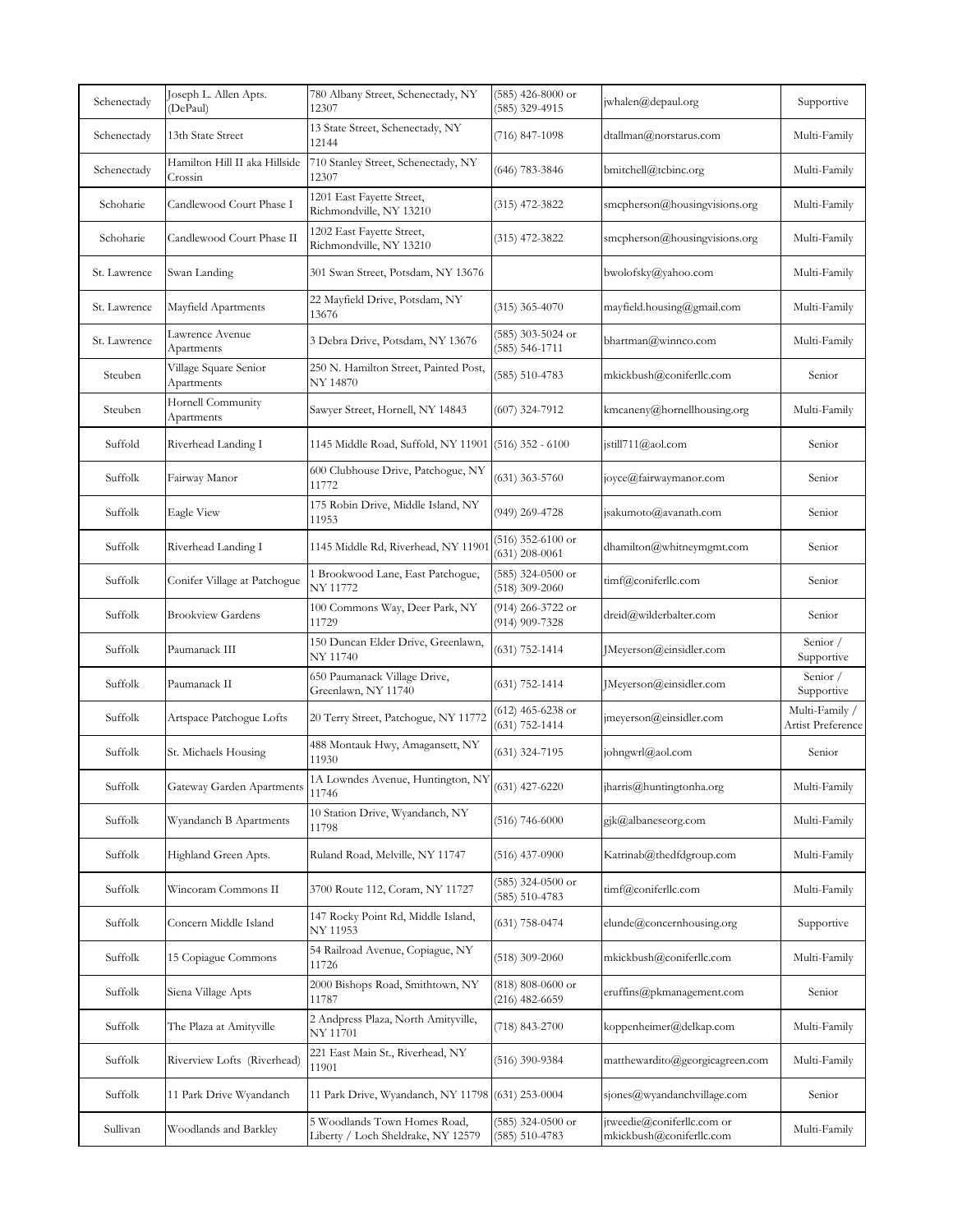| 27 Arts Boulevard, Livingston Manor,<br>$(914)$ 610-3668 or<br>Sullivan<br>Hemlock Ridge<br>krubin@wilderbalter.com<br>Multi-Family<br>$(914) 698 - 0614$<br>NY 12758<br>$(617)$ 965-7110 or<br>56 Golden Park Lane, Liberty, NY<br>Golden Park<br>Sullivan<br>carlen@norwich-corp.com<br>Senior<br>(781) 915-3035<br>12754<br>39 TERRY LANE, Montcellio, NY<br>Sullivan<br>$(303)$ 322-8888<br>dmcgarity@monroegroup.com<br>Sleepy Hollow Apartments<br>Multi-Family<br>12701<br>5254 Main Street, South Fallsburg, NY (845) 434-0226 or<br>Sullivan<br>Main Street Housing - 5212<br>jlubonski@tmo.com<br>Multi-Family<br>12779<br>$(845)$ 440-3087<br>130A Southside Drive, Owego, NY<br>$(585)$ 262-6210 or<br>Owego Gardens Apartments<br>shelbywi@homeleasing.net<br>Tioga<br>Senior<br>(585) 399-7092<br>13827<br>(315) 334-9333 or<br>Elizabeth Square Apartments 430 Fulton Street, Waverly, NY 14892<br>jvarecka@crmrentalmgmt.com<br>Tioga<br>Senior<br>$(607) 565 - 2902$<br>200-204 Front Street, Owego, NY<br>$(607)$ 748-8200 or<br>Gateway Owego<br>gatewayowegollc@gmail.com<br>Multi-Family<br>Tioga<br>$(607) 624 - 6312$<br>13827<br>$(585)$ 324-0500 or<br>timf@coniferllc.com<br>Tompkins<br>Cayuga Meadows<br>108 Aster Lane, Ithaca, NY 14850<br>Senior<br>$(585) 510 - 4783$<br>115 West Clinton Street, Ithaca, NY<br>Tompkins<br>INHS<br>$(607)$ 277-4500<br>$mssco(\widehat{a})$ ithacanhs.org<br>Multi-Family<br>14850<br>(646) 374-0100 or<br>Tompkins<br>West Village<br>150 W Village Place, Ithaca, NY 14850<br>aduvivier@onlyllc.com<br>Multi-Family<br>$(646) 627 - 6346$<br>118 East Green Street, Ithaca, NY<br>Tompkins<br>Asteri Ithaca<br>$(585)$ 424-1400<br>sue@rcgltd.net<br>Multi-Family<br>14850<br>Ulster<br>289 Fair St., Kingston, NY 12401<br>spolhemus@rupco.org<br>Stuyvesant Hotel<br>(845) 331-2140<br>Multi-Family<br>55 East Bridge St, Saugerties, NY<br>Dawn.Olmstead@crmrentalmgmt.co<br>Ulster<br>Mills at Saugerties<br>$(315)$ 337-1401<br>Senior<br>12477<br>m<br>(845) 331-2097 or<br><b>Birches</b> at Chambers<br>saaron@birchez.com<br>Ulster<br>3000 Maple Lane, Ulster, NY 12401<br>Senior<br>(945) 645-9456<br>35 Dick Williams Drive, Ulster Park,<br><b>Birches</b> at Esopus<br>(945) 645-9456<br>Ulster<br>psteigler@overcmanagement.com<br>Senior<br>NY 12487<br>165 Cornell Street, Kingston, NY<br>(845) 331-2140<br>sandersen@rupco.org<br>Ulster<br>The Lace Factory Apartments<br>Multi-Family<br>12401<br>120 Lawrenceville St, Kingston, NY<br>Seven Greens<br>(781) 915-3035<br>danacki@hallkeen.com<br>Ulster<br>Senior<br>12401<br>3 Garraghan Drive, Kingston, NY<br>Ulster<br>(718) 579-3602<br>Bleverone@winnco.com<br>Springbrook Village<br>Multi-Family<br>12401<br>Village Green (Henry<br>1 N Delaware Street, Glen Falls, NY<br>$(207)$ 450-3297 or<br>Warren<br>Julia.Labanowski@presmgmt.com<br>Multi-Family<br>Hudson)<br>12801<br>$(585)$ 436-8800<br>Montcalm Apartments (John 220 Burke Drive, Queensbury, NY<br>(315) 372-8863 or<br>Davis.yohe@libertyaffordable.org<br>Multi-Family<br>Warren<br>$(607) 565 - 2902$<br>Burke)<br>12804<br>Glens Falls Housing<br>acostalas@wilderbalter.com<br>43 Ridge Street, Glen Falls, NY 12801<br>Warren<br>Senior<br>Authority<br>3279 Evergreen Hills Dr, Macedon,<br>Evergreen Hills Apartments<br>$(617)$ 471-7666<br>rpierce@hmrproperties.com<br>Multi-Family<br>Wayne<br>NY 14502<br>3503 Canandaigua Road, Walworth,<br>$(585)$ 225-0103 or<br>Gananda Senior Apartments<br>sarahu@homeleasing.net<br>Senior<br>Wayne<br>NY 14568<br>(585) 399-7092<br>201 & 250 Canal Street, Palmyra, NY<br>$(585)$ 324-0500 or<br>Wayne<br>Towpath Apartments<br>timf@coniferllc.com<br>Senior<br>14522<br>(585) 510-4783<br>Sodus and Williamson II<br>(585) 324-0500 or<br>7 Newark Street, Sodus, NY 14451<br>timf@coniferllc.com<br>Wayne<br>Senior<br>$(585) 510 - 4783$<br>Rural Develop.<br>1 Arrowbend Drive, Williamson, NY<br>WIH Preservation<br>$(585) 510 - 4783$<br>mkickbush@coniferllc.com<br>Wayne<br>Multi-Family<br>14589<br>3561-3601 Strang Blvd, Yorktown<br>Westchester<br>Jefferson Woods<br>$(914)$ 245-1100<br>mhmontrose@msn.com<br>Senior<br>Heights, NY 10598<br>100-600 Tarryhill Way, White Plains,<br>(914) 686-3474<br>Westchester<br>Tarryhill<br>Jeff@WestchesterManagement.com<br>Multi-Family<br>NY 10603<br>1202 Crescent Drive, Tarrytown, NY<br>(312) 928-7498 or<br>jzgobis@eqr.com<br>Westchester<br>Talleyrand Crescent<br>Multi-Family<br>10591<br>(312) 928-7498<br>Kingsport Housing For The<br>245 Kings Street, Portchester, NY<br>(212) 715-6085 or<br>Westchester<br>kit@theMCAPfunds.com<br>Senior<br>Elderly<br>10573<br>(914) 739-7040 | Sullivan | John Crawford Apartments | 33 Liberty Street, Monticello, NY<br>12701 | (845) 245-8425 | Nicholas.Corcoran@related.com | Senior |
|------------------------------------------------------------------------------------------------------------------------------------------------------------------------------------------------------------------------------------------------------------------------------------------------------------------------------------------------------------------------------------------------------------------------------------------------------------------------------------------------------------------------------------------------------------------------------------------------------------------------------------------------------------------------------------------------------------------------------------------------------------------------------------------------------------------------------------------------------------------------------------------------------------------------------------------------------------------------------------------------------------------------------------------------------------------------------------------------------------------------------------------------------------------------------------------------------------------------------------------------------------------------------------------------------------------------------------------------------------------------------------------------------------------------------------------------------------------------------------------------------------------------------------------------------------------------------------------------------------------------------------------------------------------------------------------------------------------------------------------------------------------------------------------------------------------------------------------------------------------------------------------------------------------------------------------------------------------------------------------------------------------------------------------------------------------------------------------------------------------------------------------------------------------------------------------------------------------------------------------------------------------------------------------------------------------------------------------------------------------------------------------------------------------------------------------------------------------------------------------------------------------------------------------------------------------------------------------------------------------------------------------------------------------------------------------------------------------------------------------------------------------------------------------------------------------------------------------------------------------------------------------------------------------------------------------------------------------------------------------------------------------------------------------------------------------------------------------------------------------------------------------------------------------------------------------------------------------------------------------------------------------------------------------------------------------------------------------------------------------------------------------------------------------------------------------------------------------------------------------------------------------------------------------------------------------------------------------------------------------------------------------------------------------------------------------------------------------------------------------------------------------------------------------------------------------------------------------------------------------------------------------------------------------------------------------------------------------------------------------------------------------------------------------------------------------------------------------------------------------------------------------------------------------------------------------------------------------------------------------------------------------------------------------------------------------------------------------------------------------------------------------------------------------------------------------------------------------------------------------------------------------------------------------------------------------------------------------------------------------------------------------------------------------------------------------------------------------------------------|----------|--------------------------|--------------------------------------------|----------------|-------------------------------|--------|
|                                                                                                                                                                                                                                                                                                                                                                                                                                                                                                                                                                                                                                                                                                                                                                                                                                                                                                                                                                                                                                                                                                                                                                                                                                                                                                                                                                                                                                                                                                                                                                                                                                                                                                                                                                                                                                                                                                                                                                                                                                                                                                                                                                                                                                                                                                                                                                                                                                                                                                                                                                                                                                                                                                                                                                                                                                                                                                                                                                                                                                                                                                                                                                                                                                                                                                                                                                                                                                                                                                                                                                                                                                                                                                                                                                                                                                                                                                                                                                                                                                                                                                                                                                                                                                                                                                                                                                                                                                                                                                                                                                                                                                                                                                                                    |          |                          |                                            |                |                               |        |
|                                                                                                                                                                                                                                                                                                                                                                                                                                                                                                                                                                                                                                                                                                                                                                                                                                                                                                                                                                                                                                                                                                                                                                                                                                                                                                                                                                                                                                                                                                                                                                                                                                                                                                                                                                                                                                                                                                                                                                                                                                                                                                                                                                                                                                                                                                                                                                                                                                                                                                                                                                                                                                                                                                                                                                                                                                                                                                                                                                                                                                                                                                                                                                                                                                                                                                                                                                                                                                                                                                                                                                                                                                                                                                                                                                                                                                                                                                                                                                                                                                                                                                                                                                                                                                                                                                                                                                                                                                                                                                                                                                                                                                                                                                                                    |          |                          |                                            |                |                               |        |
|                                                                                                                                                                                                                                                                                                                                                                                                                                                                                                                                                                                                                                                                                                                                                                                                                                                                                                                                                                                                                                                                                                                                                                                                                                                                                                                                                                                                                                                                                                                                                                                                                                                                                                                                                                                                                                                                                                                                                                                                                                                                                                                                                                                                                                                                                                                                                                                                                                                                                                                                                                                                                                                                                                                                                                                                                                                                                                                                                                                                                                                                                                                                                                                                                                                                                                                                                                                                                                                                                                                                                                                                                                                                                                                                                                                                                                                                                                                                                                                                                                                                                                                                                                                                                                                                                                                                                                                                                                                                                                                                                                                                                                                                                                                                    |          |                          |                                            |                |                               |        |
|                                                                                                                                                                                                                                                                                                                                                                                                                                                                                                                                                                                                                                                                                                                                                                                                                                                                                                                                                                                                                                                                                                                                                                                                                                                                                                                                                                                                                                                                                                                                                                                                                                                                                                                                                                                                                                                                                                                                                                                                                                                                                                                                                                                                                                                                                                                                                                                                                                                                                                                                                                                                                                                                                                                                                                                                                                                                                                                                                                                                                                                                                                                                                                                                                                                                                                                                                                                                                                                                                                                                                                                                                                                                                                                                                                                                                                                                                                                                                                                                                                                                                                                                                                                                                                                                                                                                                                                                                                                                                                                                                                                                                                                                                                                                    |          |                          |                                            |                |                               |        |
|                                                                                                                                                                                                                                                                                                                                                                                                                                                                                                                                                                                                                                                                                                                                                                                                                                                                                                                                                                                                                                                                                                                                                                                                                                                                                                                                                                                                                                                                                                                                                                                                                                                                                                                                                                                                                                                                                                                                                                                                                                                                                                                                                                                                                                                                                                                                                                                                                                                                                                                                                                                                                                                                                                                                                                                                                                                                                                                                                                                                                                                                                                                                                                                                                                                                                                                                                                                                                                                                                                                                                                                                                                                                                                                                                                                                                                                                                                                                                                                                                                                                                                                                                                                                                                                                                                                                                                                                                                                                                                                                                                                                                                                                                                                                    |          |                          |                                            |                |                               |        |
|                                                                                                                                                                                                                                                                                                                                                                                                                                                                                                                                                                                                                                                                                                                                                                                                                                                                                                                                                                                                                                                                                                                                                                                                                                                                                                                                                                                                                                                                                                                                                                                                                                                                                                                                                                                                                                                                                                                                                                                                                                                                                                                                                                                                                                                                                                                                                                                                                                                                                                                                                                                                                                                                                                                                                                                                                                                                                                                                                                                                                                                                                                                                                                                                                                                                                                                                                                                                                                                                                                                                                                                                                                                                                                                                                                                                                                                                                                                                                                                                                                                                                                                                                                                                                                                                                                                                                                                                                                                                                                                                                                                                                                                                                                                                    |          |                          |                                            |                |                               |        |
|                                                                                                                                                                                                                                                                                                                                                                                                                                                                                                                                                                                                                                                                                                                                                                                                                                                                                                                                                                                                                                                                                                                                                                                                                                                                                                                                                                                                                                                                                                                                                                                                                                                                                                                                                                                                                                                                                                                                                                                                                                                                                                                                                                                                                                                                                                                                                                                                                                                                                                                                                                                                                                                                                                                                                                                                                                                                                                                                                                                                                                                                                                                                                                                                                                                                                                                                                                                                                                                                                                                                                                                                                                                                                                                                                                                                                                                                                                                                                                                                                                                                                                                                                                                                                                                                                                                                                                                                                                                                                                                                                                                                                                                                                                                                    |          |                          |                                            |                |                               |        |
|                                                                                                                                                                                                                                                                                                                                                                                                                                                                                                                                                                                                                                                                                                                                                                                                                                                                                                                                                                                                                                                                                                                                                                                                                                                                                                                                                                                                                                                                                                                                                                                                                                                                                                                                                                                                                                                                                                                                                                                                                                                                                                                                                                                                                                                                                                                                                                                                                                                                                                                                                                                                                                                                                                                                                                                                                                                                                                                                                                                                                                                                                                                                                                                                                                                                                                                                                                                                                                                                                                                                                                                                                                                                                                                                                                                                                                                                                                                                                                                                                                                                                                                                                                                                                                                                                                                                                                                                                                                                                                                                                                                                                                                                                                                                    |          |                          |                                            |                |                               |        |
|                                                                                                                                                                                                                                                                                                                                                                                                                                                                                                                                                                                                                                                                                                                                                                                                                                                                                                                                                                                                                                                                                                                                                                                                                                                                                                                                                                                                                                                                                                                                                                                                                                                                                                                                                                                                                                                                                                                                                                                                                                                                                                                                                                                                                                                                                                                                                                                                                                                                                                                                                                                                                                                                                                                                                                                                                                                                                                                                                                                                                                                                                                                                                                                                                                                                                                                                                                                                                                                                                                                                                                                                                                                                                                                                                                                                                                                                                                                                                                                                                                                                                                                                                                                                                                                                                                                                                                                                                                                                                                                                                                                                                                                                                                                                    |          |                          |                                            |                |                               |        |
|                                                                                                                                                                                                                                                                                                                                                                                                                                                                                                                                                                                                                                                                                                                                                                                                                                                                                                                                                                                                                                                                                                                                                                                                                                                                                                                                                                                                                                                                                                                                                                                                                                                                                                                                                                                                                                                                                                                                                                                                                                                                                                                                                                                                                                                                                                                                                                                                                                                                                                                                                                                                                                                                                                                                                                                                                                                                                                                                                                                                                                                                                                                                                                                                                                                                                                                                                                                                                                                                                                                                                                                                                                                                                                                                                                                                                                                                                                                                                                                                                                                                                                                                                                                                                                                                                                                                                                                                                                                                                                                                                                                                                                                                                                                                    |          |                          |                                            |                |                               |        |
|                                                                                                                                                                                                                                                                                                                                                                                                                                                                                                                                                                                                                                                                                                                                                                                                                                                                                                                                                                                                                                                                                                                                                                                                                                                                                                                                                                                                                                                                                                                                                                                                                                                                                                                                                                                                                                                                                                                                                                                                                                                                                                                                                                                                                                                                                                                                                                                                                                                                                                                                                                                                                                                                                                                                                                                                                                                                                                                                                                                                                                                                                                                                                                                                                                                                                                                                                                                                                                                                                                                                                                                                                                                                                                                                                                                                                                                                                                                                                                                                                                                                                                                                                                                                                                                                                                                                                                                                                                                                                                                                                                                                                                                                                                                                    |          |                          |                                            |                |                               |        |
|                                                                                                                                                                                                                                                                                                                                                                                                                                                                                                                                                                                                                                                                                                                                                                                                                                                                                                                                                                                                                                                                                                                                                                                                                                                                                                                                                                                                                                                                                                                                                                                                                                                                                                                                                                                                                                                                                                                                                                                                                                                                                                                                                                                                                                                                                                                                                                                                                                                                                                                                                                                                                                                                                                                                                                                                                                                                                                                                                                                                                                                                                                                                                                                                                                                                                                                                                                                                                                                                                                                                                                                                                                                                                                                                                                                                                                                                                                                                                                                                                                                                                                                                                                                                                                                                                                                                                                                                                                                                                                                                                                                                                                                                                                                                    |          |                          |                                            |                |                               |        |
|                                                                                                                                                                                                                                                                                                                                                                                                                                                                                                                                                                                                                                                                                                                                                                                                                                                                                                                                                                                                                                                                                                                                                                                                                                                                                                                                                                                                                                                                                                                                                                                                                                                                                                                                                                                                                                                                                                                                                                                                                                                                                                                                                                                                                                                                                                                                                                                                                                                                                                                                                                                                                                                                                                                                                                                                                                                                                                                                                                                                                                                                                                                                                                                                                                                                                                                                                                                                                                                                                                                                                                                                                                                                                                                                                                                                                                                                                                                                                                                                                                                                                                                                                                                                                                                                                                                                                                                                                                                                                                                                                                                                                                                                                                                                    |          |                          |                                            |                |                               |        |
|                                                                                                                                                                                                                                                                                                                                                                                                                                                                                                                                                                                                                                                                                                                                                                                                                                                                                                                                                                                                                                                                                                                                                                                                                                                                                                                                                                                                                                                                                                                                                                                                                                                                                                                                                                                                                                                                                                                                                                                                                                                                                                                                                                                                                                                                                                                                                                                                                                                                                                                                                                                                                                                                                                                                                                                                                                                                                                                                                                                                                                                                                                                                                                                                                                                                                                                                                                                                                                                                                                                                                                                                                                                                                                                                                                                                                                                                                                                                                                                                                                                                                                                                                                                                                                                                                                                                                                                                                                                                                                                                                                                                                                                                                                                                    |          |                          |                                            |                |                               |        |
|                                                                                                                                                                                                                                                                                                                                                                                                                                                                                                                                                                                                                                                                                                                                                                                                                                                                                                                                                                                                                                                                                                                                                                                                                                                                                                                                                                                                                                                                                                                                                                                                                                                                                                                                                                                                                                                                                                                                                                                                                                                                                                                                                                                                                                                                                                                                                                                                                                                                                                                                                                                                                                                                                                                                                                                                                                                                                                                                                                                                                                                                                                                                                                                                                                                                                                                                                                                                                                                                                                                                                                                                                                                                                                                                                                                                                                                                                                                                                                                                                                                                                                                                                                                                                                                                                                                                                                                                                                                                                                                                                                                                                                                                                                                                    |          |                          |                                            |                |                               |        |
|                                                                                                                                                                                                                                                                                                                                                                                                                                                                                                                                                                                                                                                                                                                                                                                                                                                                                                                                                                                                                                                                                                                                                                                                                                                                                                                                                                                                                                                                                                                                                                                                                                                                                                                                                                                                                                                                                                                                                                                                                                                                                                                                                                                                                                                                                                                                                                                                                                                                                                                                                                                                                                                                                                                                                                                                                                                                                                                                                                                                                                                                                                                                                                                                                                                                                                                                                                                                                                                                                                                                                                                                                                                                                                                                                                                                                                                                                                                                                                                                                                                                                                                                                                                                                                                                                                                                                                                                                                                                                                                                                                                                                                                                                                                                    |          |                          |                                            |                |                               |        |
|                                                                                                                                                                                                                                                                                                                                                                                                                                                                                                                                                                                                                                                                                                                                                                                                                                                                                                                                                                                                                                                                                                                                                                                                                                                                                                                                                                                                                                                                                                                                                                                                                                                                                                                                                                                                                                                                                                                                                                                                                                                                                                                                                                                                                                                                                                                                                                                                                                                                                                                                                                                                                                                                                                                                                                                                                                                                                                                                                                                                                                                                                                                                                                                                                                                                                                                                                                                                                                                                                                                                                                                                                                                                                                                                                                                                                                                                                                                                                                                                                                                                                                                                                                                                                                                                                                                                                                                                                                                                                                                                                                                                                                                                                                                                    |          |                          |                                            |                |                               |        |
|                                                                                                                                                                                                                                                                                                                                                                                                                                                                                                                                                                                                                                                                                                                                                                                                                                                                                                                                                                                                                                                                                                                                                                                                                                                                                                                                                                                                                                                                                                                                                                                                                                                                                                                                                                                                                                                                                                                                                                                                                                                                                                                                                                                                                                                                                                                                                                                                                                                                                                                                                                                                                                                                                                                                                                                                                                                                                                                                                                                                                                                                                                                                                                                                                                                                                                                                                                                                                                                                                                                                                                                                                                                                                                                                                                                                                                                                                                                                                                                                                                                                                                                                                                                                                                                                                                                                                                                                                                                                                                                                                                                                                                                                                                                                    |          |                          |                                            |                |                               |        |
|                                                                                                                                                                                                                                                                                                                                                                                                                                                                                                                                                                                                                                                                                                                                                                                                                                                                                                                                                                                                                                                                                                                                                                                                                                                                                                                                                                                                                                                                                                                                                                                                                                                                                                                                                                                                                                                                                                                                                                                                                                                                                                                                                                                                                                                                                                                                                                                                                                                                                                                                                                                                                                                                                                                                                                                                                                                                                                                                                                                                                                                                                                                                                                                                                                                                                                                                                                                                                                                                                                                                                                                                                                                                                                                                                                                                                                                                                                                                                                                                                                                                                                                                                                                                                                                                                                                                                                                                                                                                                                                                                                                                                                                                                                                                    |          |                          |                                            |                |                               |        |
|                                                                                                                                                                                                                                                                                                                                                                                                                                                                                                                                                                                                                                                                                                                                                                                                                                                                                                                                                                                                                                                                                                                                                                                                                                                                                                                                                                                                                                                                                                                                                                                                                                                                                                                                                                                                                                                                                                                                                                                                                                                                                                                                                                                                                                                                                                                                                                                                                                                                                                                                                                                                                                                                                                                                                                                                                                                                                                                                                                                                                                                                                                                                                                                                                                                                                                                                                                                                                                                                                                                                                                                                                                                                                                                                                                                                                                                                                                                                                                                                                                                                                                                                                                                                                                                                                                                                                                                                                                                                                                                                                                                                                                                                                                                                    |          |                          |                                            |                |                               |        |
|                                                                                                                                                                                                                                                                                                                                                                                                                                                                                                                                                                                                                                                                                                                                                                                                                                                                                                                                                                                                                                                                                                                                                                                                                                                                                                                                                                                                                                                                                                                                                                                                                                                                                                                                                                                                                                                                                                                                                                                                                                                                                                                                                                                                                                                                                                                                                                                                                                                                                                                                                                                                                                                                                                                                                                                                                                                                                                                                                                                                                                                                                                                                                                                                                                                                                                                                                                                                                                                                                                                                                                                                                                                                                                                                                                                                                                                                                                                                                                                                                                                                                                                                                                                                                                                                                                                                                                                                                                                                                                                                                                                                                                                                                                                                    |          |                          |                                            |                |                               |        |
|                                                                                                                                                                                                                                                                                                                                                                                                                                                                                                                                                                                                                                                                                                                                                                                                                                                                                                                                                                                                                                                                                                                                                                                                                                                                                                                                                                                                                                                                                                                                                                                                                                                                                                                                                                                                                                                                                                                                                                                                                                                                                                                                                                                                                                                                                                                                                                                                                                                                                                                                                                                                                                                                                                                                                                                                                                                                                                                                                                                                                                                                                                                                                                                                                                                                                                                                                                                                                                                                                                                                                                                                                                                                                                                                                                                                                                                                                                                                                                                                                                                                                                                                                                                                                                                                                                                                                                                                                                                                                                                                                                                                                                                                                                                                    |          |                          |                                            |                |                               |        |
|                                                                                                                                                                                                                                                                                                                                                                                                                                                                                                                                                                                                                                                                                                                                                                                                                                                                                                                                                                                                                                                                                                                                                                                                                                                                                                                                                                                                                                                                                                                                                                                                                                                                                                                                                                                                                                                                                                                                                                                                                                                                                                                                                                                                                                                                                                                                                                                                                                                                                                                                                                                                                                                                                                                                                                                                                                                                                                                                                                                                                                                                                                                                                                                                                                                                                                                                                                                                                                                                                                                                                                                                                                                                                                                                                                                                                                                                                                                                                                                                                                                                                                                                                                                                                                                                                                                                                                                                                                                                                                                                                                                                                                                                                                                                    |          |                          |                                            |                |                               |        |
|                                                                                                                                                                                                                                                                                                                                                                                                                                                                                                                                                                                                                                                                                                                                                                                                                                                                                                                                                                                                                                                                                                                                                                                                                                                                                                                                                                                                                                                                                                                                                                                                                                                                                                                                                                                                                                                                                                                                                                                                                                                                                                                                                                                                                                                                                                                                                                                                                                                                                                                                                                                                                                                                                                                                                                                                                                                                                                                                                                                                                                                                                                                                                                                                                                                                                                                                                                                                                                                                                                                                                                                                                                                                                                                                                                                                                                                                                                                                                                                                                                                                                                                                                                                                                                                                                                                                                                                                                                                                                                                                                                                                                                                                                                                                    |          |                          |                                            |                |                               |        |
|                                                                                                                                                                                                                                                                                                                                                                                                                                                                                                                                                                                                                                                                                                                                                                                                                                                                                                                                                                                                                                                                                                                                                                                                                                                                                                                                                                                                                                                                                                                                                                                                                                                                                                                                                                                                                                                                                                                                                                                                                                                                                                                                                                                                                                                                                                                                                                                                                                                                                                                                                                                                                                                                                                                                                                                                                                                                                                                                                                                                                                                                                                                                                                                                                                                                                                                                                                                                                                                                                                                                                                                                                                                                                                                                                                                                                                                                                                                                                                                                                                                                                                                                                                                                                                                                                                                                                                                                                                                                                                                                                                                                                                                                                                                                    |          |                          |                                            |                |                               |        |
|                                                                                                                                                                                                                                                                                                                                                                                                                                                                                                                                                                                                                                                                                                                                                                                                                                                                                                                                                                                                                                                                                                                                                                                                                                                                                                                                                                                                                                                                                                                                                                                                                                                                                                                                                                                                                                                                                                                                                                                                                                                                                                                                                                                                                                                                                                                                                                                                                                                                                                                                                                                                                                                                                                                                                                                                                                                                                                                                                                                                                                                                                                                                                                                                                                                                                                                                                                                                                                                                                                                                                                                                                                                                                                                                                                                                                                                                                                                                                                                                                                                                                                                                                                                                                                                                                                                                                                                                                                                                                                                                                                                                                                                                                                                                    |          |                          |                                            |                |                               |        |
|                                                                                                                                                                                                                                                                                                                                                                                                                                                                                                                                                                                                                                                                                                                                                                                                                                                                                                                                                                                                                                                                                                                                                                                                                                                                                                                                                                                                                                                                                                                                                                                                                                                                                                                                                                                                                                                                                                                                                                                                                                                                                                                                                                                                                                                                                                                                                                                                                                                                                                                                                                                                                                                                                                                                                                                                                                                                                                                                                                                                                                                                                                                                                                                                                                                                                                                                                                                                                                                                                                                                                                                                                                                                                                                                                                                                                                                                                                                                                                                                                                                                                                                                                                                                                                                                                                                                                                                                                                                                                                                                                                                                                                                                                                                                    |          |                          |                                            |                |                               |        |
|                                                                                                                                                                                                                                                                                                                                                                                                                                                                                                                                                                                                                                                                                                                                                                                                                                                                                                                                                                                                                                                                                                                                                                                                                                                                                                                                                                                                                                                                                                                                                                                                                                                                                                                                                                                                                                                                                                                                                                                                                                                                                                                                                                                                                                                                                                                                                                                                                                                                                                                                                                                                                                                                                                                                                                                                                                                                                                                                                                                                                                                                                                                                                                                                                                                                                                                                                                                                                                                                                                                                                                                                                                                                                                                                                                                                                                                                                                                                                                                                                                                                                                                                                                                                                                                                                                                                                                                                                                                                                                                                                                                                                                                                                                                                    |          |                          |                                            |                |                               |        |
|                                                                                                                                                                                                                                                                                                                                                                                                                                                                                                                                                                                                                                                                                                                                                                                                                                                                                                                                                                                                                                                                                                                                                                                                                                                                                                                                                                                                                                                                                                                                                                                                                                                                                                                                                                                                                                                                                                                                                                                                                                                                                                                                                                                                                                                                                                                                                                                                                                                                                                                                                                                                                                                                                                                                                                                                                                                                                                                                                                                                                                                                                                                                                                                                                                                                                                                                                                                                                                                                                                                                                                                                                                                                                                                                                                                                                                                                                                                                                                                                                                                                                                                                                                                                                                                                                                                                                                                                                                                                                                                                                                                                                                                                                                                                    |          |                          |                                            |                |                               |        |
|                                                                                                                                                                                                                                                                                                                                                                                                                                                                                                                                                                                                                                                                                                                                                                                                                                                                                                                                                                                                                                                                                                                                                                                                                                                                                                                                                                                                                                                                                                                                                                                                                                                                                                                                                                                                                                                                                                                                                                                                                                                                                                                                                                                                                                                                                                                                                                                                                                                                                                                                                                                                                                                                                                                                                                                                                                                                                                                                                                                                                                                                                                                                                                                                                                                                                                                                                                                                                                                                                                                                                                                                                                                                                                                                                                                                                                                                                                                                                                                                                                                                                                                                                                                                                                                                                                                                                                                                                                                                                                                                                                                                                                                                                                                                    |          |                          |                                            |                |                               |        |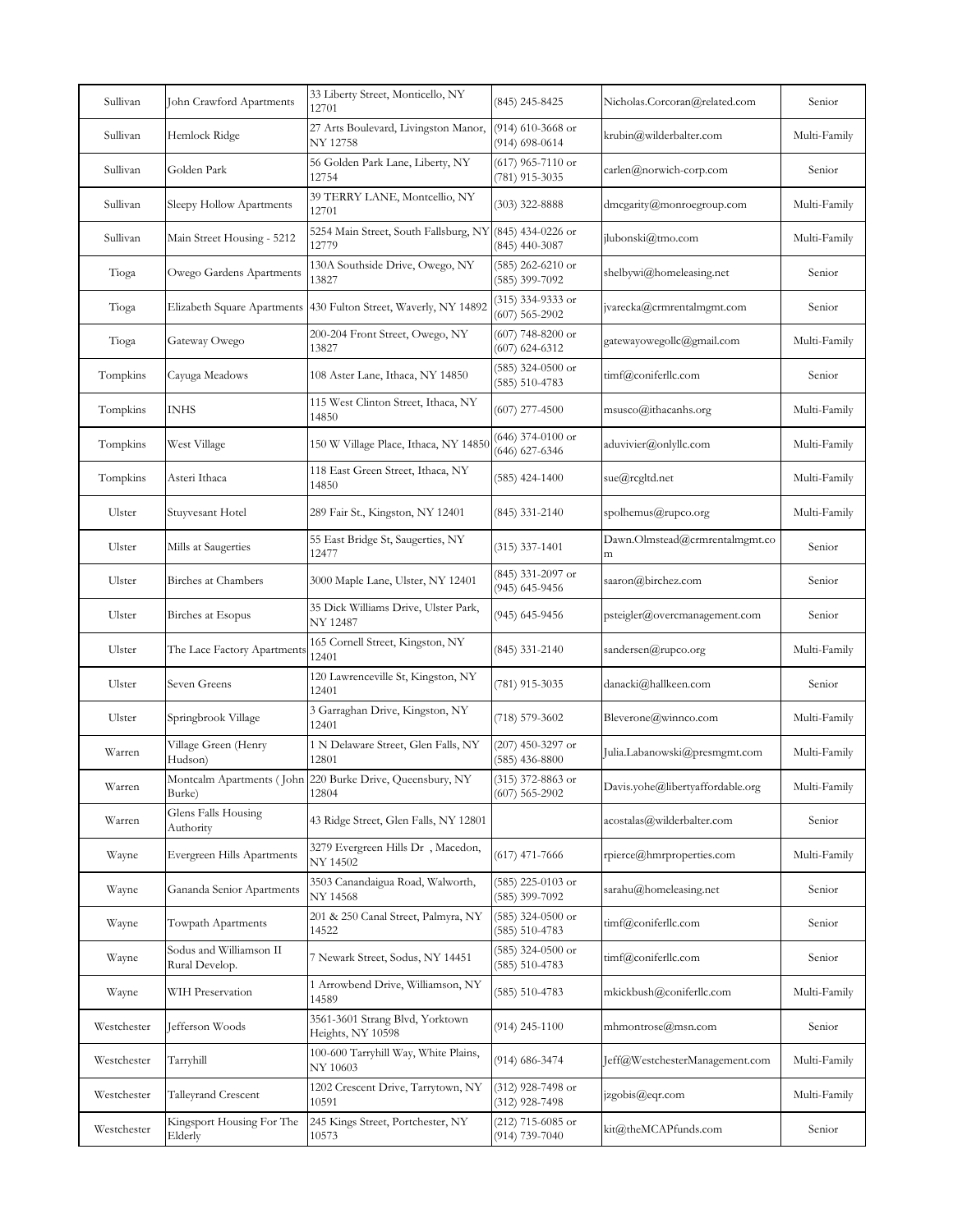| Westchester | <b>Grant Street Seniors</b>           | 1-28 Louis Court, Rye Brook, NY<br>10573                             | (914) 937-9415 or<br>(845) 336-8224     | Lcalderon@mmsgroup.com                | Senior                   |
|-------------|---------------------------------------|----------------------------------------------------------------------|-----------------------------------------|---------------------------------------|--------------------------|
| Westchester | Parkledge                             | 220-250 Yonkers Avenue, Yonkers,<br><b>NY 10701</b>                  | (212) 534-7771 or<br>(585) 698-3391     | jason@hvpg.com                        | Multi-Family             |
| Westchester | Kensico Terrace                       | 24 S. Kensico Ave, White Plains, NY<br>10601                         | $(914) 723 - 1200$                      | cscofield@mmsgroup.com                | Multi-Family             |
| Westchester | Highland Ave.                         | 34 Highland Avenue, Yonkers, NY<br>10705                             | (914) 380-8220                          | R_Fogliano@macquesten.com             | Senior                   |
| Westchester | Division Street                       | 422 Warburton Avenue, Hastings on<br>Hudson, NY 10706                | $(203) 869 - 0900$                      | myers@RichmanCapital.com              | Multi-Family             |
| Westchester | <b>Grace Towers II</b>                | 20-28 East Third Street, Mount<br>Vernon, NY 10550                   | (914) 592-5434 or<br>(914) 739-7040     | lela@chmc1.com or<br>Louise@chmc1.com | Multi-Family             |
| Westchester | Children's Village                    | One Echo Hills, Dobbs Ferry, NY<br>10522                             | (914) 693-6330 or<br>$(914)$ 961-6330   | luribi@aol.com                        | Multi-Family             |
| Westchester | College Arms                          | 100 College Avenue, Sleepy Hollow,<br>NY 10591                       | $(845)$ 368-2400                        | Ckotchma@multifamilymgt.com           | Multi-Family             |
| Westchester | <b>Wesley Apartments</b>              | 801 South Street, Peekskill, NY 10566                                | $(646)$ 627-6346                        | mhorbachevsky@reliantrs.com           | Multi-Family /<br>Senior |
| Westchester | 330 Riverdale Avenue<br>Apartments    | 330 Riverdale Avenue, Yonkers, NY<br>10705                           | (212) 348-3248                          | Rcorso@ccmanagers.com                 | Multi-Family             |
| Westchester | Grant Park                            | 9 Whelan Place, Yonkers, NY 10701                                    | $(203)$ 869-0900 or<br>$(201)$ 452-8172 | ResidentServices@richmanmgt.com       | Multi-Family             |
| Westchester | Warburton Riverview<br>Apartments     | 49 North Broadway, Yonkers, NY<br>10701                              | $(914)$ 833-3000 or<br>(212) 348-3248   | rmoelis@lmdevpartners.com             | Multi-Family             |
| Westchester | Woodstock Manor                       | 755 Palisade Ave, Yonkers, NY 10703                                  | (212) 371-1011 or<br>(914) 969-6159     | mcomerford@mcmdlaw.com                | Senior                   |
| Westchester | Shiloh Senior Housing                 | 29 Kress Ave, New Rochelle, NY<br>10801                              | $(914)$ 345-2800                        | richard.nightingale@westhab.org       | Senior                   |
| Westchester | Roundtop Commons<br>Apartments        | 2070 Albany Post Road, Route 9A,<br>Montrose, NY 10548               | (914) 610-3722 or<br>(914) 698-0614     | WBalter@wilderBalter.com              | Multi-Family             |
| Westchester | 25 State Street Apartments            | 25 State Street, Ossining, NY 10562                                  | $(212)$ 620-0500 or<br>(718) 412-3795   | pfine@atlanticdevgroup.com            | Multi-Family             |
| Westchester | Franklin Windsor<br>Apartments        | 40 WINDSOR TERRACE, White<br>Plains, NY 10601                        | (914) 723-1200 or<br>(914) 739-7040     | jmadeo@mountco.com                    | Multi-Family             |
| Westchester | Barham Houses                         | 951 Main Street, Peekskill, NY 10566                                 | (914) 723-1200 or<br>(914) 592-5434     | jmadeo@mountco.com                    | Multi-Family             |
| Westchester | Heritage Homes                        | 1 Heritage Lane, New Rochelle, NY<br>10801                           | (914) 380-8220                          | R_Fogliano@macquesten.com             | Multi-Family             |
| Westchester | Lake Street Apartments                | 150 Lake Street, White Plains, NY.,<br>White Plains, NY 10604        | (914) 592-5434                          | lela@chmc1.com                        | Multi-Family             |
| Westchester | Friedrichs Supportive<br>Housing      | 3 Wartburg Place, Mt. Vernon, NY<br>10552                            | (914) 513-5311 or<br>(914) 513-5126     | dgentner@wartburg.org                 | Senior                   |
| Westchester | Yonkers Apartments                    | 73-83 Highland Avenue, Yonkers, NY<br>10705                          | $(610)$ 278-1733 or<br>(917) 642-6549   | hadar@roizman.com                     | Multi-Family             |
| Westchester | Cromwell Towers                       | 77 Locust Hill Avenue, Yonkers, NY<br>10701                          | $(212) 835 - 9040$                      | mpunch@metreal.com                    | Multi-Family             |
| Westchester | <b>Burton Towers</b>                  | 36 Cerone Place, Newburgh, NY,<br>Newburgh, NY 12550                 | (914) 723-1200 or<br>(914) 592-5423     | imadeo@mountco.com                    | Multi-Family             |
| Westchester | Maple Terrace Apartments              | 55 Maple Avenue, New Rochelle, N.y.<br>10801, New Rochelle, NY 10801 | (914) 723-1200 or<br>(914) 592-5434     | imadeo@mountco.com                    | Multi-Family             |
| Westchester | <b>Bridleside Apartments</b>          | 256 June Raod, North Salem, NY<br>10568                              | (914) 347-3333 or<br>$(914)$ 698-0614   | lbaum@wilderbalter.com                | Multi-Family             |
| Westchester | Public School 6                       | 33 & 43 Ashburton Avenue, Yonkers,<br>NY 10705                       | (518) 432-9817 or<br>(617) 695-9595     | smccann@tcbinc.org                    | Multi-Family             |
| Westchester | The Prelude                           | 301-303 Quarropas Street, White<br>Plains, NY 10601                  | (917) 542-3600 or<br>(917) 692-7730     | mdaly@rosecompanies.com               | Multi-Family             |
| Westchester | Buena Vista                           | 85-95 Riverdale Ave, Yonkers, NY<br>10701                            | (718) 240-4126                          | Mamato@grcrealty.com                  | Multi-Family             |
| Westchester | The Mews at Baldwin Place<br>Phase II | 34 Clayton Blvd, Baldwin Place, NY<br>10505                          | (845) 306-7705 or<br>(914) 519-6127     | kenkgroup@aol.com                     | Senior                   |
| Westchester | Dorado Apartments                     | 160 Warburton Avenue, Yonkers, NY<br>10701                           | (518) 664-2473 or<br>$(203) 570 - 6024$ | ksheehan@beaconcommunitiesllc.co<br>m | Multi-Family             |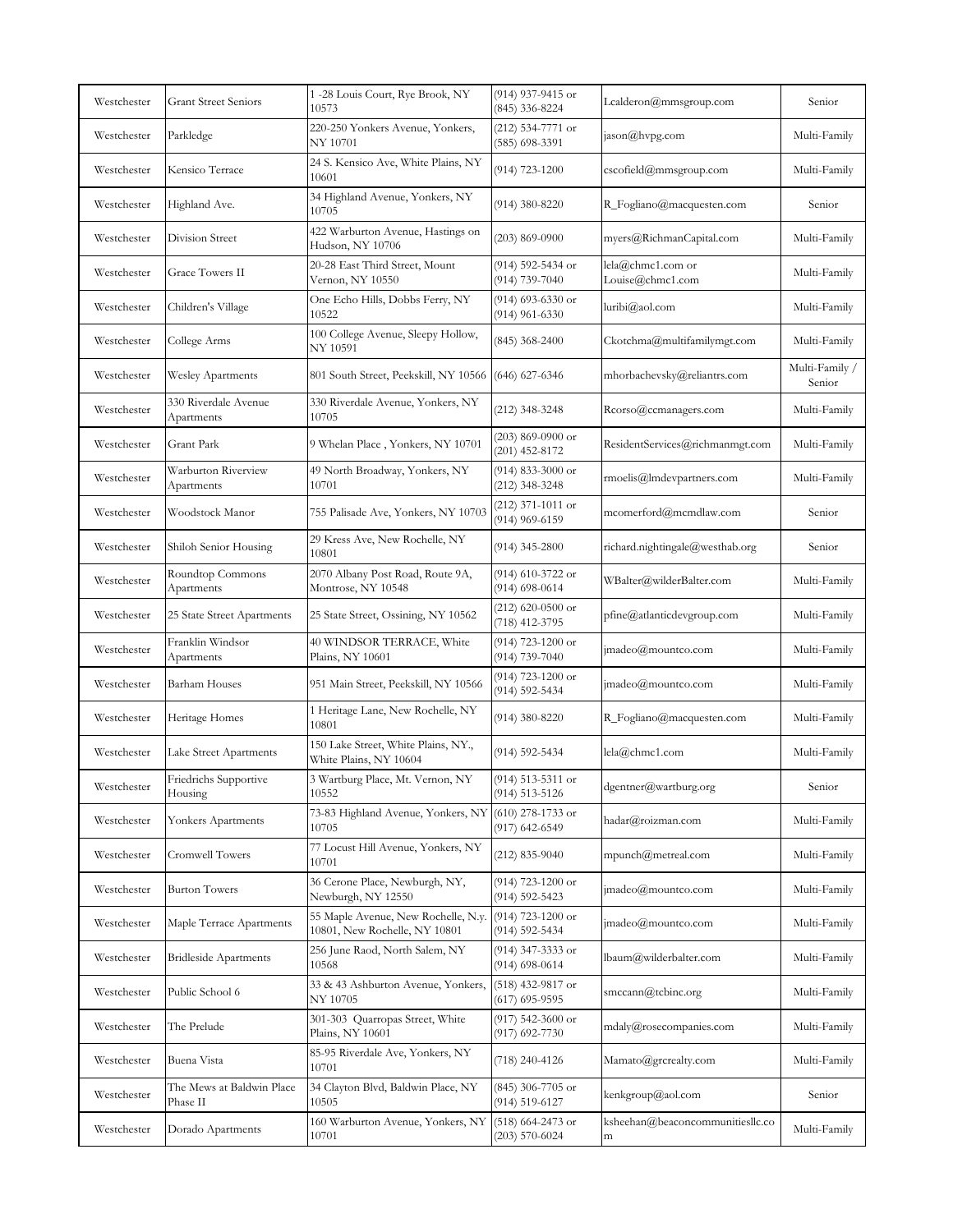| Westchester | Enclave on 5th                                       | 15 South 5th Ave, Mt. Vernon, NY<br>10550                                                | $(914)$ 285-1430                        | ehara@heritageaffordable.com                          | Senior                   |
|-------------|------------------------------------------------------|------------------------------------------------------------------------------------------|-----------------------------------------|-------------------------------------------------------|--------------------------|
| Westchester | Carrington Arms                                      | 33 Lincoln Ave, New Rochelle, NY<br>10801                                                | (914) 723-1200 or<br>(914) 592-5434     | jmadeo@mountco.com                                    | Multi-Family             |
| Westchester | Rye Manor                                            | 300 Theall Road, Rye, N.Y. 10580,<br>Rye, NY 10508                                       | (914) 592-5423                          | lela@chmc1.com                                        | Multi-Family             |
| Westchester | Madison Houses                                       | 70 Ferris Avenue, White Plains, NY<br>10603                                              | (914) 592-5434 or<br>(914) 739-7040     | efconroy@chmc1.com or<br>lela@chmc1.com               | Multi-Family             |
| Westchester | 188 Warburton Avenue<br>Apartments                   | 188 Warburton Avenue, Yonkers, NY<br>10705                                               | $(617)$ 695-9595                        | smccann@tcbinc.org                                    | Multi-Family             |
| Westchester | LaPorte Apartments                                   | 203 Gramatan Avenue, Mt. Vernon,<br>NY 10552                                             | $(212)$ 620-0500 or<br>(718) 412-3795   | pfine@atlanticdevgroup.com                            | Multi-Family             |
| Westchester | The Modern                                           | 130 Mount Vernon Avenue, Mount<br>Vernon, NY 10550                                       | (914) 380-8220 or<br>$(917)$ 442-6903   | R_Fogliano@macquesten.com                             | Multi-Family             |
| Westchester | Lakeview                                             | 120 Lake Street, White Plains, NY<br>10604                                               | (914) 949-6462 or<br>(917) 692-7730     | mcarter@wphany.com                                    | Multi-Family             |
| Westchester | Washington House                                     | 60 Union AveE, New Rochelle, NY<br>10801                                                 | (914) 723-1200 or<br>(914) 739-7040     | jmadeo@mountco.com                                    | Multi-Family             |
| Westchester | Ludlow Commons                                       | 7 Ludlow Street, Yonkers, NY 10002                                                       | $(914)$ 345-2800                        | ken.belfer@westhab.org                                | Senior                   |
| Westchester | Mamaroneck Towers                                    | 233 Halstead Avenue, Mamaroneck,<br>NY 10543                                             | (914) 610-3722 or<br>$(914) 610 - 3660$ | dreid@wilderbalter.com                                | Senior                   |
| Westchester | Petrillo                                             | 110 No. Third Ave., Mount Vernon,<br>NY 10550                                            | (914) 490-5482 or<br>(914) 592-5434     | lela@chmc1.com                                        | Multi-Family             |
| Westchester | Vienna Senior Apartments                             | 150 North St, Rye, NY 10580                                                              | (914) 939-2520 or<br>(845) 336-8224     | LouLazz@aol.com                                       | Multi-Family /<br>Senior |
| Westchester | Snowden House                                        | 35 Snowden Avenue, Ossining, NY<br>10562                                                 | $(310)$ 553-5711 or<br>(347) 732-3172   | Jouellette@standard-companies.com                     | Multi-Family             |
| Westchester | Chappaqua Crossing                                   | 480 Bedford Road, New Castle, NY<br>10514                                                | (914) 909-7328 or<br>$(914)$ 698-0614   | dreid@wilderbalter.com or<br>cgiusti@wilderbalter.com | Multi-Family             |
| Westchester | The New Rochelle RAD                                 | 50 Sickles Avenue, New Rochelle, NY<br>10801                                             | (914) 729-9820 or<br>$(914) 636 - 7050$ | FrankL@prcny.com                                      | Multi-Family             |
| Westchester | Schuyler-Dekalb Apartments                           | 86 DeKalb Ave., White Plains, NY<br>10605                                                | (914) 736-7368 or<br>(347) 732-3172     | Mcarter599@wphany.com                                 | Multi-Family             |
| Westchester | Schlobohm Walsh and Flynn<br>Apts                    | 334 Riverdale Avenue, Yonkers, NY<br>10705                                               | $(914)$ 793-8400                        | mciuffetelli@mhacy.org                                | Multi-Family             |
| Westchester | Seven Townhomes                                      | 525 Shoreview Drive, Yonkers, NY<br>10710                                                | (914) 793-8400                          | mmowla@mhacy.org                                      | Multi-Family             |
| Westchester | Curran Court                                         | 1-4 Curran Ct, 21 Ellison Ave, 15-25<br>Dunbar St, 10-20 Kenmore St,<br>Yonkers NY 10710 | $(914)$ 793-8400                        | mciuffetelli@mhacy.org                                | Multi-Family             |
| Westchester | Troy and Kristensen                                  | 208 Will Street & 308 Asburton,<br>Yonkers, NY 10701                                     | $(914)$ 793-8400 or<br>$(410)$ 505-8936 | jshuldiner@mhacy.org                                  | Multi-Family             |
| Westchester | Crossroads at Baldwin Place                          | 57 Route 6, Somers, NY 10589                                                             | $(845)$ 306-7705                        | kkearney@kearneyrealtygroup.com                       | Senior                   |
| Westchester |                                                      | Cottage Place Gardens Ph III 8 Willow Place, Yonkers, NY 10705                           | $(617)$ 695-9595                        | smccann@tcbinc.org                                    | Multi-Family             |
| Westchester | <b>Greyston Apartments</b>                           | 2-8 Hudson Street, Yonkers, NY<br>10533                                                  | $(646)$ 564-3829                        | jdipalo@mhrmgmt.com                                   | Multi-Family             |
| Westchester | The Craft Building                                   | 164 Union Avenue, New Rochelle,<br>NY 10801                                              | $(856) 596 - 0500$                      | ssheremetta@tmo.com                                   | Multi-Family             |
| Westchester | Maple House                                          | 15 Maple Place, Ossining, NY 10562                                                       | $(301)$ 998-0400 or<br>(845) 336-8224   | lscully@nfahs.com                                     | Multi-Family             |
| Westchester | School Street                                        | 10 School Street,, Rye, NY 10580                                                         | $(631)$ 758-0474                        | leidytorres@concernhousing.org                        | Multi-Family             |
| Westchester | 22 South West Street                                 | 22 South West Street, Mt. Vernon, NY<br>10550                                            | (914) 380-8220                          | ehara@heritageaffordable.com                          | Multi-Family             |
| Westchester | 14 LeCount Place                                     | 14 LeCount Place, New Rochelle, NY<br>10801                                              | $(914)$ 610-3722 or<br>$(914)$ 610-3650 | dreid@wilderbalter.com or<br>bbalter@wilderbalter.com | Multi-Family             |
| Westchester | Cottage Place Gardens Phase<br>IV                    | 170-174 Warburton Avenue, Yonkers,<br>NY 10710                                           | $(617)$ 695-9595                        | lisa.wilcox-Erhardt@tcbinc.org                        | Multi-Family             |
| Westchester | <b>Brookfield Commons Phase</b><br>II / The Overture | 141 South Lexington Avenue, White<br>Plains, NY 10601                                    | $(617)$ 720-8400                        | bigbyk@trinityfinancial.com                           | Multi-Family             |